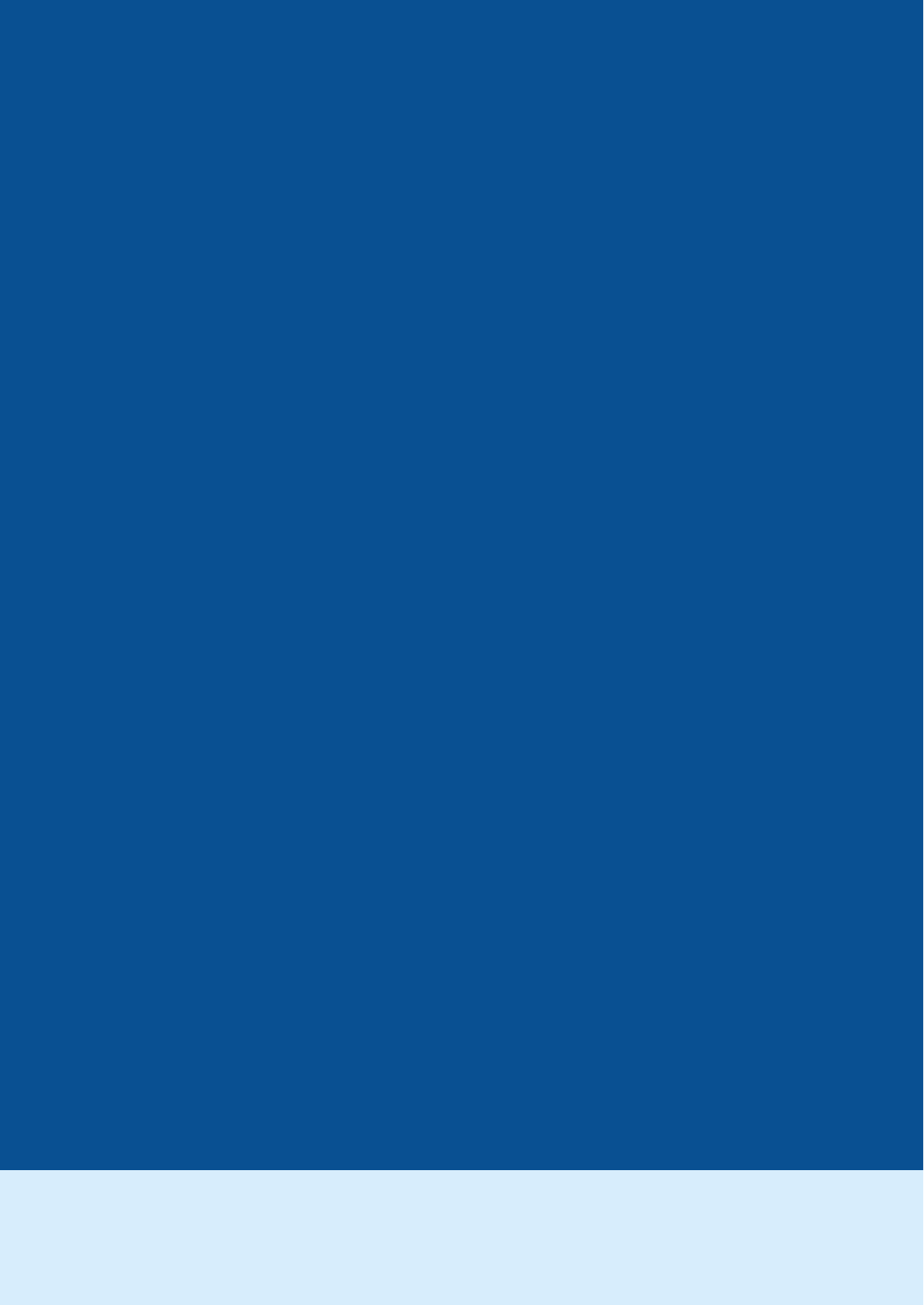

# Výroční zpráva Jahresbericht **Annual Report** 2000

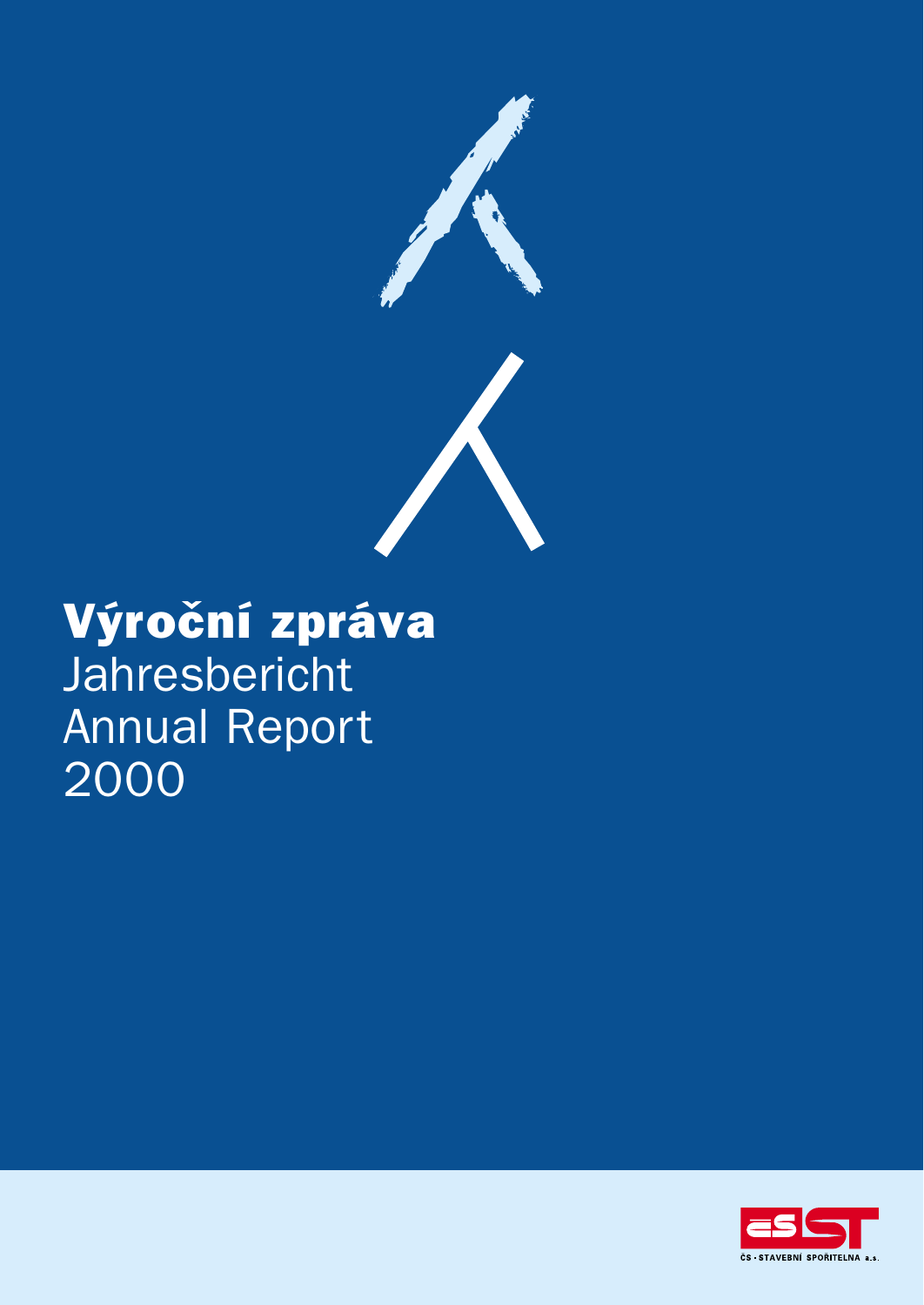# **Bydlení pro každého** Wohnen für jedermann Homes for everyone



Jsme členem silné Finanční skupiny České spořitelny. Wir sind ein Mitglied der starken Finanzgruppe der Česká spořitelna. We are a member of the powerful Česká spořitelna Financial Group.

GROWTH

DYNAMIK

**DYNAMIKA** 

PERFECTION PERFEKTION DOKONALOST

ENTGEGENKOMMEN **OPENNESS** VSTŘÍCNOST

BRIGHT FUTURE PERSPEKTIVE PERSPEKTIVA

PROFESSIONALISM PROFESSIONALITÄT PROFESIONALITA

FLEXIBILITY FLEXIBILITÄT FLEXIBILITA

STRENGTH STÄRKE SILA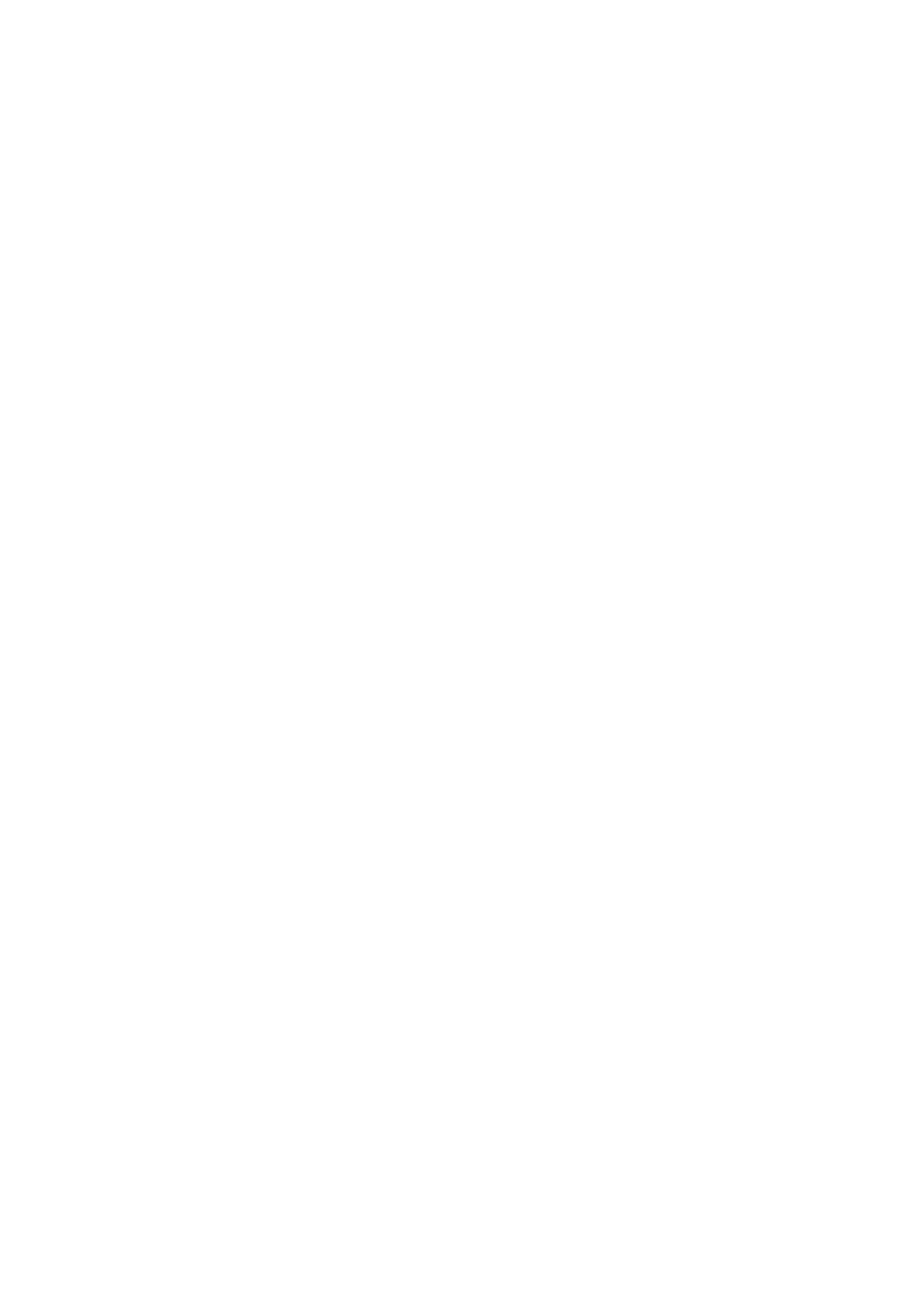# Obsah Inhalt Contents

| Základní údaje o společnosti | $\overline{2}$ | Hauptangaben über die Gesellschaft 2 |    | Basic Information about          | 2              |
|------------------------------|----------------|--------------------------------------|----|----------------------------------|----------------|
| Úvodní slovo předsedy        | 4              | Vorwort des Vorstands-               | 4  | the Company                      |                |
| představenstva               |                | vorsitzenden                         |    | Chairman's statement             | $\overline{4}$ |
| Představenstvo               | 6              | Vorstand                             | 6  | Board of Directors               | 6              |
| Dozorčí rada                 |                | Aufsichtsrat                         |    | Supervisory Board                | 7              |
| Charakteristika akcionářů    | 8              | Charakteristik der Aktionäre         | 8  | Shareholders                     | 8              |
| Zpráva představenstva        | 9              | Bericht des Vorstandes               | 9  | <b>Board of Directors Report</b> | 9              |
| Základní ekonomické údaje    | 11             | Grundlegende wirtschaftliche         | 11 | Key Financial Figures            | 11             |
| o společnosti                |                | Angaben über die Gesellschaft        |    | Report of the Supervisory        |                |
| Zpráva dozorčí rady          | 12             | Bericht des Aufsichtsrates           | 12 | Board                            | 12             |
| FINANČNÍ ČÁST                | 14             | <b>FINANZTEIL</b>                    | 27 | <b>FINANCIAL SECTION</b>         | 40             |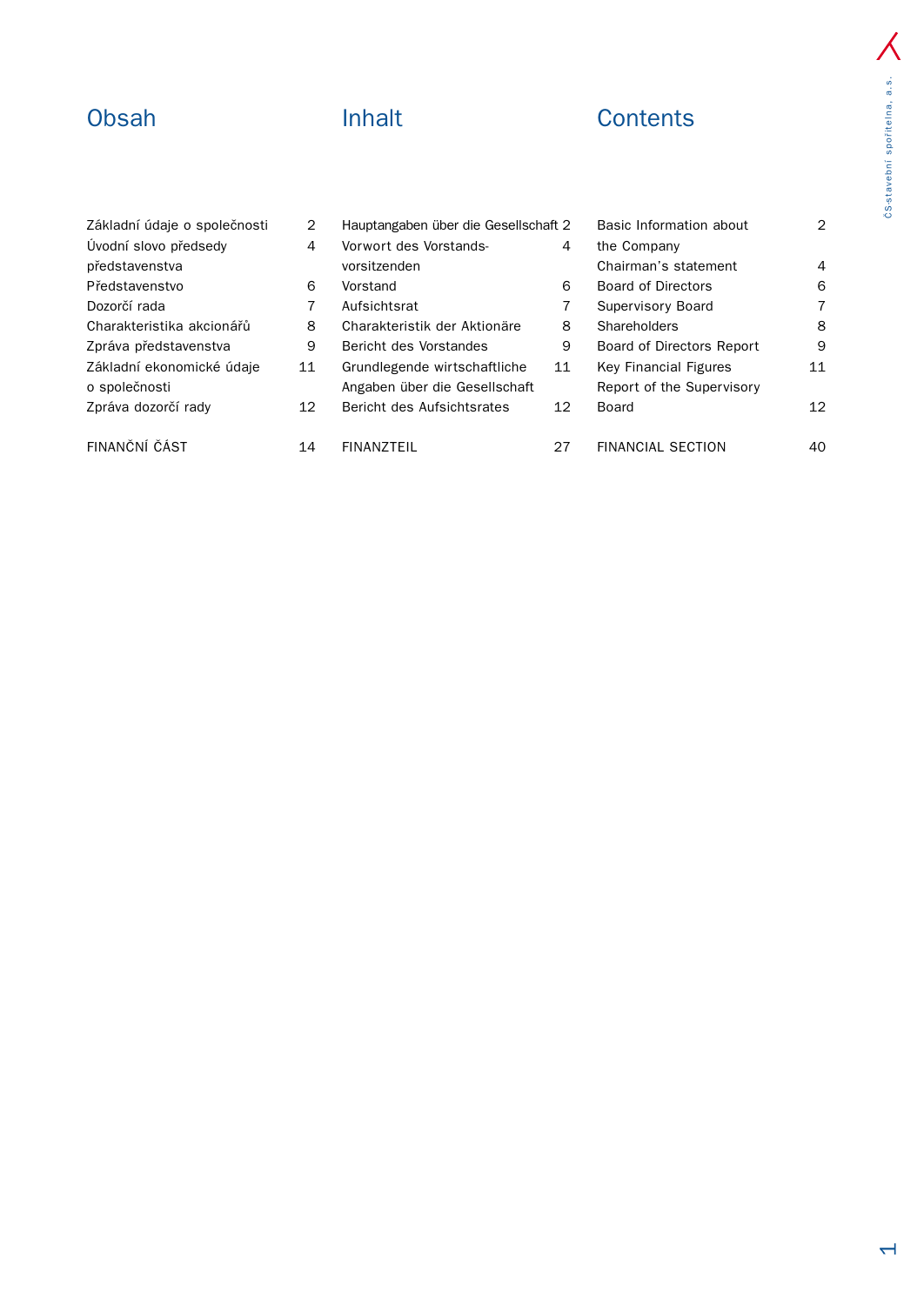# Základní údaje o spoleãnosti Hauptangaben über die Gesellschaft Basic Information about the Company

| Obchodní jméno                                    | ČS-stavební spořitelna, a.s.                               |
|---------------------------------------------------|------------------------------------------------------------|
| Firma                                             |                                                            |
| Company name                                      |                                                            |
| Sídlo                                             | Praha 7, Pplk. Sochora 27                                  |
| Sitz                                              |                                                            |
| Registered office                                 |                                                            |
| Zakladatelé a akcionáři                           | Česká spořitelna, a.s. (60,5 %)                            |
| Gründer und Aktionäre                             | <b>Bayerische Landesbank Girozentrale München (39,5 %)</b> |
| Founders and shareholders                         |                                                            |
| Zahájení obchodní činnosti                        | <b>1. červenec 1994</b>                                    |
| Beginn der Geschäftstätigkeit                     | 1. Juli 1994                                               |
| Commenced business activities                     | <b>July 1, 1994</b>                                        |
| Základní jmění                                    | <b>750 mil. Kč</b>                                         |
| Grundkapital                                      | <b>750 Mio. CZK</b>                                        |
| Registered capital                                | <b>CZK 750 m</b>                                           |
| Rezervní fondy a ostatní fondy ze zisku           | 493 mil. Kč                                                |
| Reservefonds und sonstige Gewinnrücklagen         | 493 Mio. CZK                                               |
| Reserve funds and other funds created from profit | <b>CZK 493 m</b>                                           |
| Bilanční suma                                     | 29 381 mil. Kč                                             |
| <b>Bilanzsumme</b>                                | <b>29 381 Mio. CZK</b>                                     |
| Total assets                                      | <b>CZK 29,381 m</b>                                        |
| <b>ROA</b>                                        | 0,67 %                                                     |
| ROE                                               | 14,63 %                                                    |
| Průměrný počet zaměstnanců                        | 290 osob                                                   |
| Durchschnittliche Mitarbeitzahl                   | <b>290 Personen</b>                                        |
| Average number of employees                       | <b>290 persons</b>                                         |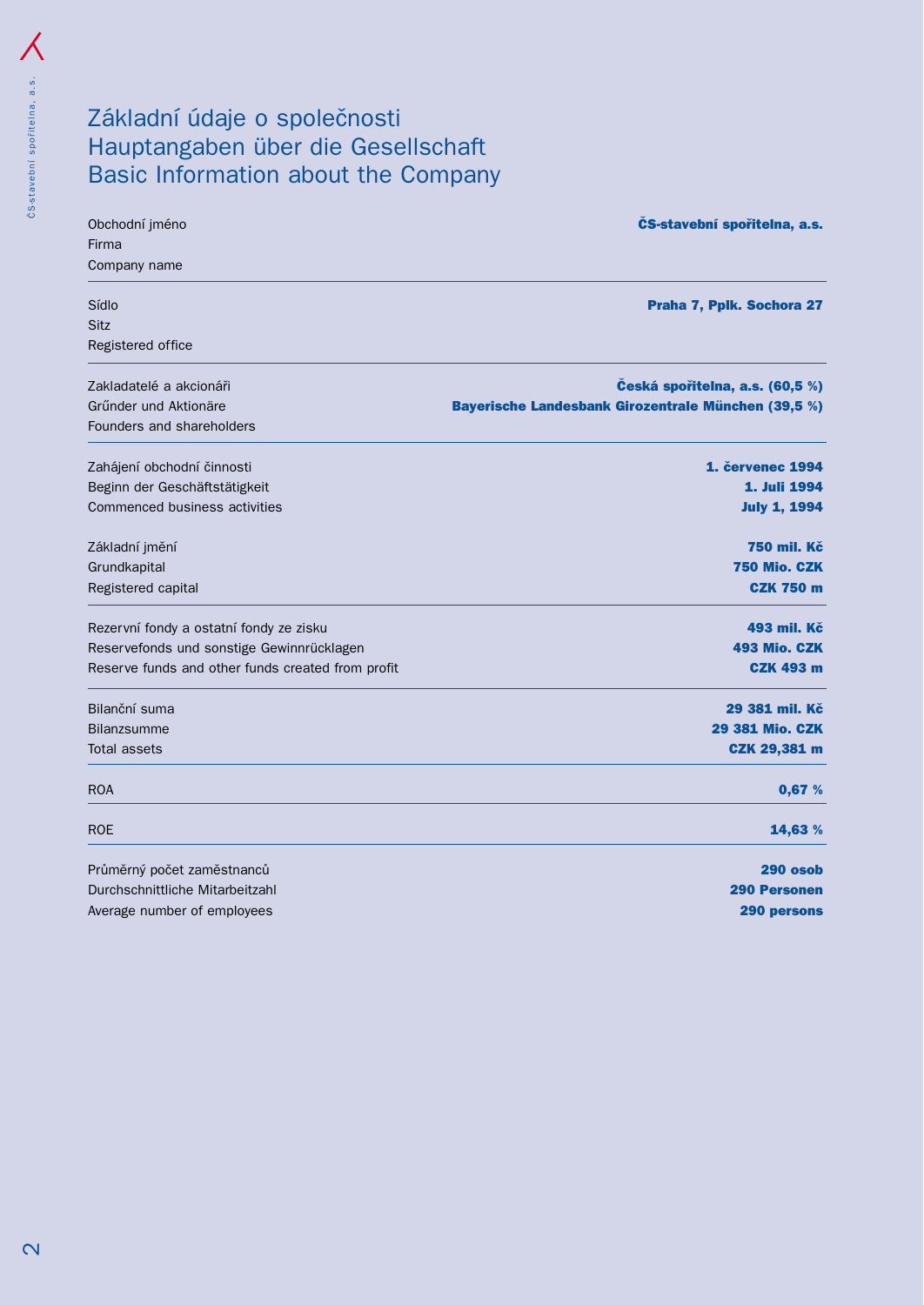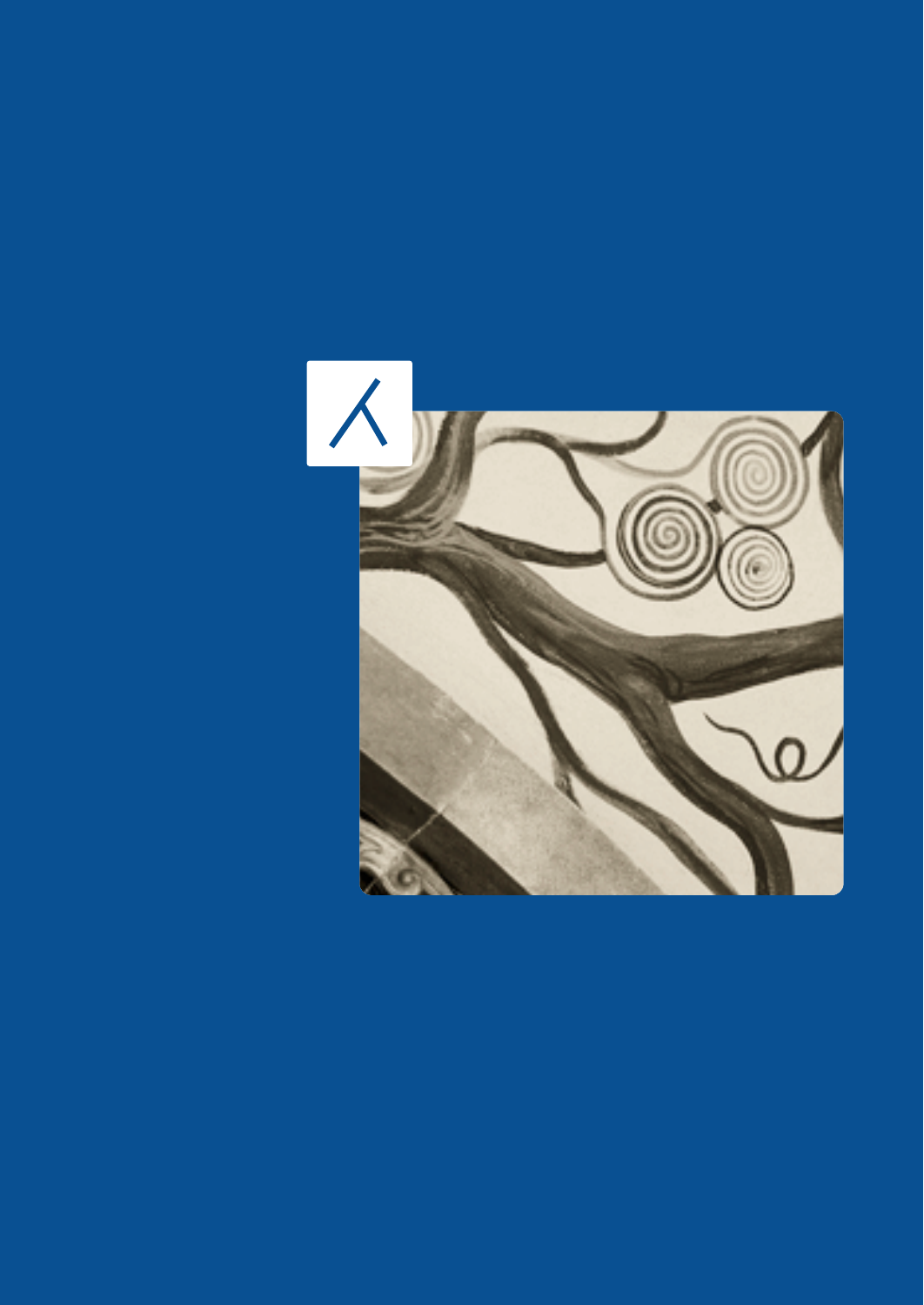# Úvodní slovo předsedy představenstva Vorwort des Vorstandsvorsitzenden Chairman's statement

### Vážené dámy, vážení pánové,

Sehr geehrte Damen und Herren,

je pro mne velkým potěšením konstatovat, že v historii stavebního spoření v âeské republice rok 2000 patfií k rokům úspěšným. V 8. roce své existence nabídly stavební spořitelny svoje služby 3 424 tis. vkladatelům a zároveň, což je neméně důležité, 373 tis. úvěrovým klientům. Zejména toto ãíslo potvrzuje trvale rostoucí zájem obyvatelstva o využití stavebního spoření ke zkvalitňování vlastního bydlení a řešení vlastní bytové situace. Rok 2000 též potvrdil postupný růstový trend výstavby bytů v České republice (a to jak bytÛ dokonãen˘ch, tak rozestavěných), dokládající překonání krize ve výstavbě bytů, ke které došlo v polovině devadesátých let.

DÛstojné místo na trhu stavebního spoření zaujímá ČS-stavební spořitelna, a.s., která si počtem 255 tis. nových smluv upevnila svoji druhou pozici v sektoru stavebního spoření. Pro naplnění samotného stavebního spoření je velmi významné úvěrování a samotné použití úvěru. Stejně jako v celém sektoru stavebního spoření, tak i v ČS-stavební spořitelně, a.s., v roce 2000 došlo k výraznému nárůstu úvěrů, přičemž zájem se koncentroval zejména k řešení bytové situace koupí bytu nebo rodinného domku. Na tento úãel bylo poskytnuto 43 % úvěrů. Významně se podílí oblast rekonstrukcí a modernizací bytového fondu, kde příslušné úvěry představují cca 1/3 celkového počtu úvěrů. Je pozitivním důsledkem stabilní státní politiky v této oblasti, že tato forma podpory bydlení umožňuje širokému okruhu občanů přístup k financování bytových potřeb.

Rok 2000 byl pro společnost významný i jinak. V průběhu roku byl dovršen proces privatizace majoritního akcionáře – České spořitelny, a.s. Nový vlastník tohoto peněžního ústavu -

es ist mir eine große Freude, Ihnen mitteilen zu können, dass das Jahr 2000 in der Geschichte des Bausparens in der Tschechischen Republik zu den erfolgreichen gehört. Im 8. Jahr ihres Bestehens boten die Bausparkassen 3 424 Tsd. Sparern und gleichzeitig, was nicht weniger wichtig ist, 373 Tsd. Kreditnehmern ihre Dienstleistungen an. Insbesondere diese Zahl bestätigt das stetig steigende Interesse der Bevölkerung an der Nutzung des Bausparens zur Verbesserung der eigenen Wohnverhältnisse und zur Lösung der eigenen Wohnungssituation. Das Jahr 2000 bestätigte auch den steigenden Wachstumstrend des Wohnungsbaus in der Tschechischen Republik (und dies sowohl bei fertiggestellten, als auch im Bau befindlichen Wohnungen), was die Überwindung der Mitte der neunziger Jahre eingetretenen Wohnungsbaukrise belegt.

Eine würdige Position auf dem Bausparmarkt nimmt die ČS-stavební spořitelna, a.s. ein, die mit 25 Tsd. neuen Verträgen ihre zweite Position im Bausparsektor festigen konnte. Zur Umsetzung des eigentlichen Bausparens ist die Kreditierung und die eigentliche Verwendung des Kredites von großer Bedeutung. Genauso wie im gesamten Bausparsektor kam es auch bei der ČS-stavební spořitelna, a.s., im Jahre 2000 zu einem erheblichen Anstieg der Kredite, wobei sich das Interesse insbesondere auf die Lösung der Wohnungssituation durch Kauf einer Wohnung oder eines Eigenheimes konzentrierte, für diese Zwecke wurden 43 % der Kredite vergeben. In bedeutendem Maße beteiligte sich auch die Rekonstruktion und Modernisierung des Wohnungsfonds, wo die entsprechenden Kredite ca. 1/3 der Gesamtanzahl Kredite darstellen. Es ist Ladies and gentlemen,

It is a great pleasure for me to report that the year 2000 was a successful year for building savings in the Czech Republic. In their eighth year in business, building societies offered their services to 3,424,000 savers and, no less importantly, to 373,000 borrowers. This number in particular demonstrates the public's steadily growing interest in utilizing building savings as a means of improving living standards and resolving personal housing problems. The year 2000 also confirmed the emergence of a gradual upward trend in housing construction in the Czech Republic (both in terms of housing units completed and started), indicating that the crisis in housing construction that we went through in the mid-1990s is now over.

ČS-stavební spořitelna, a.s. occupies a dignified position in the building savings market and reinforced itself as the number-two building society by acquiring 25,000 new building savings agreements. Lending is an important part of the building savings concept, as is how the loans are put to use. Like the entire building savings industry, ČS-stavební spořitelna, a.s. saw a major growth in lending in 2000 with borrower demand focused on apartment and house purchases. 43% of all loans were provided for this purpose. Another significant part of lending volume went to finance housing reconstructions and renovations. About 1/3 of the overall number of loans were of this type. The fact that this type of housing support gives a wide range of citizens access to financing for their housing needs is a positive result of the State's stable policy in this area.

The year 2000 was important for the company in other ways, as well. It saw the completion of the privatization process of our majority shareholder,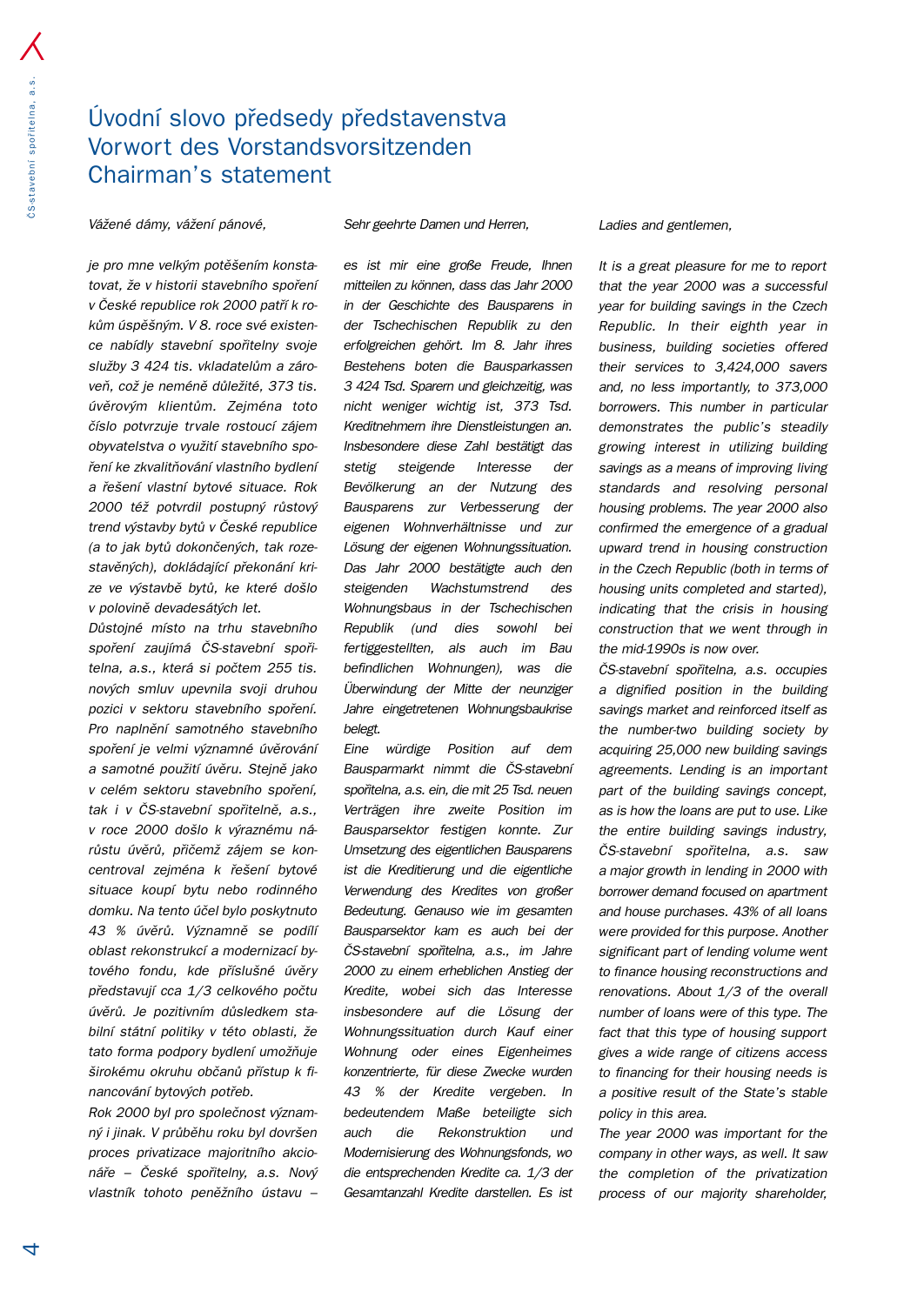Erste Bank Vídeň je zkušeným retailovým ústavem přinášejícím nové podněty nejen do práce České spořitelny, a.s., ale i ČS-stavební spořitelny, a.s. Vedle již existujícího odborného zázemí německého akcionáře a jeho stavební spořitelny v Mnichově (Bayerische Landesbausparkasse) získává spoleãnost další zdroj informací a poznatků z oboru kontaktem s druhou největší rakouskou stavební spořitelnou S-Bausparkasse.

Obě tyto partnerské zahraniční stavební spofiitelny mají dlouhou tradici z 30. resp. 40. let minulého století a dosáhly jak významné pozice na místních trzích, tak významné klientské základny. Každá z těchto společností vede více než 1 250 tis. vkladových účtů. ČS-stavební spořitelna, a.s., je se svojí sedmiletou historií benjamínkem v tomto spoleãenství, nicméně lze hrdě prohlásit, že ČS-stavební spofiitelna, a.s., nejdéle do roku 2005 dosáhne stejné velikosti.

Rád bych touto cestou poděkoval všem, kteří se o výsledek roku 2000 zasloužili svým aktivním přístupem a věřím, že jsou vytvořeny všechny předpoklady k tomu, aby rok 2001 byl nejméně tak úspěšný jako rok předcházející.

ein positives Ergebnis der stabilen staatlichen Politik in diesem Bereich, dass diese Form der Unterstützung des Wohnens einem breiten Kreis von Bürgern den Zugang zur Finanzierung der Wohnbedürfnisse ermöglicht.

Das Jahr 2000 war für die Gesellschaft auch in anderer Hinsicht von großer Bedeutung. Im Verlauf des Jahres wurde der Prozess der Privatisierung des Mehrheitsaktionärs – der Česká spořitelna, a.s. – vollendet. Der neue Eigentümer dieses Geldinstitutes – die Erste Bank Wien ist eine erfahrene eingeführte Institution, die nicht nur für die Arbeit der Česká spořitelna, a.s., sondern auch der ČS-stavební spořitelna, a.s. neue Impulse gibt. Außer dem schon vorhandenen fachlichen Hinterland des deutschen Aktionärs in München (Bayerische Landesbausparkasse) gewinnt die Gesellschaft durch den Kontakt mit der zweitgrößten Bausparkasse Österreichs, der S-Bausparkasse weitere Informationsquellen und Erkenntnisse im Fach.

Diese beiden ausländischen Partnerbausparkassen haben eine lange Tradition aus dem 30-er bzw. 40-er Jahren des vorigen Jahrhunderts und errangen sowohl eine bedeutende Position auf den örtlichen Märkten, als auch eine erhebliche Klientenbasis. Jede dieser Gesellschaften führt mehr als 1 250 Tsd. Sparkonten. Die ČS-stavební spořitelna, a.s., ist mit ihrer siebenjährigen Geschichte der Benjamin in dieser Gemeinschaft, trotzdem kann stolz erklärt werden, dass sie längstens bis zum Jahr 2005 die gleiche Größe erreichen wird.

Ich möchte auf diesem Wege gern all denen danken, die sich mit ihrem aktiven Herangehen um das Ergebnis des Jahres 2000 verdient gemacht haben, und bin überzeugt, dass alle Voraussetzungen dafür geschaffen wurden, damit das Jahr 2001 nicht weniger erfolgreich als das Vorjahr wird.

Jud Klak

Česká spořitelna, a.s. The Bank's new owner, Vienna-based Erste Bank, is an experienced retail banking institution that will bring new ideas and new challenges to both Česká spořitelna, a.s. and ČS-stavební spořitelna, a.s. In addition to the existing professional backing of our German shareholder and its building society in Munich (Bayerische Landesbausparkasse), the company will now have another source of information and industry know-how through contact with Austria's numbertwo building society, S-Bausparkasse. Both of our foreign partner building societies have a long tradition going back to the 1830s/1840s. Both also occupy important positions in their respective local markets and have large client bases. Each of these companies maintains over 1,250,000 savings accounts. Currently only in its eighth year, ČS-stavební spořitelna, a.s. is a relative newcomer in their company, but even so we can proudly state that

by no later than 2005 ČS-stavební sportielna, a.s. will be at least as big as its "big brothers". In this way I would like to thank all

those whose dedication and hard work made our 2000 performance possible and to say that I am confident that everything necessary is in place to make 2001 every bit as successful as the year before.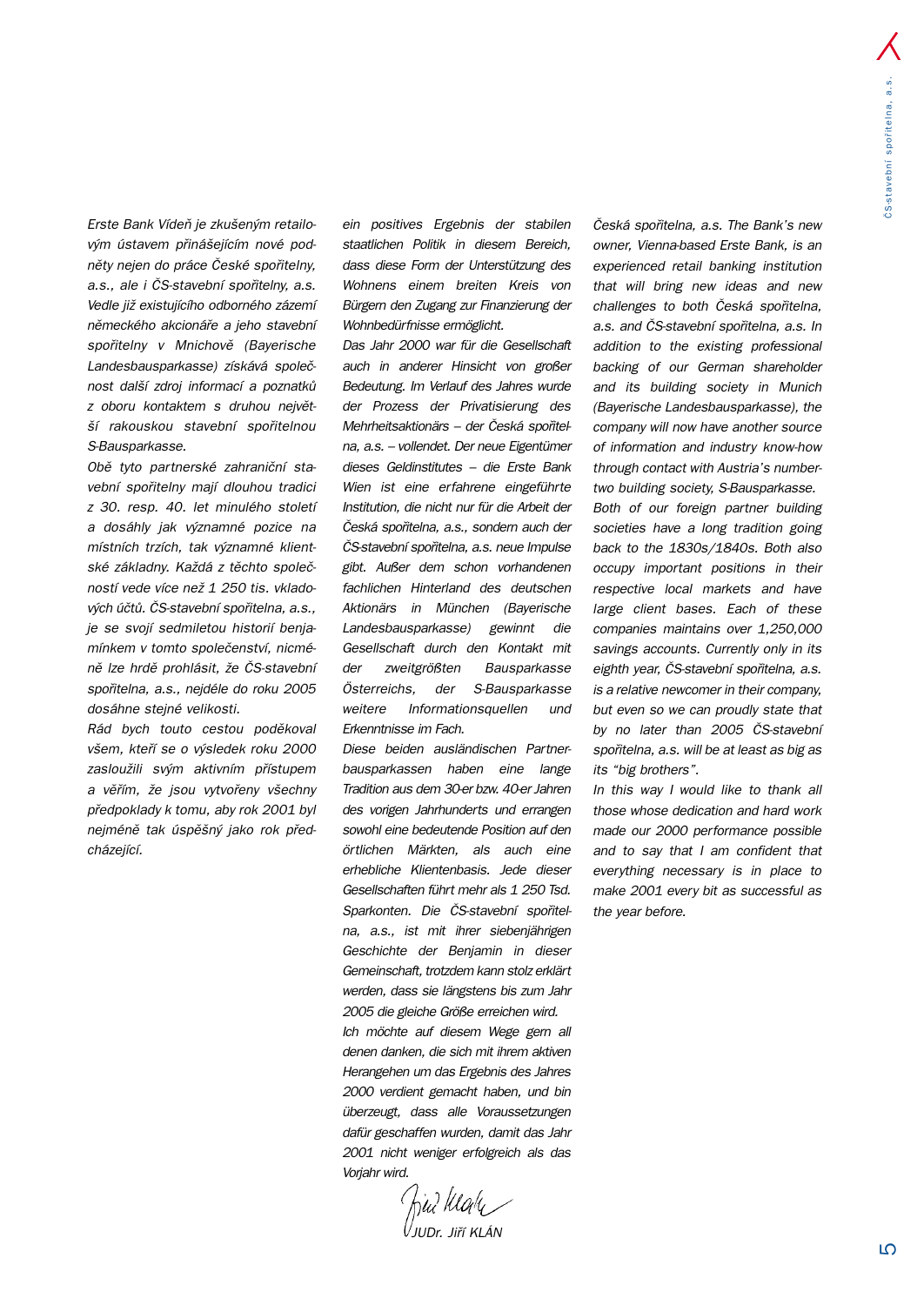# Představenstvo Vorstand Board of Directors



JUDr. Jifií Klán předseda .<br>představenstva

JUDr. Jifií Klán Vorstandsvorsitzender

JUDr. Jifií Klán Chairman of the Board



JUDr. Olga Polánecká členka představenstva

JUDr. Olga Polánecká **Vorstandsmitglied** 

JUDr. Olga Polánecká **Member** 



Ing. Vojtěch Lukáš (od 1. 7. 2000) místopředseda představenstva

Ing. Vojtěch Lukáš (seit 1. 7. 2000) **Stellvertretender** Vorstandsvorsitzender

Ing. Vojtěch Lukáš (from 1. 7. 2000) Vice-Chairman



RNDr. Vladimír Kotláfi člen představenstva

RNDr. Vladimír Kotláfi **Vorstandsmitglied** 

RNDr. Vladimír Kotláfi **Member** 

JUDr. Friedrich Brych (do 30. 6. 2000) **dien** představenstva

> JUDr. Friedrich Brych (bis 30. 6. 2000) Vorstandsmitglied

JUDr. Friedrich Brych (until 30. 6. 2000) **Member**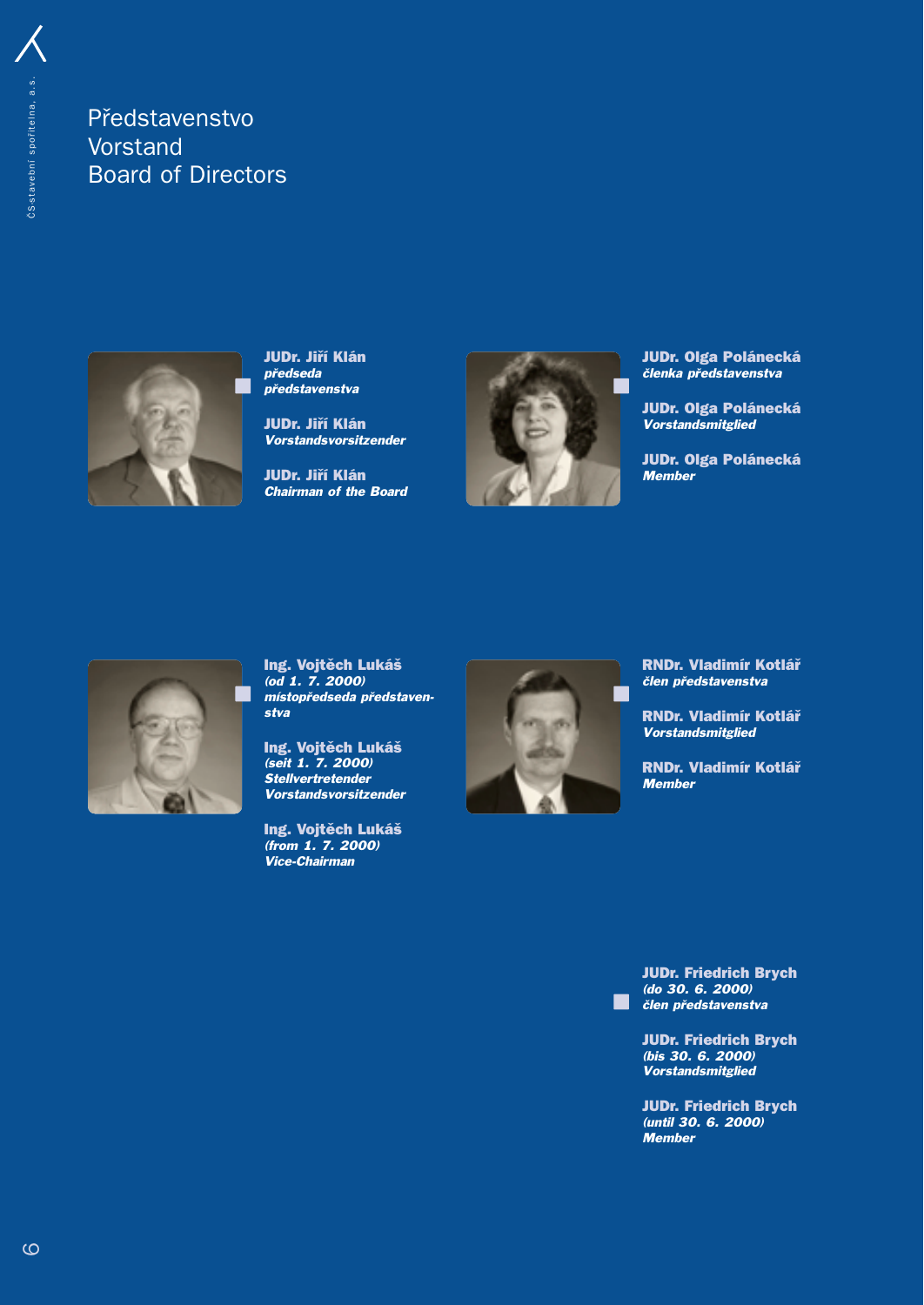# Dozorãí rada Aufsichtsrat Supervisory Board

JUDr. Karel Kotrba pfiedseda dozorãí rady (âeská spofiitelna, a.s.)

Alfred H. Lehner místopředseda dozorčí rady (Bayerische Landesbank)

Dr. Peter Kahn ãlen dozorãí rady volen zaměstnanci (Bayerische Landesbank)

Manfred Werner člen dozorčí rady (Bayerische Landesbank)

Josef Rapp ãlen dozorãí rady (Bausparkasse der ősterreichischen Sparkassen, AG) od 13. 6. 2000

Ing. Kamil Kosman člen dozorčí rady volen zaměstnanci (âeská spofiitelna, a.s.) od 1. 12. 2000

Ing. Josef Hájek (do 30. 11. 2000) (âeská spofiitelna, a.s.)

Ing. Miroslav Vágner (do 12. 6. 2000) (âeská spofiitelna, a.s.) JUDr. Karel Kotrba Aufsichtsratsvorsitzender (âeská spofiitelna,a.s.)

Alfred H. Lehner **Stellvertretender** Aufsichtsratsvorsitzender (Bayerische Landesbank)

Dr. Peter Kahn Aufsichtsratsmitglied von der Belegschaft gewähltes (Bayerische Landesbank)

Manfred Werner Aufsichtsratsmitglied (Bayerische Landesbank)

Josef Rapp Aufsichtsratsmitglied (Bausparkasse der österreichischen Sparkassen, AG) seit 13. 6. 2000

Ing. Kamil Kosman Aufsichtsratsmitglied von der Belegschaft gewähltes (âeská spofiitelna, a.s.) seit 1. 12. 2000

Ing. Josef Hájek (bis 30. 11. 2000) (âeská spofiitelna, a.s.)

Ing. Miroslav Vágner (bis 12. 6. 2000) (âeská spofiitelna, a.s.) JUDr. Karel Kotrba Chairman of the Supervisory Board (âeská spofiitelna, a.s.)

Alfred H. Lehner Vice Chairman of the Supervisory Board (Bayerische Landesbank)

Dr. Peter Kahn Member of the Supervisory Board elected by the employees (Bayerische Landesbank)

Manfred Werner Member of the Supervisory Board (Bayerische Landesbank)

Josef Rapp Member of the Supervisory Board (Bausparkasse der ősterreichischen Sparkassen, AG) from 13. 6. 2000

Ing. Kamil Kosman Member of the Supervisory Board elected by the employees (âeská spofiitelna, a.s.) from 1. 12. 2000

Ing. Josef Hájek (until 30. 11. 2000) (âeská spofiitelna, a.s.)

Ing. Miroslav Vágner (until 12. 6. 2000) (âeská spofiitelna, a.s.)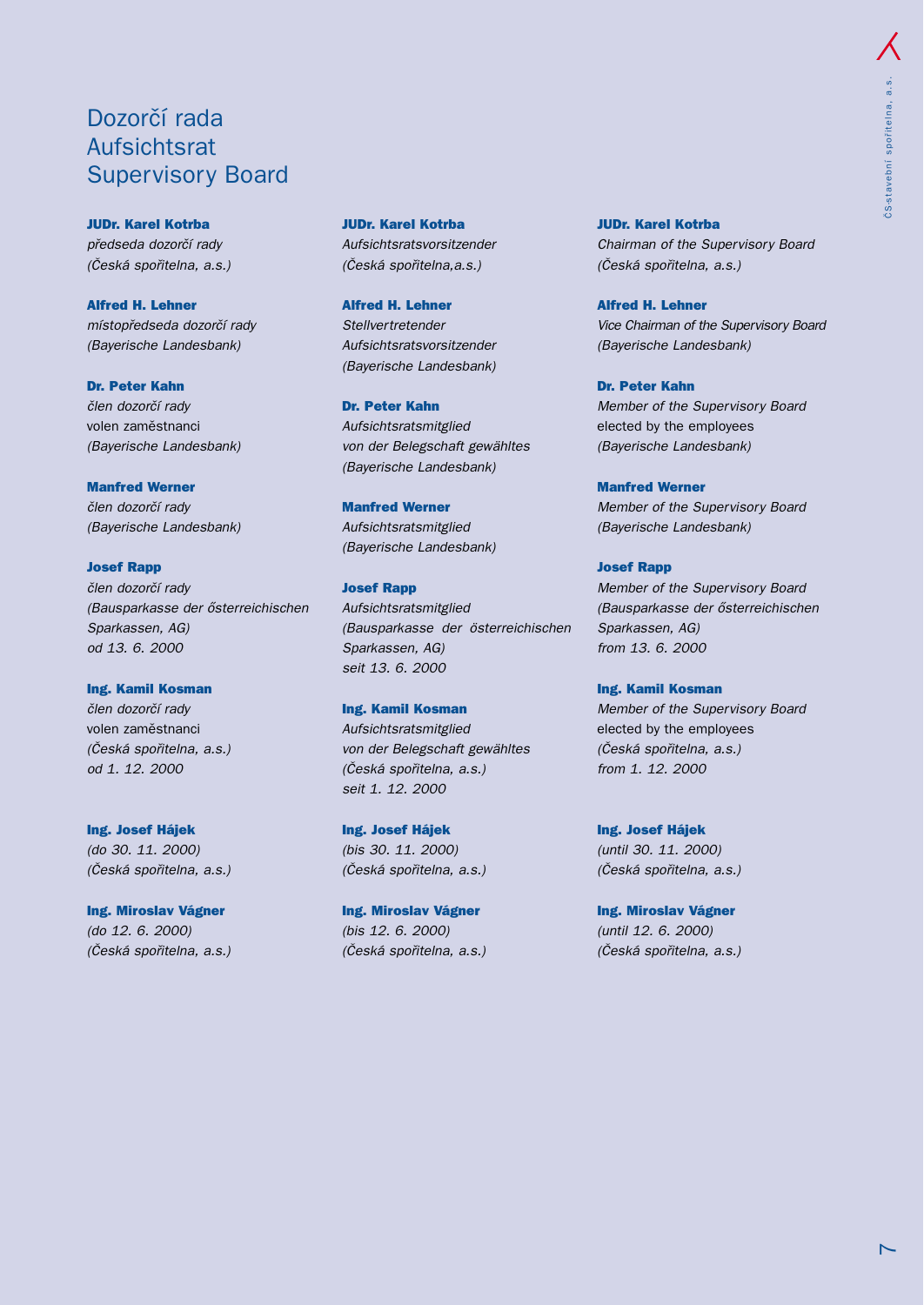# Charakteristika akcionářů Charakteristik der Aktionäre **Shareholders**

Od založení ČS-stavební spořitelny, a.s., jsou jejími akcionáři Česká spořitelna, a.s., se sídlem Praha 1, Na Pfiíkopû 29 a Bayerische Landesbank Girozentrale, se sídlem Brienner Straße 20, Mnichov, Spolková republika Německo.

Aktionäre sind seit der Gründung der ČS-stavební spořitelna, a.s., die Česká spořitelna, a.s., mit Sitz in Prag 1, Na Příkopě 29 und die Bayerische Landesbank Girozentrale, mit Sitz in München, Brienner Straße 20, Bundesrepublik Deutschland.



Česká spořitelna, a.s., patří mezi tři největší banky v České republice. Je univerzální bankou s mnohamilionovou klientelou a dlouholetou tradicí úspěšné bankovní činnosti zejména v obsluze fyzických osob, která se těší všeobecné důvěře občanů. Završením procesu privatizace státního podílu bylo převzetí České spořitelny, a.s., majoritním vlastníkem, kterým se stala Erste Bank der ősterreichischen Sparkassen AG. Česká spořitelna, a.s., jako jeden ze zakladatelů ČS-stavební spořitelny, a.s., sledovala cíl vytvořit stabilní finanční skupinu společností, které se svými službami navzájem doplňují.

Bayerische Landesbank Girozentrale je jedna z největších německých bank. Je založena podle veřejného práva zákonem Bavorského státu z roku 1972, jakožto právní nástupce Bayerische Gemeindebank a Bayerische Staatsbank. Banka disponuje vlastním jměním ve výši 22,9 miliard DEM a je mezinárodními institucemi hodnocena jako jeden z nejlepších bankovních domů v Evropě. Bayerische Landesbank Girozentrale tak tvoří nejen silného akcionáře, ale přispívá svými zkušenostmi i k přenosu cenného know-how v oblasti stavebního spoření.

Die âeská spofiitelna, a.s., gehört zu den größten Banken in der Tschechischen Republik. Es handelt sich um eine universelle Bank mit einer Klientel von mehreren Millionen und langjähriger Tradition erfolgreicher Banktätigkeit insbesondere für natürliche Personen, die sich allgemein des Vertrauens der Bevölkerung erfreut. Der Prozess der Privatisierung des staatlichen Anteils wurde durch die Übernahme der Česká spořitelna, a.s. durch den Mehrheits-aktionär gekrönt, was die Erste Bank der österreichischen Sparkassen AG ist. Die Česká spořitelna, a.s., als einer der Gründer der ČS-stavební spořitelna, a.s., verfolgte das Ziel, eine stabile Finanzgruppe von Gesellschaften zu bilden, die sich mit ihren Dienstleistungen gegenseitig ergänzen.

# **Bayerische Landesbank**

Die Bayerische Landesbank Girozentrale ist eine der größten deutschen Banken. Sie wurde 1972 gemäß öffentlichem Recht per Gesetz des Staates Bayern als Nachfolger der Bayerischen Gemeindebank und der Bayerischen Staatsbank gegründet. Die Bank verfügt über ein Kapital in Höhe von 22,9 Mrd. DM und wird von internationalen Institutionen als eines der besten Bankhäuser in Europa gewertet. Die Bayerische Landesbank Girozentrale bildet somit nicht nur einen starken Aktionär, sondern trägt mit ihren Erfahrungen auch zur Übertragung wertvollen Know-how auf dem Gebiet des Bausparens bei.

Since the establishment of CS-stavební spofiitelna, a.s. its shareholders have been Česká spořitelna, a.s. with its seat at Praha 1, Na Příkopě 29 and Bayerische Landesbank Girozentrale, with its seat at Brienner Straße 20, Munich, Federal Republic of Germany.

Česká spořitelna, a.s. is one of the three largest banks in the Czech Republic. It is a universal bank whose clients number in the millions, a bank with a long tradition of successful banking business, especially in serving retail clients, and a bank that is trusted by the general public. The Bank's privatization process culminated with its acquisition by a new majority owner, Erste Bank der österreichischer Sparkassen AG. As one of the founders of CS-stavební spořitelna, a.s. Česká spořitelna's goal has been to create a stable financial group composed of companies whose services complement one another.

Bayerische Landesbank Girozentrale is one of the biggest Bavarian banks. It is a legal public-law entity established by an Act of Parliament on 27 June 1972 as the legal successor to Bayerische Gemeindebank and Bayerische Staatsbank. Backed by shareholders' equity of D.M. 22.9 billion, the Bank is an international institution that is regarded as one of the best banking houses in Europe. Thus, Bayerische Landesbank Girozentrale is more than just a strong shareholder. With its experience it contributes to the transfer of valuable know-how in the building savings area.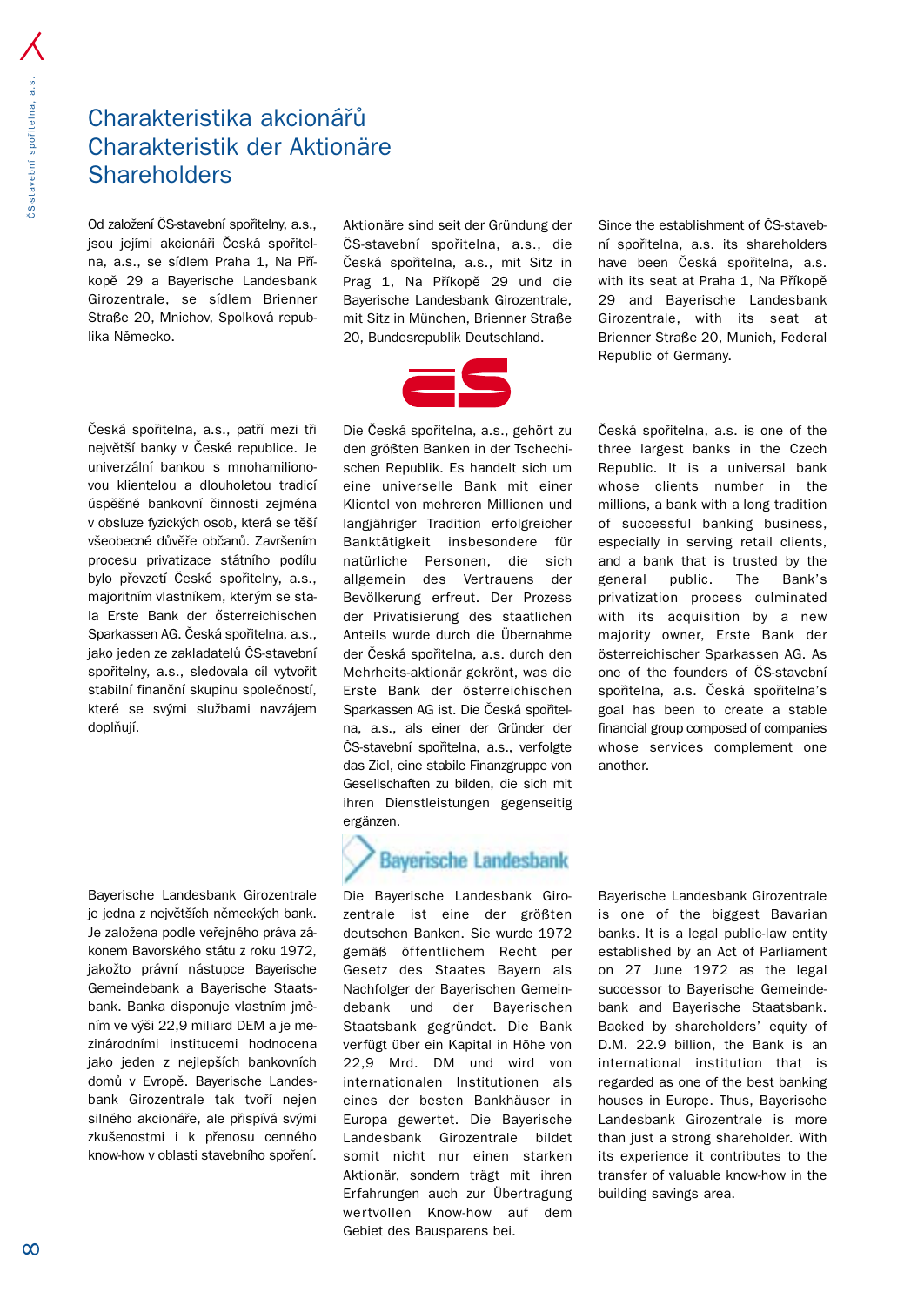# Zpráva představenstva Bericht des Vorstandes Board of Directors Report

V roce 2000 dosáhla ČS-stavební spořitelna, a.s., nejlepších obchodních výsledků za celou svou dosavadní existenci. Těchto rekordních výsledků bylo dosaženo jak díky výborným vnějším podmínkám pro prodej stavebního spoření, tak i díky spolehlivým výkonům obou distribučních cest, tj. poboček České spořitelny, a.s., a vlastní obchodní sítě. V průběhu roku bylo uzavřeno 255 632 nových smluv o stavebním spoření a u dalších 21 342 smluv klienti navýšili svoji cílovou částku. Na konci roku 2000 tak již s ČS-stavební spořitelnou, a.s., stavebně spořilo 739 294 klientů s celkovou sumou cílových částek ve výši 85 300 mil. Kã.

V roce 2000 bylo poskytnuto 24 123 nových úvěrů v celkové výši 2 805 mil. Kč. Oproti roku 1999 tak došlo k nárůstu o 18 % v počtu nově poskytnutých úvěrů.

Stejně jako v roce 1999, i v roce 2000 ovlivňoval tvorbu hospodářského výsledku pokles úrokových sazeb na finančním trhu. Přes tyto tendence vytvořila ČS-stavební spořitelna a.s., zisk po zdanění ve výši 173 mil. Kč. Pokračující růst bilanční sumy byl provázen nárůstem vkladů účastníků stavebního spoření. Objem vkladů se zvýšil o 3 150 mil. Kč a bilanční suma vzrostla o 13 %.

V roce 2000 nabízela ČS-stavební spořitelna, a.s., mladým do 29 let zvýhodněné stavebního spoření SUMA. Této nabídky, představující prémii ve výši 0,1 % z cílové částky a zdarma výhodné cestovní pojištění Kolumbus, využila více než třetina nových klientů. ČS-stavební spořitelna, a.s., oslovovala specializovanou produktovou nabídkou i další skupiny klientů. Prostřednictvím Programu obnovy bytového fondu ČS-stavební spořitelna, a.s., nabízela pomoc při financování oprav družstevních domů. Součástí nabídky byly i zvýhodněné překlenovací úvěry pro zájemce o privatizaci obecních bytÛ.

ČS-stavební spořitelna, a.s., potvrdila svoje vůdčí postavení na trhu v poskytování servisu a služeb klientům prostřednictvím moderních nástrojů komunikace. Rozšířila službu Telebus (služba umožňující klientům informovat se o stavu svého vkladového a úvěro- vého účtu prostřednictvím telefonu) o další novinku v oblasti pasivního telebankingu, službu SMS Telebus. Klienti ČS-stavební spořitelny, a.s., tak například mohou zjišťovat aktuální zůstatek na svém účtu stavebního spoření nebo simulovat průběh stavebního spoření pomoIm Jahre 2000 erzielte die ČS-stavební spofiitelna, a.s. die besten Geschäftsergebnisse in ihrer gesamten bisherigen Existenz. Diese Rekordergebnisse wurden sowohl dank ausgezeichneter äußerer Bedingungen für den Verkauf des Bausparens, als auch durch zuverlässige Leistungen beider Vertriebswege, d.h. über die Filialen der Česká spořitelna, a.s., und das eigene Handelsvertreternetz, erreicht. Im Verlauf des Jahres wurden 255 632 neue Bausparverträge abgeschlossen und bei weiteren 21 342 Verträgen erhöhten die Klienten die Zielsummen. Zum Jahresende 2000 sparten somit schon 739 294 Klienten mit der ČS-stavební spořitelna, a.s. mit einer Gesamtzielsumme von 85 300 Mio. CZK. Im Jahr 2000 wurden 24 123 neue Kredite in einer Gesamthöhe von 2 805 Mio. CZK vergeben. Gegenüber dem Jahr 1999 kam es somit bei der Anzahl neu gewährter Kredite zu einem Anstieg um 18 %.

Genauso wie im Jahr 1999 beeinflusste das Sinken der Zinssätze auf dem Finanzmarkt auch im Jahr 2000 die Bildung des Wirtschaftsergebnisses. Trotz dieser Tendenz erwirtschaftete die ČS-stavební spořitelna a.s., einen Gewinn vor Steuer in Höhe von 173 Mio. CZK. Das sich fortsetzende Wachstum der Bilanzsumme wurde von einem Anstieg der Einlagen der Bausparer begleitet. Das Volumen der Einlagen erhöhte sich um 3 150 Mio. CZK und die Bilanzsumme stieg um 13 %.

Die ČS-stavební spořitelna, a.s. bot im Jahr 2000 jungen Sparern bis 29 Jahren das vergünstigte Bausparprogramm SUMA an. Dieses Angebot, das eine Prämie in Höhe von 0,1 % der Zielsumme und die vorteilhafte kostenlose Reiseversicherung Kolumbus darstellt, nutzte mehr als ein Drittel der Neukunden. Mit spezialisierten Produktangeboten sprach die ČS-stavební spořitelna, a.s. auch weitere Kunden-gruppen an. Vermittels des Programms zur Erneuerung des Wohnungsfonds bietet die ČS-stavební spofiitelna, a.s. Hilfe bei der Finanzierung der Rekonstruktion von Genossenschaftshäusern an. Bestandteil des Angebotes sind auch vergünstigte Überbrückungskredite für Interessenten an der Privatisierung kommunaler Wohnungen.

Die ČS-stavební spořitelna, a.s. bestätigte ihre führende Stellung auf dem Markt bei In 2000, ČS-stavební spořitelna, a.s. achieved its best commercial performance in its entire history to date. These record results were made possible both by excellent external conditions for building savings sales, and by the reliable performance of both our distribution channels, i.e. the Česká spořitelna a.s. branch network and our own sales network. During the year a total of 255,632 new building savings agreements were signed and clients raised their target savings amounts on another 21,342 agreements. At year end 2000, a total of 739,294 clients were saving with ČS-stavební spořitelna, a.s. with an aggregate total target savings amount of CZK 85,300 million.

24,123 new loans were granted in 2000 in a total amount of CZK 2,805 million. Compared to 1999, this represents growth of 18% in the number of new loans.

The company's earnings were influenced by declining interest rates in the financial markets in 2000, just as they were in 1999. Despite this trend, ČS-stavební spofiitelna, a.s. posted a profit of CZK 173 million for the year. The ongoing growth of the total assets figure was accompanied by growth in building saver deposits. Deposit volume grew by CZK 3,150 million and the total assets figure was up 13%.

In 2000, ČS-stavební spořitelna, a.s. offered the special incentive building savings plan, SUMA, to young people up to 29 years of age. This plan, which includes a bonus of 0.1% of the target amount and offers free Kolumbus travel insurance, was utilized by over one third of new clients. ČS-stavební spořitelna's specialized product offering appealed to other client groups as well. Through the Housing Renewal Program, ČS-stavební spořitelna, a.s. offered help in financing repairs to apartment buildings owned by housing cooperatives. Discounts on bridge loans for clients interested in purchasing privatized municipal apartments were another special offering.

ČS-stavební spořitelna, a.s. reaffirmed its leading position in the market in terms of providing client services using state-of-theart communications technologies. We expanded Telebus, a service allowing clients to access information on the balance of their savings and loan account over the telephone by adding a new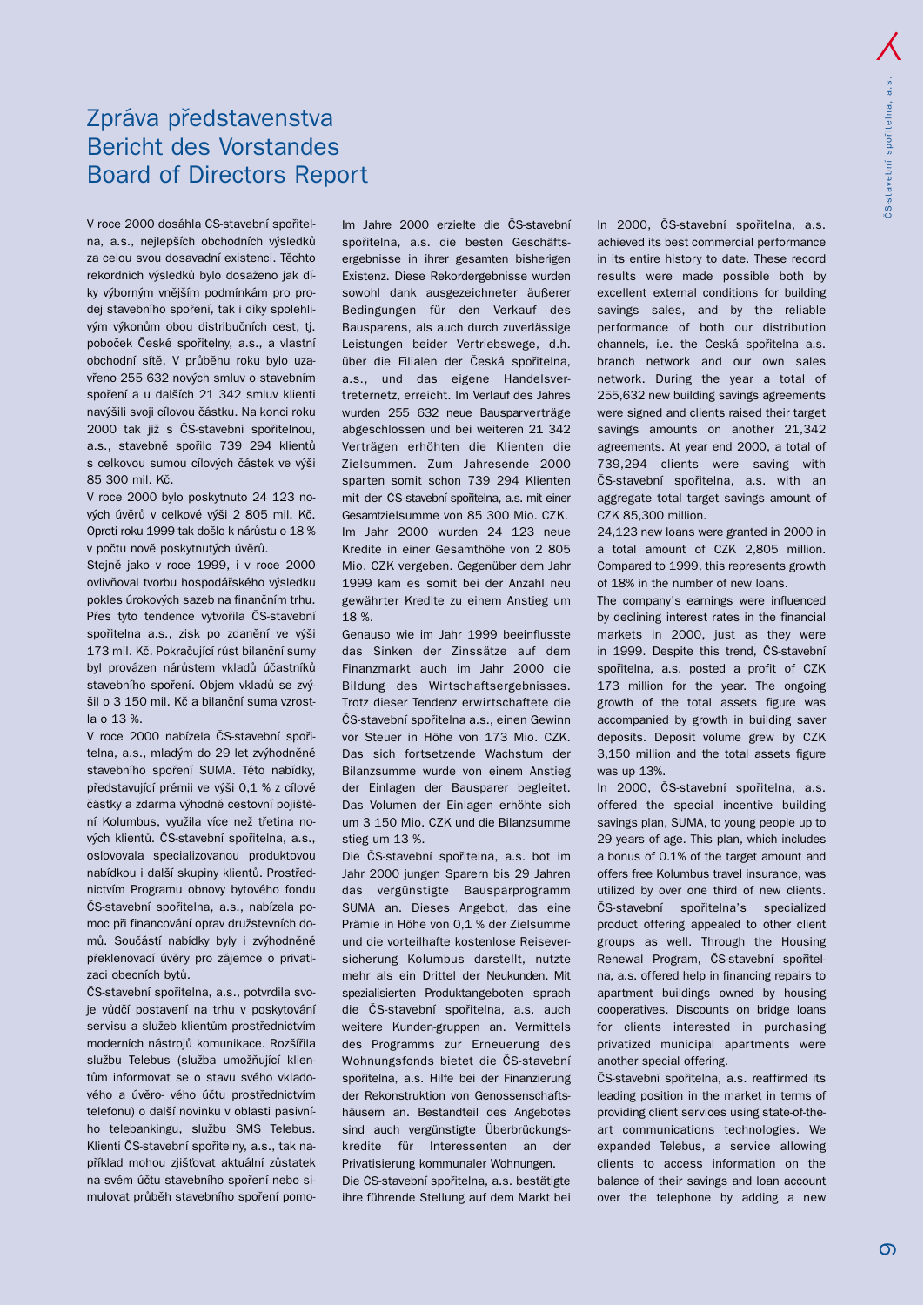cí SMS zpráv ze svých mobilních telefonů. V průběhu roku ČS-stavební spořitelna, a.s., zkvalitňovala služby klientům z hlediska dostupnosti a rychlosti vyřizování úvěru. V závěru roku nabídla svým klientům možnost vyřídit si žádost o úvěr prostřednictvím Internetu.

Vytvářet pozitivní a přátelský vztah ke klientům je pro ČS-stavební spořitelnu, a.s., jedním z hlavních cílů. Vedena snahou o spokojenost klientů a utváření dlouhodobého vztahu s nimi zřídila Zákaznické centrum, ve kterém je koncentrován veškerý písemný, telefonní a elektronický kontakt s klienty, včetně možnosti využít tzv. Zelenou linku. Důsledky této klientsky orientované politiky nejlépe dokladují dobré hospodářské a obchodní výsledky ČS-stavební spořitelny, a.s., v posledních letech. V roce 2001 bude pro ČS-stavební spořitelnu, a.s., jedním z prvořadých úkolů zvýšit objem poskytovaných úvěrů. Prostředkem je zjednodušení nabídky úvěrů a obohacení škály úvěrových produktů. Po změně loga a corporate identity Finanční skupiny České spořitelny, a.s., čeká také ČS-stavební spořitelnu, a.s., v roce 2001 zásadní změna firem-ního designu. Spolu s rozšiřováním produktové nabídky a zlepšováním servisu klientům má společnost předpoklady své postavení na trhu stavebního spoření nadále posilovat.

der Erbringung von Service und Dienstleistungen für die Klienten vermittels moderner Kommunikations-werkzeuge. Sie erweiterte die Dienstleistung Telebus (dieser Dienst ermöglicht den Klienten, sich per Telefon über den Stand ihres Spar- und Kreditkontos zu informieren) um eine weitere Neuigkeit im Bereich des passiven Telebanking, die Dienstleistung SMS Telebus. Klienten der ČS-stavební spořitelna, a.s. können somit z.B. den aktuellen Saldo auf ihrem Bausparkonto feststellen oder den Verlauf des Bausparens mit Hilfe von SMS-Nachrichten von ihrem Handy aus simulieren.

Im Verlauf des Jahres verbesserte die ČS-stavební spořitelna, a.s. die Qualität des Kundendienstes aus Sicht der Zugänglichkeit und Schnelligkeit der Bearbeitung von Krediten. Zum Jahresende bot sie ihren Klienten die Möglichkeit an, ihren Kreditantrag per Internet zu erledigen.

Die Bildung einer positiven und freundschaftlichen Beziehung zu den Klienten ist für die ČS-stavební spořitelna, a.s. eines der Hauptziele. Sie richtete, geführt vom Bemühen um die Zufriedenheit der Klienten und die Schaffung einer langfristigen Beziehung zu ihnen, ein Kundenzentrum ein, in dem sämtliche schriftlichen, telefonischen und elektronischen Kontakte zu den Klienten konzentriert werden einschl. der Möglichkeit der Nutzung der sogenannten Grünen Infoline. Die Wirkung dieser auf die Klienten orientierten Politik belegen am besten die wirtschaftlichen und geschäftlichen Ergebnisse der ČS-stavební spořitelna, a.s. in den letzten Jahren.

Im Jahr 2001 wird eine der erstrangigen Aufgaben für die ČS-stavební spořitelna, a.s. die Anhebung des Volumens der gewährten Kredite sein. Mittel dazu ist die Vereinfachung des Kreditangebotes und die Anreicherung der Palette der Kreditprodukte. Nach Änderung des Logos und der corporate identity der Finanzgruppe der Česká spořitelna, a.s. erwartet auch die ČS-stavební spořitelna, a.s. im Jahr 2001 eine grundlegende Änderung des Firmendesigns.

passive telebanking service, SMS Telebus. Using the new service, ČS-stavební spořitelna, a.s. clients with mobile phones can receive information on their current building savings account balance or simulate various building savings scenarios using SMS (Short Message Service) technology.

During the year, ČS-stavební spořitelna, a.s. improved its client services in terms of loan accessibility and speed of loan processing. Late in the year we launched a service that allows our clients to submit their loan application over the Internet.

One of ČS-stavební spořitelna's principal goals is to create a positive and friendly relationship with our clients. Led by our goal of customer satisfaction and the building of long-term customer relationships, we established a Customer Service Center which is in charge of handling all contact with clients by letter, telephone and electronic communications. The new Center includes a toll-free "Green Line" for customers. The best demonstration of the influence of this client-focused policy will be ČS-stavební spořitelna's financial and commercial performance in the years to come.

In 2001, one of our top-priority tasks will be to increase lending volume. The means for achieving this will be to simplify the loan offering and enrich the range of loan products available. Following the change in the Česká spořitelna Financial Group's logo and corporate identity, ČS-stavební spofiitelna, a.s. will undergo a fundamental corporate design change in 2001. With its product range expanded and its client services improved, the company will have put in place everything necessary to further build its position in the building savings market.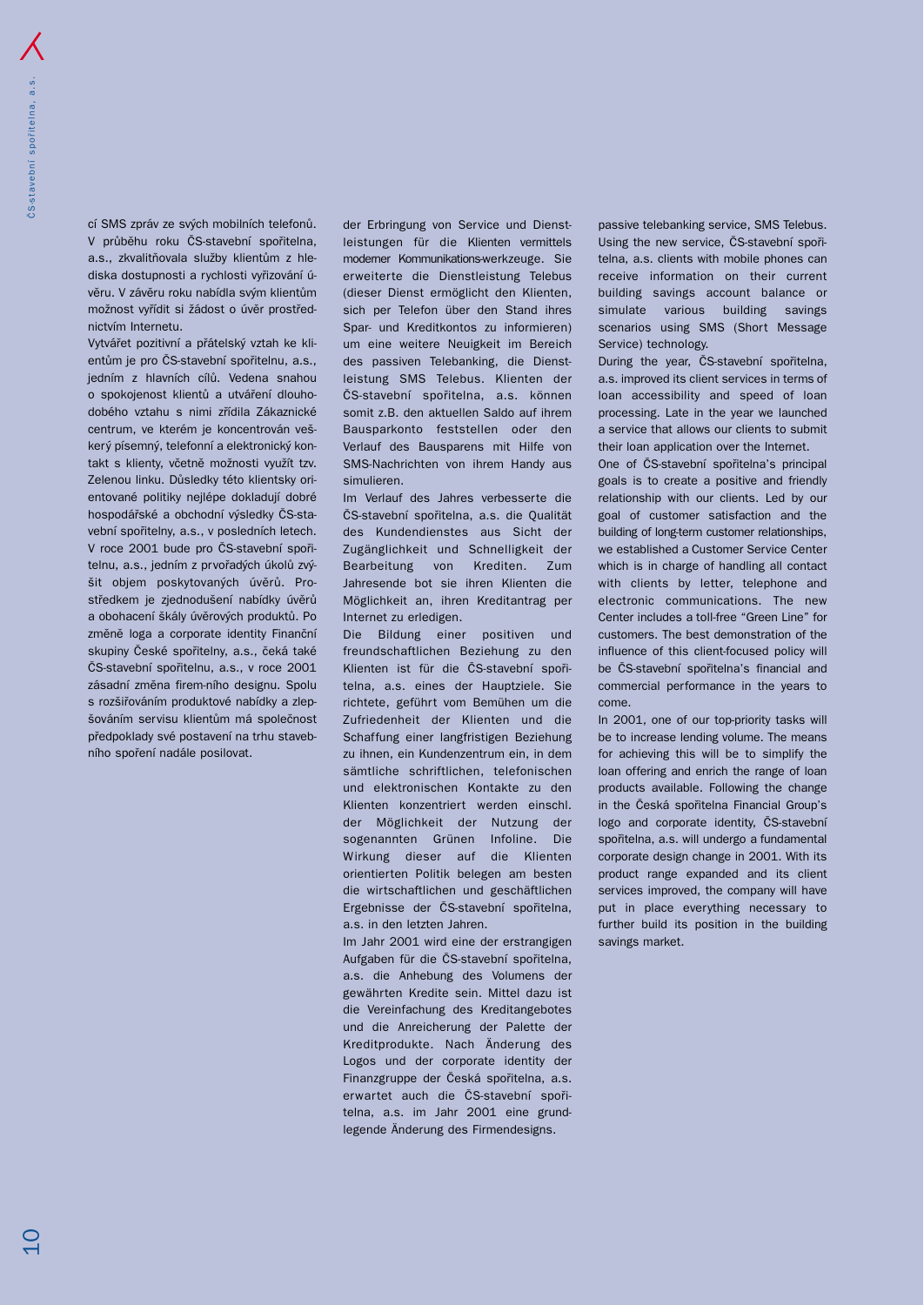# Základní ekonomické údaje o společnosti Grundlegende wirschaftliche Angaben über die Gesellschaft Key Financial Figures

#### Bilanční suma (mil. Kč) Bilanzsumme (Mio. CZK) Total assets (CZK m)



#### Vklady klientů (mil. Kč) Einlagen der Klienten (Mio. CZK) Client deposits (CZK m)



Vývoj počtu nových smluv stavebního spoření (tis. Ks) Entwicklung der Anzahl neuer Bausparverträge (Tsd. Stk.) New building savings agreements ('000)



Poskytnuté úvěry celkem (mil. Kč) Gewährte Kredite gesamt (Mio. CZK) Total lending (CZK m)



Podíl stavebních spořitelen podle počtu nových smluv v roce 2000 Anteil der Bausparkassen nach der Anzahl neuer Verträge im Jahr 2000 Building society market share by number of new agrements in 2000

|               | 34,5 % |
|---------------|--------|
| ČMSS          |        |
|               | 22,9%  |
| ČSST          |        |
|               | 6,8%   |
| <b>HYPO</b>   |        |
|               | 12,3%  |
| <b>RSTS</b>   |        |
|               | 14,9%  |
| <b>VSS KB</b> |        |
|               | 8,6%   |
| WŰST          |        |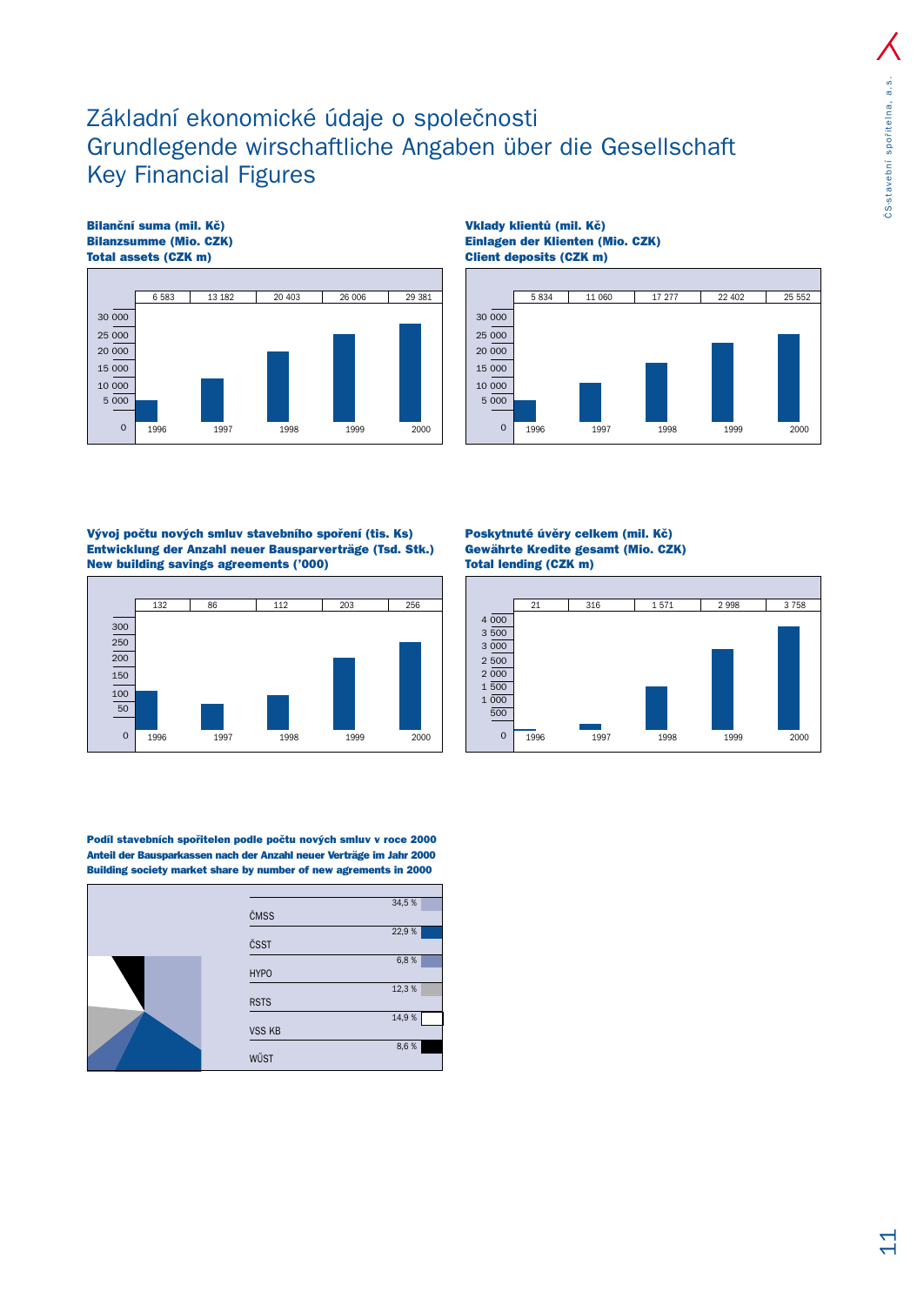# Zpráva dozorãí rady Bericht des Aufsichtsrats Report of the Supervisory Board

Dozorčí rada se na svých zasedáních v roce 2000 soustavně zabývala klíčovými otázkami vývoje společnosti, zejména pokud se týkaly způsobu hospodaření a realizace strategických záměrů.

V rámci své dohlédací ãinnosti sledovala zprávy vnitřního auditu, posuzovala informace od představenstva a iniciovala řadu konkrétních aktivit, které přispívaly ke zkvalitnění práce spoleãnosti.

Dozorčí rada ČS-stavební spořitelny, a.s., kladně hodnotí rozvoj společnosti v obchodním roce 2000, a to jak hospodářský výsledek, tak i významné překročení plánovaného počtu nově uzavřených smluv o stavebním spoření.

Při přípravě valné hromady dozorčí rada přezkoumala výsledky roční účetní závěrky za rok 2000, seznámila se s výrokem auditorské firmy Deloitte & Touche a doporučuje valné hromadě schválit účetní závěrku ČS-stavební spořitelny, a.s., za rok 2000 i návrh představenstva na rozdělení zisku a výplatu tantiém.

Der Aufsichtsrat befasste sich auf seinen Sitzungen im Jahr 2000 systematisch mit den Schlüsselfragen der Entwicklung der Gesellschaft, insbesondere dann, sofern sie Art und Weise der Wirtschaftsführung und die Realisierung strategischer Vorhaben betrafen.

Im Rahmen seiner Aufsichtstätigkeit verfolgte er die Berichte der Innenprüfung, beurteilte die Informationen des Vorstandes und initiierte eine Reihe konkreter Aktivitäten, die zur Verbesserung der Arbeit der Gesellschaft beitrugen.

Der Aufsichtsrat der ČS-stavební spofiitelna, a.s. wertet die Entwicklung der Gesellschaft im Geschäftsjahr 2000 positiv, und zwar sowohl das Wirtschaftsergebnis, als auch die erhebliche Überschreitung der geplanten Anzahl neu abgeschlossener Bausparverträge.

Bei der Vorbereitung der Hauptversammlung überprüfte der Aufsichtsrat die Ergebnisse des Jahresabschlusses für das Jahr 2000, machte sich mit dem Bestätigungsvermerk der Wirtschaftsprüfergesellschaft Deloitte & Touche bekannt und empfiehlt der Hauptversammlung, den Jahres-abschluss der ČS-stavební spořitelna und auch den Entwurf des Vorstandes zur Gewinnaufteilung und Auszahlung von Tantiemen zu bestätigen.

At its meetings during 2000, the Supervisory Board systematically dealt with key issues of the company's development, especially as far as they concerned its financial management and the realization of its plans and strategies.

In the scope of its oversight activity, the Supervisory Board monitored internal audit reports, assessed information provided by the Board of Directors and initiated a number of specific activities that helped to improve the company's business.

The Supervisory Board of ČS-stavební spořitelna, a.s. judges the company's development in the 2000 business year to have been positive, both in terms of the company's earnings and the fact that it exceeded by far the planned number of new building savings agreements. In preparation for the General Meeting, the Supervisory Board has reviewed the year-end financial statements for 2000 and examined the report of the company's auditors, Deloitte & Touche, and recommends that the General Meeting approve the financial statements of CS-stavební spofiitelna, a.s. for the year 2000 as well as the Board of Directors' proposed allocation of profits and payment of bonuses.

S. Ktelia

Za dozorãí radu / Für den Aufsichtsrat / For the Supervisory Board JUDr. Karel KOTRBA pfiedseda / Aufsichtsratsvorsitzender / Chairman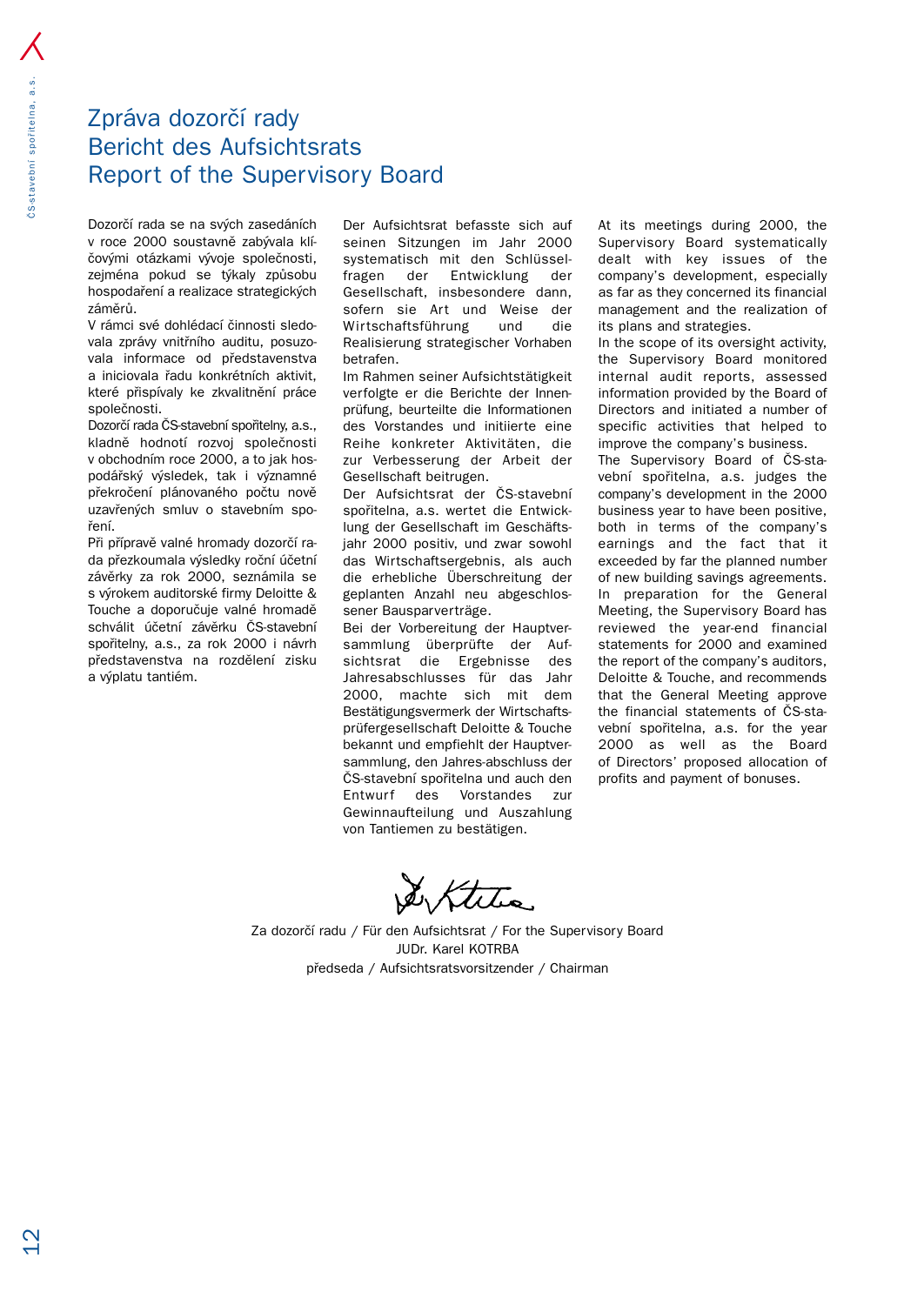# Finanční část Finanzteil **Financial Section**

| Auditorská zpráva           | 14 |
|-----------------------------|----|
| pro akcionáře společnosti   |    |
| ČS-stavební spořitelna a.s. |    |
| Rozvaha k 31, 12, 2000      | 15 |
| Podrozvaha k 31, 12, 2000   | 16 |
| Výkaz zisků a ztrát         | 17 |
| k 31, 12, 2000              |    |
| Příloha k účetní závěrce    | 18 |
| za rok 2000                 |    |
|                             |    |

| 14 | Bericht des Wirtschaftsprüfers     | 27 |
|----|------------------------------------|----|
|    | für die Aktionäre der Gesellschaft |    |
|    | CS-stavební spořitelna, a.s.       |    |
| 15 | Bilanz zum 31, 12, 2000            | 28 |
| 16 | Ausserbilanzposten                 | 29 |
| 17 | zum 31, 12, 2000                   |    |
|    | Gewinn und Verlustrechnung         | 30 |
| 18 | zum 31, 12, 2000                   |    |
|    | Anlage zum Jahresabschluss         | 31 |
|    | fűr das Jahr 2000                  |    |
|    |                                    |    |

| <b>Auditor's Report</b>             |    |
|-------------------------------------|----|
| to the Shareholders                 |    |
| of CS-stavební spořitelna, a.s.     |    |
| Balance Sheet as of                 | 41 |
| 31 December 2000                    |    |
| Off-Balance Sheet as of             | 42 |
| 31 December 2000                    |    |
| Profit and loss account for         | 43 |
| the year ended                      |    |
| 31 December 2000                    |    |
| Notes to the Finacial Statements 44 |    |
| for the year ended                  |    |
| 31 December 2000                    |    |
|                                     |    |

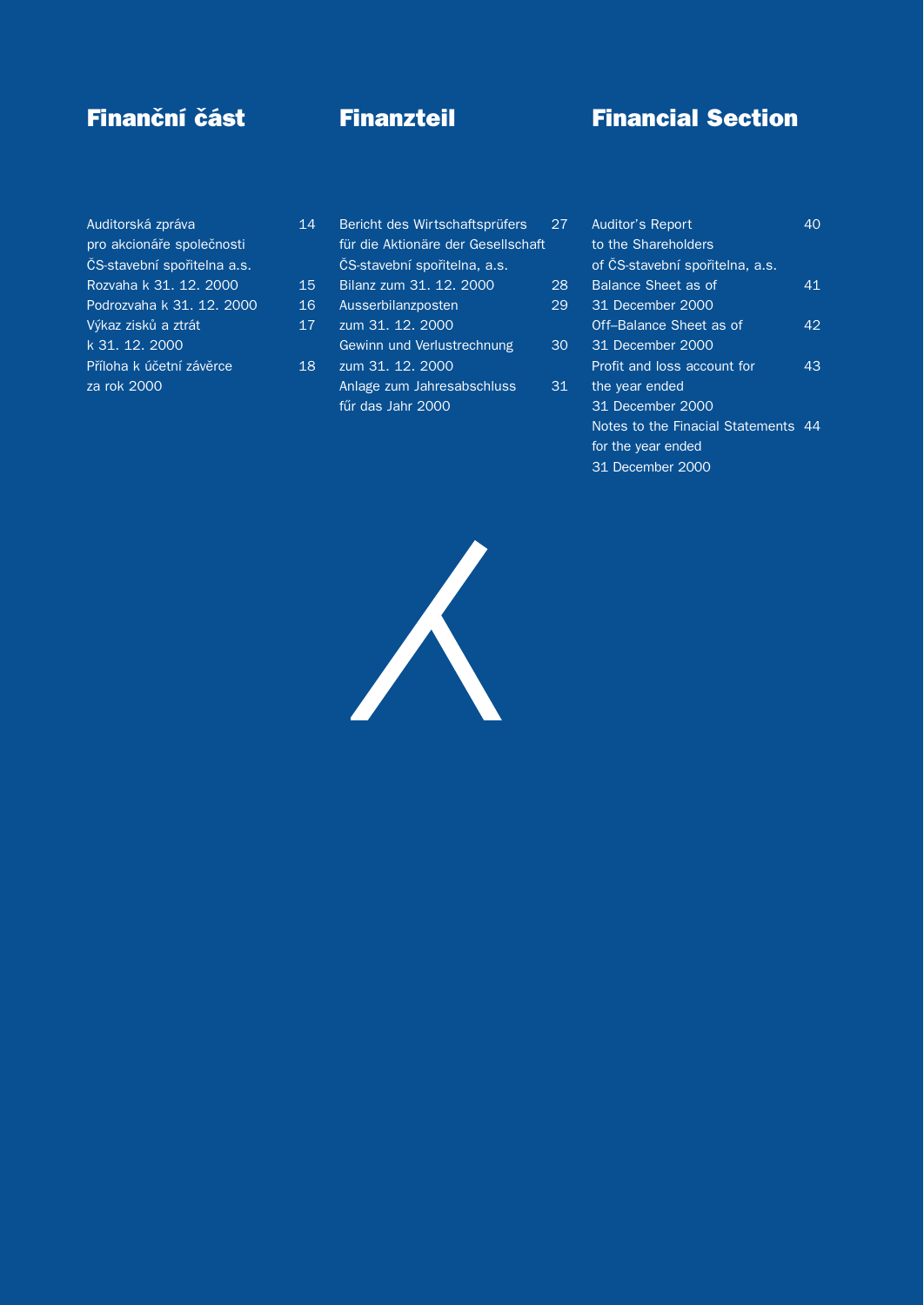# Finanãní ãást

Deloitte & Touche spol. s r. o. Týn 641/4 110 00 Praha 1 Czech Republic

Tel.: +420 (2) 248 95 500 Fax: +420 (2) 248 95 555 www.deloitteCE.com

# **Deloitte** & Touche

# **AUDITORSKÁ ZPRÁVA PRO AKCIONÁŘE SPOLEČNOSTI ČS-STAVEBNÍ SPOŘITELNA A.S.**

Provedli jsme audit účetní závěrky společnosti ČS-stavební spořitelna a.s. (dále jen "společnost") k 31. prosinci 2000 připravené v souladu se zákonem o účetnictví a příslušnými souvisejícími právními předpisy. Náš audit jsme provedli v souladu se zákonem o auditorech a Komoře auditorů České republiky a auditorskými směrnicemi vydanými Komorou auditorů.

Finanční část uvedená v této výroční zprávě na stranách 15 až 26 byla připravena z námi ověřené účetní závěrky, ke které jsme dne 26. února 2001 vydali výrok bez výhrad, a jsou dle našeho názoru s touto závěrkou ve všech aspektech konzistentní.

Ověřili jsme též soulad ostatních finančních informací uvedených v této výroční zprávě s auditovanou účetní závěrkou. Podle našeho názoru jsou tyto informace ve všech významných aspektech v souladu s námi ověřenou účetní závěrkou.

V Praze dne 25. června 2001

Delovale & Touche

*Auditorská firma: Odpovědný auditor: Deloitte & Touche spol. s r.o. Michal Petrman Licence č. 79 Dekret č. 1105*

M. Sebuno



 $\overline{4}$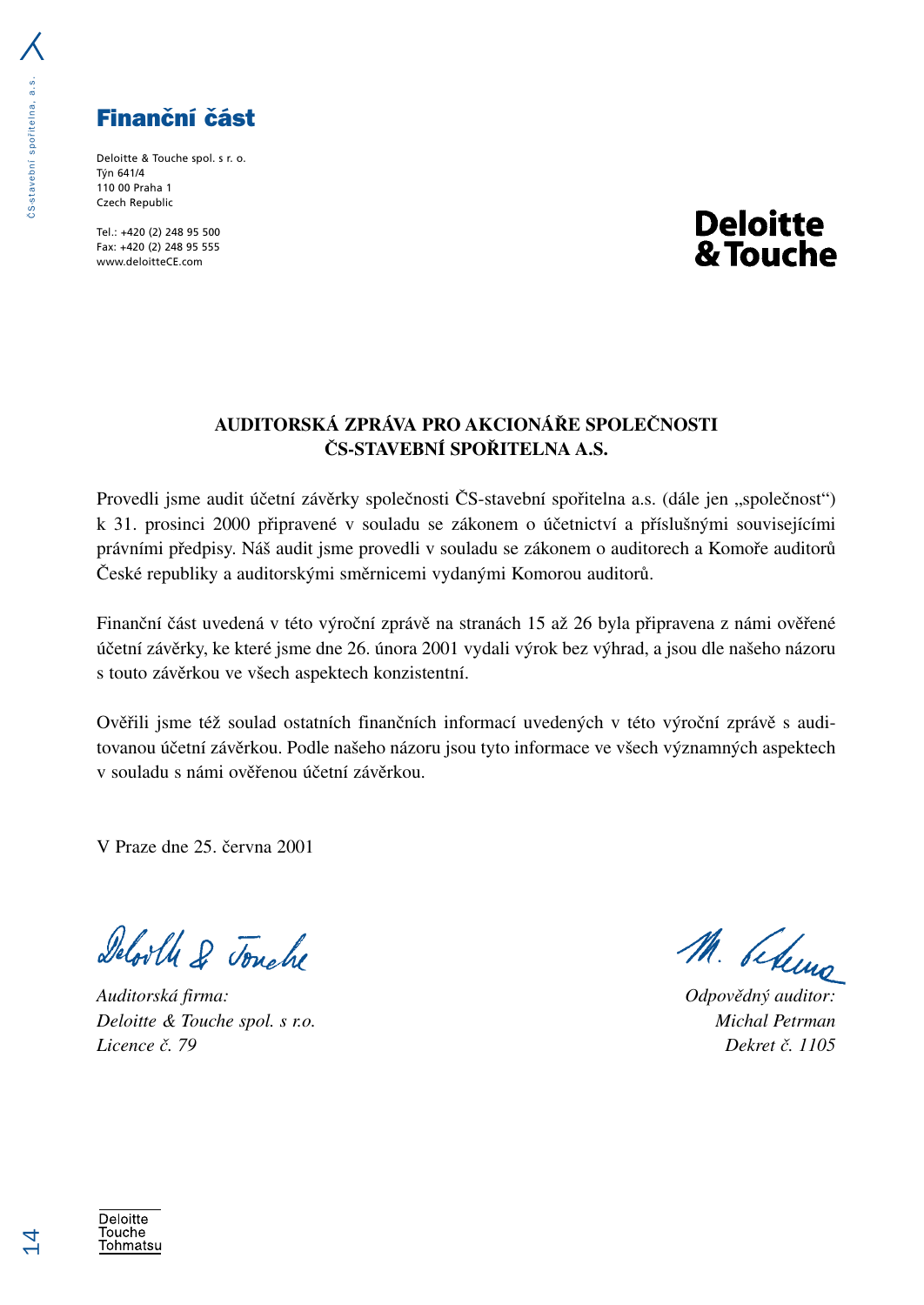|    | (mil. Kč)                                                                           | 2000      | 1999      |
|----|-------------------------------------------------------------------------------------|-----------|-----------|
|    |                                                                                     |           |           |
|    | <b>AKTIVA</b>                                                                       |           |           |
|    |                                                                                     |           |           |
| 1. | Pokladní hotovost, vklady u emisních bank a poštovní šekové účty                    | 477.21    | 433.07    |
| 2. | Státní pokladniční poukázky a jiné pokladní poukázky přijímané ČNB na refinancování |           | 1 479,57  |
|    | a) státní pokladniční poukázky a obdobné dluhopisy                                  |           | 1 479,57  |
|    | b) jiné pokladní poukázky                                                           |           |           |
| З. | Pohledávky za bankami                                                               | 17 207,90 | 14 591,74 |
|    | a) splatné na požádání                                                              | 7,90      | 91,74     |
|    | b) ostatní pohledávky                                                               | 17 200,00 | 14 500,00 |
|    | v tom: podřízená aktiva                                                             |           |           |
| 4. | Pohledávky za klienty                                                               | 3 750,27  | 2 995,94  |
|    | a) splatné na požádání                                                              |           | 374,28    |
|    | b) ostatní pohledávky                                                               | 3 750,27  | 2 621,66  |
|    | v tom: podřízená aktiva                                                             |           |           |
| 5. | Obligace a jiné cenné papíry s pevným výnosem určené k obchodování                  |           |           |
|    | a) vydané bankami                                                                   |           |           |
|    | v tom: vlastní obligace                                                             |           |           |
|    | b) vydané ostatními subjekty                                                        |           |           |
| 6. | Akcie a jiné cenné papíry s proměnlivým výnosem určené k obchodování                |           |           |
| 7. | Majetkové účasti s podstatným vlivem                                                |           |           |
|    | a) v bankách                                                                        |           |           |
|    | b) v jiných subjektech                                                              |           |           |
| 8. | Majetkové účasti s rozhodujícím vlivem                                              |           |           |
|    | a) v bankách                                                                        |           |           |
|    | b) v jiných subjektech                                                              |           |           |
| 9. | Ostatní finanční investice                                                          | 4 948,48  | 3 959,26  |
|    | 10. Nehmotný majetek                                                                | 20,23     | 13,52     |
|    | a) zřizovací náklady                                                                |           |           |
|    | b) software a ostatní nehmotný majetek                                              | 20,23     | 13,52     |
|    | 11. Hmotný majetek                                                                  | 352,05    | 204,60    |
|    | a) pozemky a budovy k provozování bankovní činnosti                                 | 306,94    | 148,17    |
|    | b) ostatní                                                                          | 45,11     | 56,43     |
|    | 12. Vlastní akcie                                                                   |           |           |
|    | 13. Ostatní aktiva                                                                  | 2 158,13  | 1 812,33  |
|    | 14. Upsané základní jmění splatné a nezaplacené                                     |           |           |
|    | 15. Náklady a příjmy příštích období                                                | 466.35    | 515,65    |
|    | <b>AKTIVA CELKEM</b>                                                                | 29 380,62 | 26 005,68 |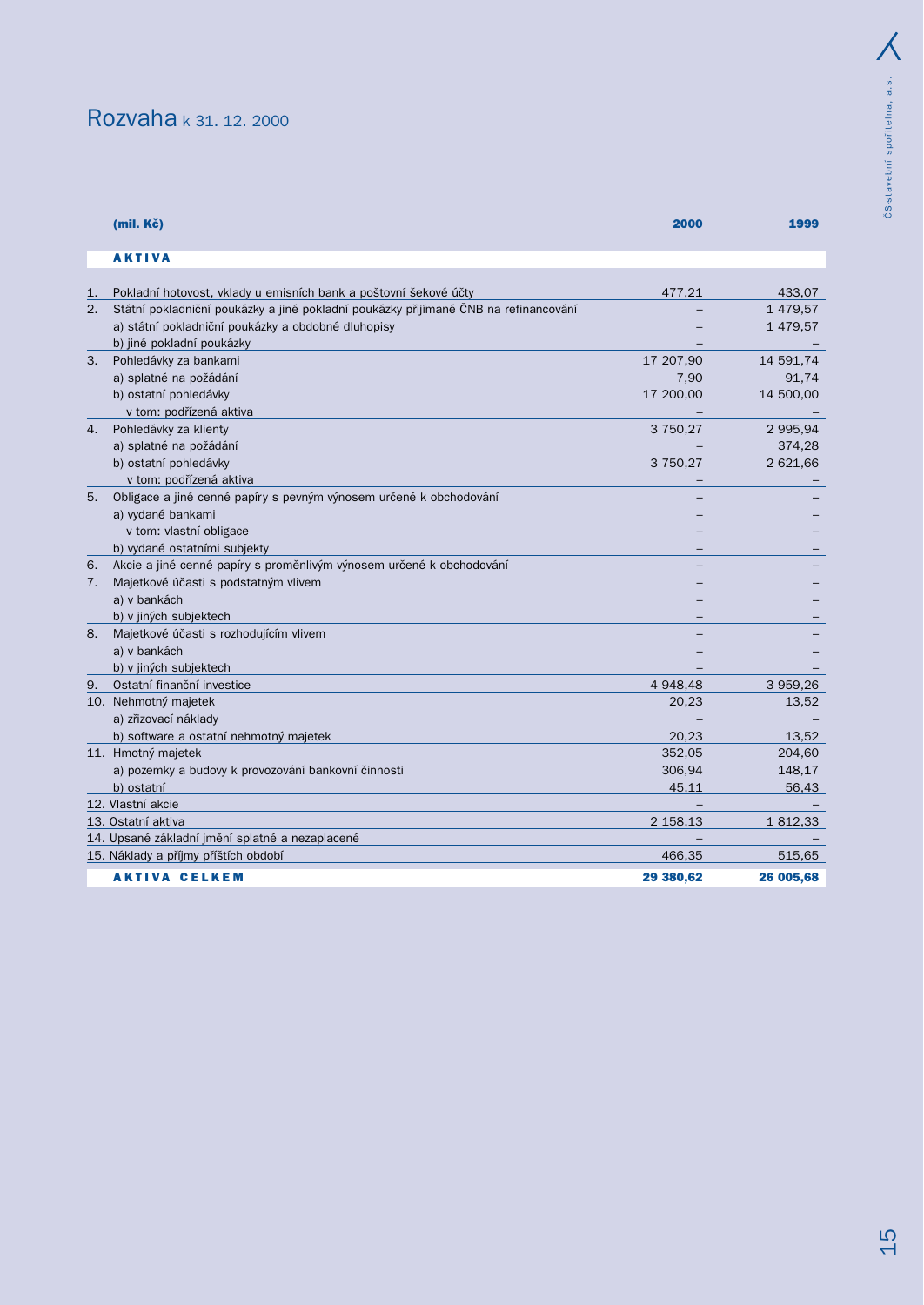|    | (mil. Kč)                                                  | 2000      | 1999      |
|----|------------------------------------------------------------|-----------|-----------|
|    |                                                            |           |           |
|    | <b>PASIVA</b>                                              |           |           |
|    |                                                            |           |           |
| 1. | Závazky k bankám                                           |           |           |
|    | a) splatné na požádání                                     |           |           |
|    | b) ostatní závazky                                         |           |           |
| 2. | Závazky ke klientům                                        | 25 552,45 | 22 401,85 |
|    | a) úsporné vklady                                          | 25 552,45 | 22 400,08 |
|    | v tom: splatné na požádání                                 | 20,74     | 72,84     |
|    | b) ostatní závazky                                         |           | 1,77      |
|    | v tom: splatné na požádání                                 |           |           |
| 3. | Vkladové certifikáty a obdobné dluhopisy                   |           |           |
|    | a) vkladové certifikáty                                    |           |           |
|    | b) ostatní                                                 |           |           |
| 4. | Výnosy a výdaje příštích období                            | 51,29     | 186,34    |
| 5. | Rezervy                                                    | 220,16    | 153,44    |
|    | a) rezervy na standardní úvěry a záruky                    | 67,16     | 33,44     |
|    | b) rezervy na kurzové ztráty                               |           |           |
|    | c) rezervy na ostatní bankovní rizika                      | 120,00    | 120,00    |
|    | d) ostatní rezervy                                         | 33,00     |           |
| 6. | Podřízená pasiva                                           |           |           |
| 7. | Ostatní pasiva                                             | 2 134,52  | 1812,07   |
| 8. | Základní jmění                                             | 750,00    | 750,00    |
|    | v tom: splacené základní jmění                             | 750,00    | 750,00    |
| 9. | Ážiový fond                                                |           |           |
|    | 10. Rezervní fondy                                         | 150,00    | 140,00    |
|    | a) povinné rezervní fondy                                  | 150,00    | 140,00    |
|    | b) rezervní fondy k vlastním akciím                        |           |           |
|    | c) ostatní rezervní fondy                                  |           |           |
|    | 11. Kapitálové fondy a ostatní fondy ze zisku              | 342,63    | 191,58    |
|    | a) kapitálové fondy                                        | 0,04      | 0,04      |
|    | b) ostatní fondy ze zisku                                  | 342,59    | 191,54    |
|    | 12. Nerozdělený zisk nebo neuhrazená ztráta z minulých let | 6,30      | 7,22      |
|    | 13. Zisk za účetní období                                  | 173,27    | 363,18    |
|    | <b>PASIVA CELKEM</b>                                       | 29 380,62 | 26 005,68 |

# Podrozvaha k 31. 12. 2000

|    | $(mil. K\check{c})$                                    | 2000   | 1999   |
|----|--------------------------------------------------------|--------|--------|
|    |                                                        |        |        |
|    | <b>PODROZVAHA</b>                                      |        |        |
|    |                                                        |        |        |
| 1. | Budoucí možné závazky k plnění celkem                  |        |        |
|    | v tom:                                                 |        |        |
|    | a) přijaté směnky/akcepty a indosamenty směnek         |        |        |
|    | b) závazky ze záruk                                    |        |        |
|    | c) závazky ze zástav                                   |        |        |
| 2. | Ostatní neodvolatené závazky                           | 718.56 | 504.55 |
| 3. | Pohledávky ze spotových, termínových a opčních operací |        |        |
| 4. | Závazky ze spotových, termínových a opčních operací    |        |        |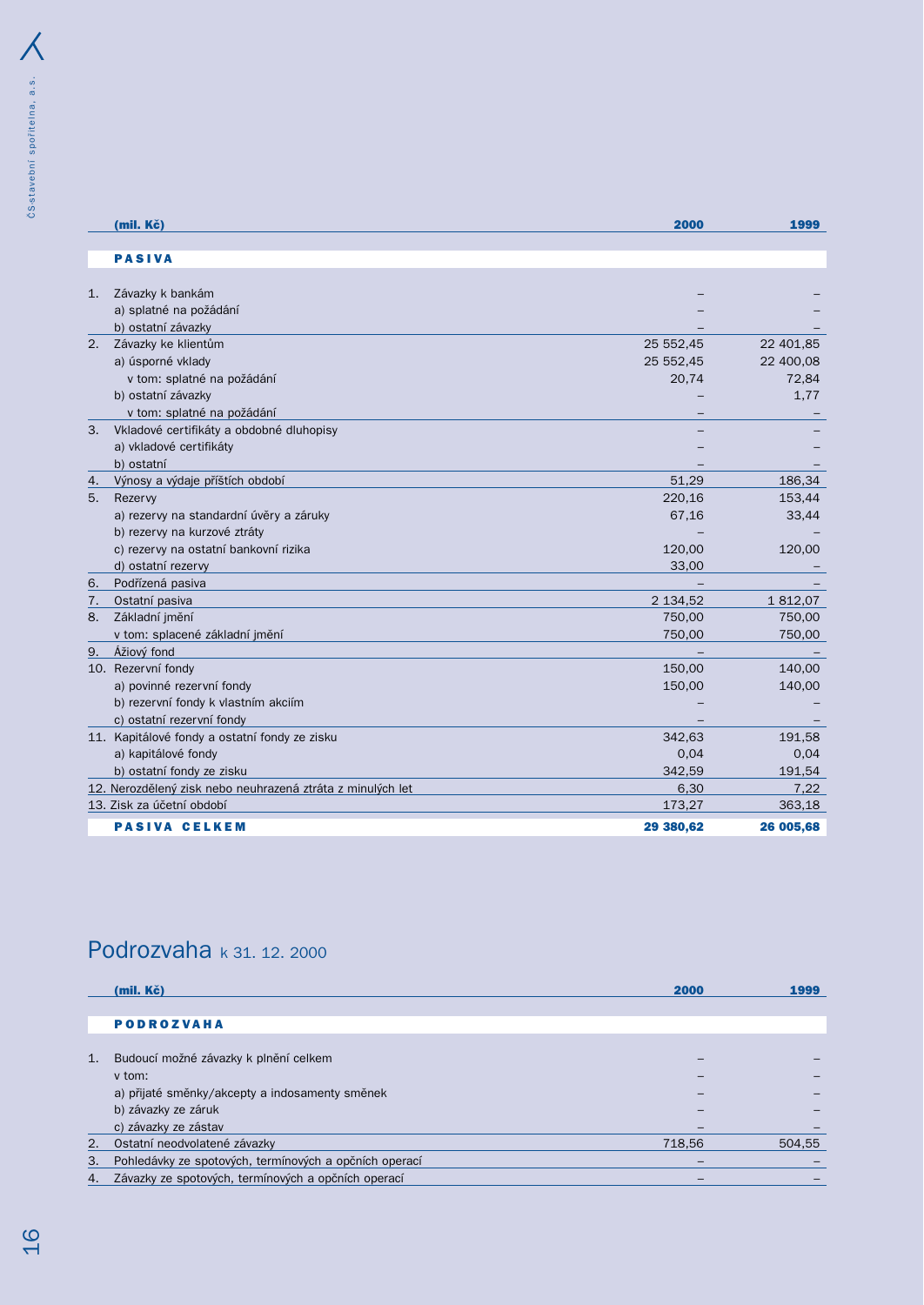# Výkaz zisků a ztrát k 31. 12. 2000

| (mil. Kč)                                                                                   | 2000      | 1999      |
|---------------------------------------------------------------------------------------------|-----------|-----------|
|                                                                                             |           |           |
| Výnosy z úroků a podobné výnosy<br>1.                                                       | 1 604,18  | 1 890,53  |
| v tom: úroky z cenných papírů s pevnými výnosy                                              | 421,49    | 543,69    |
| Náklady na úroky a podobné náklady<br>2.                                                    | $-916,07$ | $-789,78$ |
| v tom: náklady na úroky z cenných papírů s pevnými výnosy                                   |           |           |
| Čistý výnos (ztráta) z úroků                                                                | 688,11    | 1 100,75  |
| Výnosy z cenných papírů s proměnlivým výnosem<br>З.                                         |           |           |
| v tom:                                                                                      |           |           |
| a) výnosy z akcií a jiných cenných papírů s proměnlivým výnosem                             |           |           |
| b) výnosy z majetkových účastí s podstatným vlivem                                          |           |           |
| c) výnosy z majetkových účastí s rozhodujícím vlivem                                        |           |           |
| d) výnosy z majetkových účastí v přidružených subjektech                                    |           |           |
| Výnosy z poplatků a provizí<br>4.                                                           | 339,92    | 229,93    |
| 5.<br>Náklady na placené poplatky a provize                                                 | $-280,34$ | $-271,68$ |
| Zisk z finančních operací<br>6.                                                             |           |           |
| Ostatní výnosy<br>7.                                                                        | 0,86      | 0,57      |
| Všeobecné provozní náklady<br>8.                                                            | $-465,72$ | $-462,69$ |
| v tom:                                                                                      |           |           |
| a) náklady na zaměstnance                                                                   | $-131,40$ | $-105,68$ |
| aa) mzdy a platy                                                                            | $-95,54$  | $-75,77$  |
| ab) sociální pojištění                                                                      | $-26,74$  | $-22,34$  |
| ac) zdravotní pojištění                                                                     | $-9,12$   | $-7,57$   |
| b) ostatní provozní náklady                                                                 | $-334,32$ | $-357,01$ |
| Tvorba rezerv a opravných položek k hmotnému a nehmotnému majetku<br>9.                     |           |           |
| a) tvorba rezerv k hmotnému majetku                                                         |           |           |
| b) tvorba opravných položek k hmotnému majetku                                              |           |           |
| c) tvorba opravných položek k nehmotnému majetku                                            |           |           |
| 10. Použití rezerv a opravných položek k hmotnému a nehmotnému majetku                      |           |           |
| a) použití rezerv k hmotnému investičnímu majetku                                           |           |           |
| b) použití opravných položek k hmotnému investičnímu majetku                                |           |           |
| c) použití opravných položek k nehmotnému investičnímu majetku                              |           |           |
| 11. Ostatní náklady                                                                         | $-20,63$  | $-29,22$  |
| Čisté výnosy (ztráta) z provozních činností před tvorbou a použitím rezerv                  | 262,20    | 567,66    |
| a opravných položek k úvěrům a majetkovým účastem                                           |           |           |
| 12. Tvorba rezerv a opravných položek k úvěrům a na záruky                                  | $-44,24$  | $-26,40$  |
| 13. Použití rezerv a opravných položek k úvěrům a na záruky                                 | 5,06      | 0,79      |
| 14. Tvorba rezerv a opravných položek k majetkovým účastem a ostatním finančním investicím  |           |           |
| 15. Použití rezerv a opravných položek k majetkovým účastem a ostatním finančním investicím |           | 2,50      |
| 16. Tvorba ostatních rezerv a opravných položek                                             | $-33,00$  | $-100,03$ |
| 17. Použití ostatních rezerv a opravných položek                                            | 0,08      | 0,03      |
| Hospodářský výsledek za běžnou činnost před zdaněním                                        | 190,10    | 444,55    |
| 18. Daň z příjmů z běžné činnosti                                                           | $-10,07$  | $-81,43$  |
| 19. Zisk/Ztráta z běžné činnosti za účetní období po zdanění                                | 180,03    | 363,12    |
| 20.<br>Mimořádné výnosy                                                                     | 5,91      | 0,51      |
| 21. Mimořádné náklady                                                                       | $-12,67$  | $-0,45$   |
| Mimořádný hospodářský výsledek                                                              | -6,76     | 0,06      |
| 22. Daň z příjmů z mimořádné činnosti                                                       |           |           |
| 23. Zisk/Ztráta z mimořádné činnosti po zdanění                                             | $-6,76$   | 0,06      |
| 24. Zisk/Ztráta za účetní období                                                            | 173,27    | 363,18    |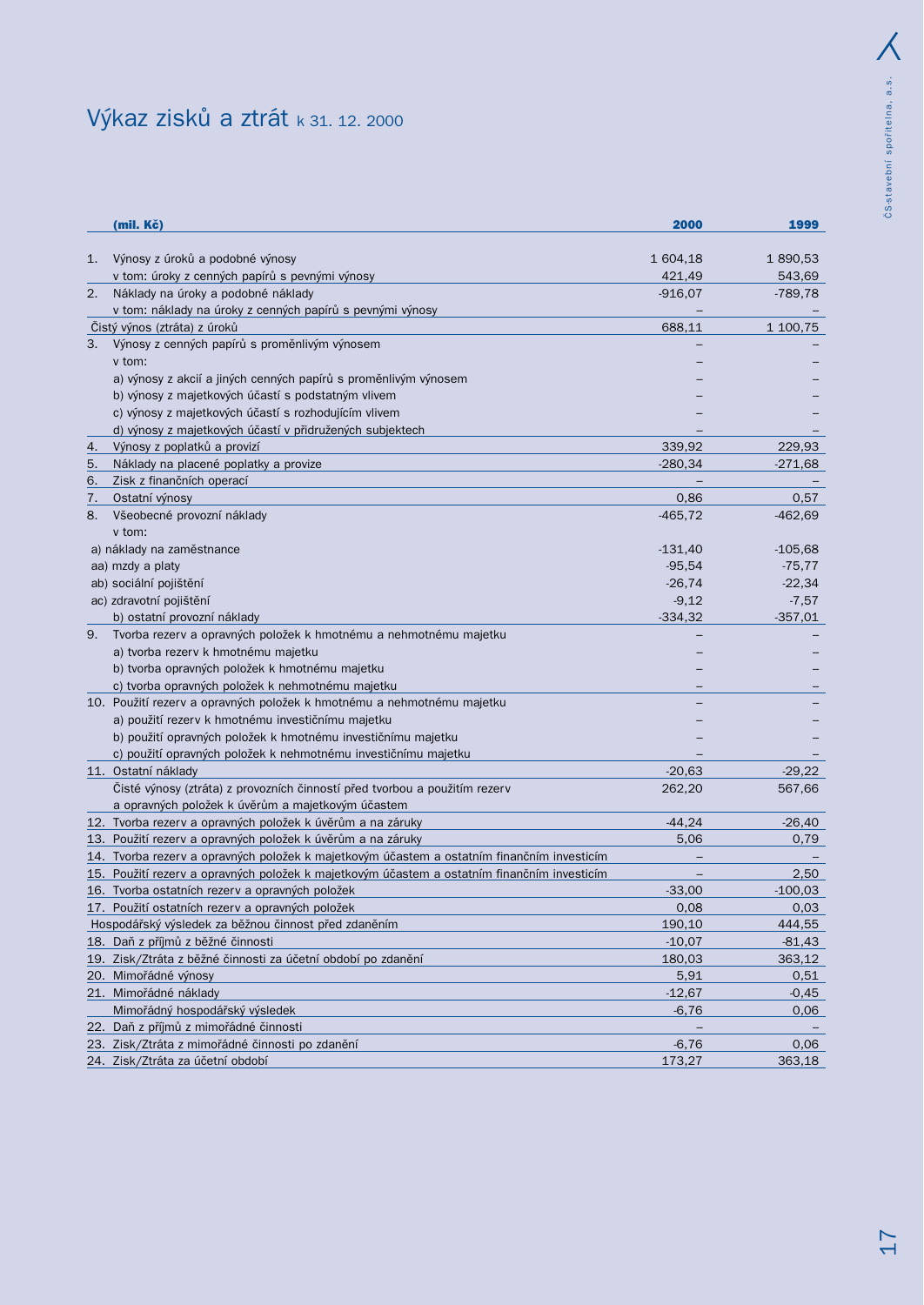# Příloha k účetní závěrce za rok 2000

| Název společnosti: | ČS-stavební spořitelna, a.s.               |
|--------------------|--------------------------------------------|
| Sídlo              | Praha 7, Pplk. Sochora 27, Česká republika |
| IČO:               | 60 19 76 09                                |
|                    |                                            |

## 1. Východiska pro přípravu účetní závěrky

ČS-stavební spořitelna, a.s. (dále jen "banka") byla založena dne 22. června 1994 a k témuž dni byla zapsána do Obchodního rejstříku vedeného Městským soudem v Praze. Činnost banky vymezuje zákon č. 96/1993 Sb., o stavebním spoření a státní podpoře stavebního spoření. Je provozovatelem stavebního spoření spočívajícího v přijímání vkladů od účastníků stavebního spoření a v poskytování úvěrů a příspěvků jeho účastníkům.

Účetní závěrka byla připravena na základě účetnictví vedeného v souladu se zákonem č. 563/1991 Sb., o účetnictví a příslušnými nařízeními a vyhláškami v ČR. Závěrka byla vytvořena na principech časového rozlišení nákladů a výnosů a historických cen. Tato účetní závěrka je nekonsolidovaná.

Údaje uváděné v této příloze jsou uvedeny v mil. Kč, pokud není uvedeno jinak.

### Způsoby oceňování majetku a závazků

Pokladniční poukázky a jiné pokladní poukázky, dluhopisy a jiné cenné papíry s pevným výnosem

Pokladniční poukázky a jiné pokladní poukázky jsou účtovány v ceně pořízení včetně časově rozlišeného diskontu.

Dluhopisy a jiné cenné papíry s pevným výnosem jsou klasifikovány jako finanční investice do cenných papírů nebo jako cenné papíry urãené k obchodování.

Dluhopisy a cenné papíry s pevným výnosem jsou účtovány v ceně pořízení upravené o diskont (prémii) a snížené o opravné položky z titulu přechodného snížení jejich hodnoty nebo snížené o částky odepsané z titulu trvalého snížení jejich hodnoty.

Dluhopisy a cenné papíry s pevným výnosem držené za účelem obchodování jsou klasifikovány jako cenné papíry určené k obchodování. Opravné položky k těmto papírům jsou tvořeny v částce, o kterou cena pořízení převyšuje cenu tržní, a to podle jednotlivých cenných papírů. Dluhopisy a jiné cenné papíry s pevným výnosem nakoupené jako finanční investice jsou účtovány v ceně pořízení. Rozdíl mezi cenou pořízení a nominální hodnotou vzniklý při nákupu cenných papírů s pevným výnosem je amortizován po celé období až do splatnosti. Amortizace je zahrnuta do čistých úrokových výnosů. Opravné položky k těmto cenným papírům jsou tvořeny v částce, o kterou cena pořízení převyšuje cenu tržní, a to souhrnně.

Tržní cena používaná pro výpočet opravných položek k cenným papírům je určena opatřením ČNB. Tržní cena dlužních cenných papírů je shodná s cenou pořízení včetně časově rozlišeného diskontu nebo je stanovena bankou podle systému odsouhlaseného ČNB.

Akcie a jiné cenné papíry s proměnlivým výnosem

V průběhu let 1999 a 2000 banka neevidovala žádné akcie, ani jiné cenné papíry s proměnlivým výnosem.

Majetkové účasti s rozhodujícím a podstatným vlivem

Banka nemá k 31. prosinci 2000 žádné majetkové účasti v jiných společnostech.

Měnové a úrokové deriváty

V průběhu let 1999 a 2000 banka neevidovala žádné deriváty.

#### Úvěry a půjčky

ČSST, a.s. jako specializovaná banka, jejíž aktivity vymezuje zákon č. 96/1993 Sb., o stavebním spoření a státní podpoře stavebního spoření, poskytuje klientům jednak překlenovací úvěry na dobu vzniku nároku na úvěr ze stavebního spoření, jednak úvěry a půjčky vyplývající ze zákona o stavebním spoření.

Pohledávky z úvěrů se účtují v nominální hodnotě.

Přepočet cizí měny

Banka neúčtuje o majetku ani závazcích v cizích měnách.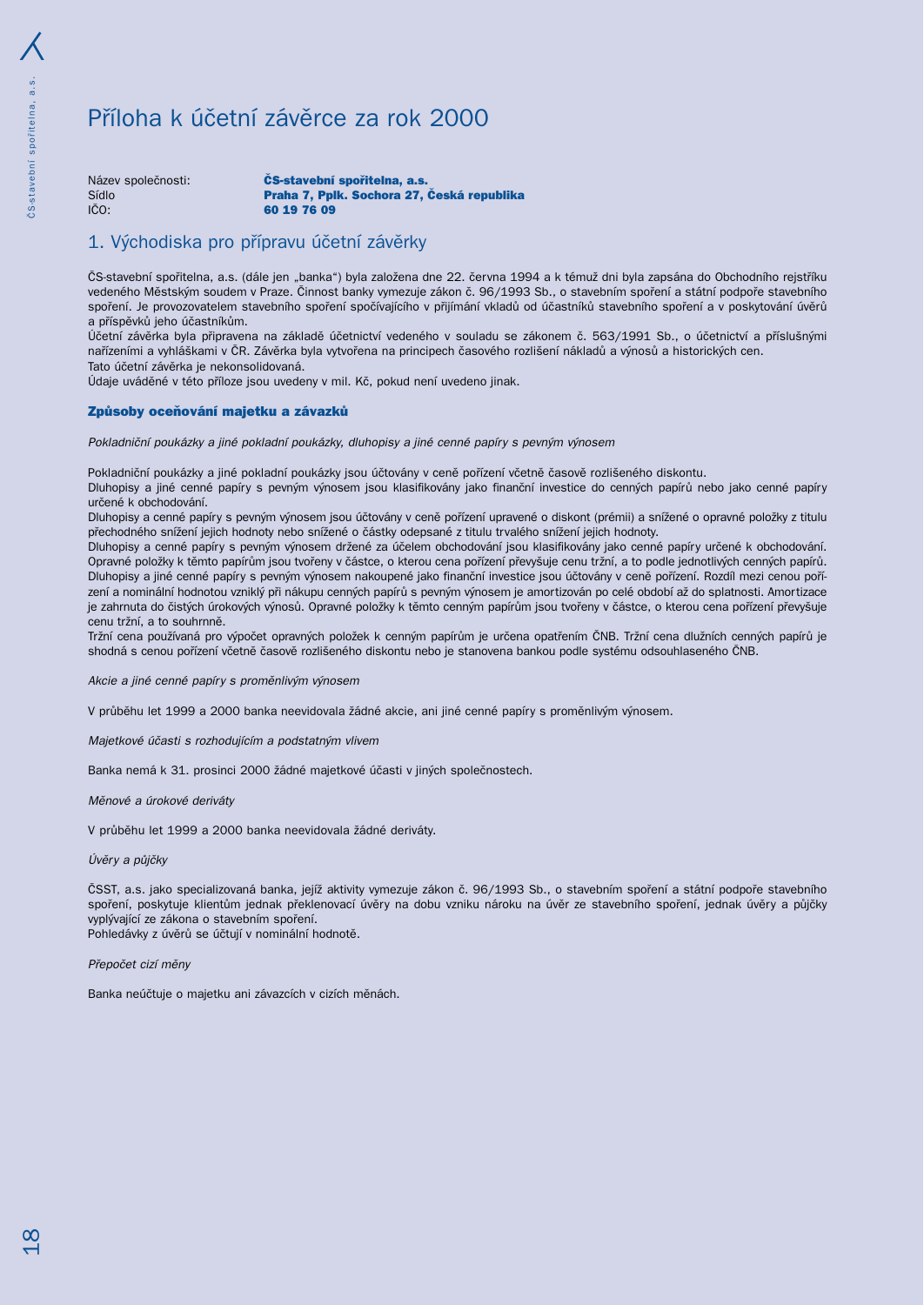### Oceňování a postupy odepisování hmotného a nehmotného majetku

Hmotný a nehmotný majetek je účtován v pořizovacích cenách snížených o oprávky. Odpisování je prováděno podle stanoveného odpisového plánu po odhadovanou dobu životnosti lineární metodou.

| Software             | 4 roky       |
|----------------------|--------------|
| Dopravní prostředky  | 4 roky       |
| Inventář             | $6 - 12$ let |
| Přístroje a zařízení | $4 - 12$ let |
| Budovy a stavby      | 30 let       |

Hmotný majetek s pořizovací cenou vyšší než 1 000 Kč a nižší než 40 000 Kč a nehmotný majetek s pořizovací cenou vyšší než 1 000 Kč a nižší než 60 000 Kč je účtován nepřímo přes oprávkové účty do nákladů za období, ve kterém byl uveden do používání.

#### Postupy účtování a jejich změny

Položky z jiného účetního období, než kam daňově a účetně patří, jsou účtovány jako mimořádné výnosy či náklady ve výkazu zisků a ztrát v běžném účetním období.

#### Postupy pro tvorbu rezerv

Banka vytváří rezervy ke krytí všeobecných rizik spojených s portfoliem pohledávek banky a další účelové rezervy v souladu se zákonem č. 593/1992 Sb., o rezervách pro zjištění základu daně z příjmů v platném znění a s vnitřními předpisy banky.

### Postupy pro tvorbu opravných položek ke klasifikovaným pohledávkám za klienty

Pohledávky za klienty jsou posuzovány z hlediska jejich návratnosti. Na základě toho jsou k jednotlivým pohledávkám vytvářeny opravné položky. Výše tvorby opravných položek pro účetní období je stanovena uplatněním procenta ztrát u úvěrů na čistou úvěrovou angažovanost rozdělenou do rizikových skupin při respektování ekonomické situace v ČR a dalších faktorů. Opravné položky vytvářené na vrub nákladů jsou účtovány na účtech Tvorba rezerv a opravných položek k úvěrům v analytickém členění pro potřebu výpočtu daňové povinnosti. Rozpuštění opravných položek z důvodu pominutí přechodného snížení hodnoty úvěrů a použití opravných položek při odpisu pohledávky z úvěrů je účtováno na účtech Použití rezerv a opravných položek v analytickém členění pro potřebu výpočtu daňové povinnosti.

## 2. Odložený daňový závazek

Výše odložené daně se zjistí jakou součin rozdílu mezi daňovým a účetním odpisem a sazbou daně z příjmů, která je stanovena zákonem o daních z příjmů pro následující účetní a daňové období.

## 3. Struktura základního jmění a změny základního jmění v průběhu roku 2000

### Struktura základního jmění k 31. 12. 2000

| <b>Druh akcií</b> | Počet akcií ks | Nominální hodnota | Celková nominální      |
|-------------------|----------------|-------------------|------------------------|
|                   |                | mil. CZK          | hodnota emise mil. CZK |
| Na jméno          | 5 0 0 0        | 0.15              | 750                    |
| <b>Celkem</b>     | 5 000          | 0.15              | 750                    |

Podíly právnických nebo fyzických osob na základním jmění ČS - stavební spořitelna, a.s.

| Název společnosti                  | <b>Sídlo</b>    | Podíl na základním |
|------------------------------------|-----------------|--------------------|
|                                    |                 | jmění v %          |
| Česká spořitelna, a.s.             | Česká republika | 60.5               |
| Bayerische Landesbank Girozentrale | <b>SRN</b>      | 39,5               |
| <b>Celkem</b>                      |                 | 100.00             |

Akcie nejsou volně obchodovatelné, k převodu na třetí osobu je třeba souhlasu valné hromady. V průběhu roku 2000 nedošlo ke změně základního jmění.

## 4. Závazky z přijatých úvěrů zvláštního charakteru

Banka nepřijala žádné úvěry zvláštního charakteru.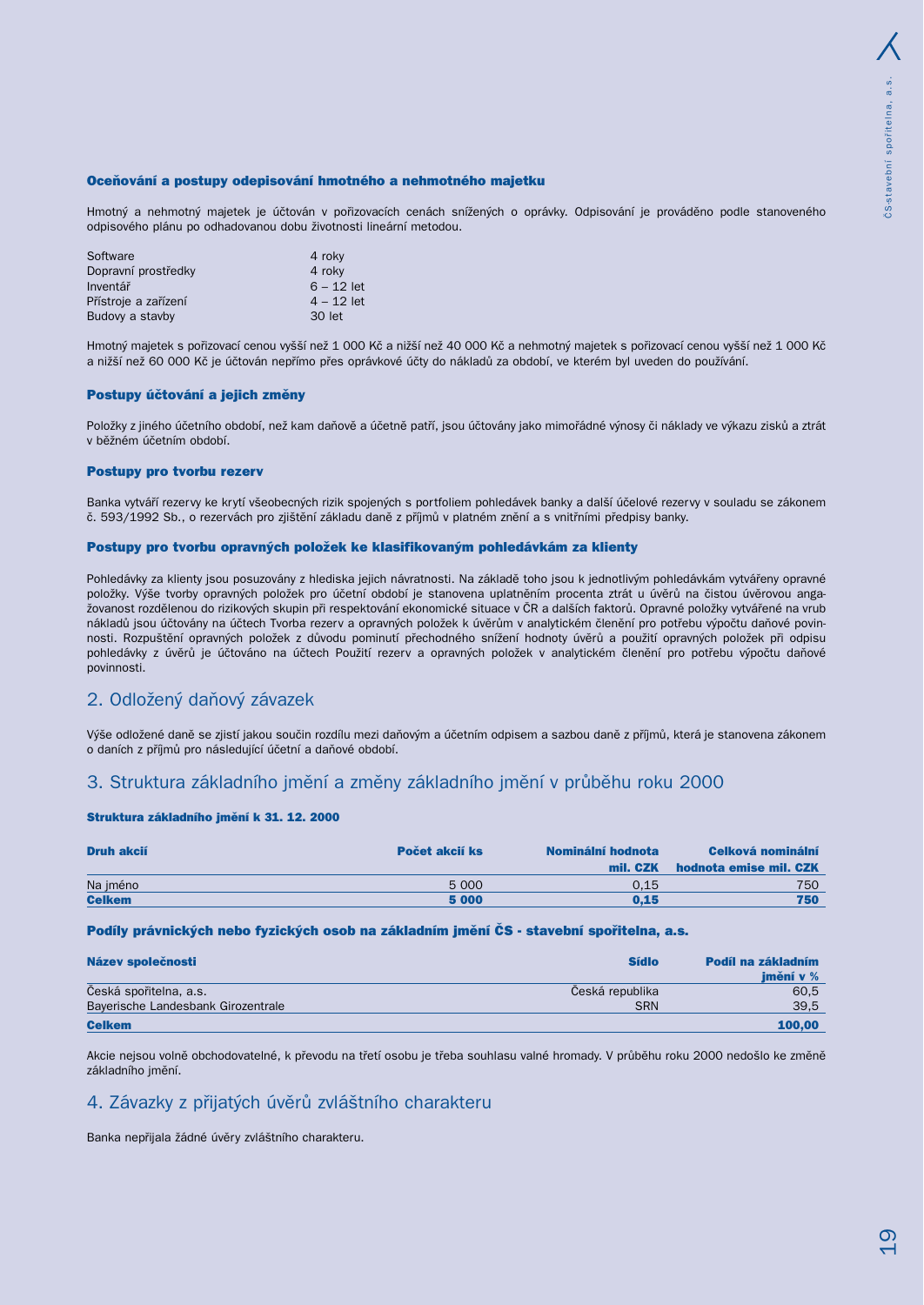# 5. Analýza poskytnutých úvěrů

## a) Úvěry poskytnuté bankám

V souladu se zákonem o stavebním spoření banka neposkytla žádné úvěry jiným bankám.

## b) Úvěry poskytnuté klientům – celkem

|                                          | Stav k 31, 12, 2000 | Stav k 31, 12, 1999 |
|------------------------------------------|---------------------|---------------------|
| Úvěry právnickým osobám                  | 18.84               | 26.82               |
| Úvěry fyzickým osobám včetně podnikatelů | 3 7 3 5 . 9 6       | 2 956.63            |
| Úvěry vládnímu sektoru                   | 3.38                | 14.95               |
| Opravné položky ke klasifikovaným úvěrům | (7.91)              | (2, 46)             |
| Čisté úvěry klientům                     | 3 750.27            | 2 995.94            |

## Úvěry ze stavebního spoření

|                                                | Stav k 31, 12, 2000 | <b>Stav k 31, 12, 1999</b> |
|------------------------------------------------|---------------------|----------------------------|
| Úvěry ze stavebního spoření                    | 1 800.00            | 787.86                     |
| Opravné položky k úvěrům ze stavebního spoření | (0.52)              | (0,04)                     |
| Čisté úvěry ze stavebního spoření              | 1 799.48            | 787.82                     |

## Překlenovací úvěry

|                                        | Stav k 31, 12, 2000 | <b>Stav k 31, 12, 1999</b> |
|----------------------------------------|---------------------|----------------------------|
| Překlenovací úvěry                     | 1935.95             | 2 168.77                   |
| Opravné položky k překlenovacím úvěrům | (7.39)              | (2, 42)                    |
| Čisté překlenovací úvěry               | 1928.56             | 2 166.35                   |

## Komerční půjčky

|                                      | Stav k 31, 12, 2000      | Stav k 31, 12, 1999 |
|--------------------------------------|--------------------------|---------------------|
| Komerční půjčky                      | 22.23                    | 41.77               |
| Opravné položky ke komerčním půjčkám | $\overline{\phantom{0}}$ |                     |
| Čisté komerční půjčky                | 22.23                    | 41.77               |

## Struktura úvěrového portfolia

|                          |                  | Stav k 31, 12, 2000 | Stav k 31, 12, 1999 |                 |  |
|--------------------------|------------------|---------------------|---------------------|-----------------|--|
|                          | Poskytnuté úvěry | Opravné položky     | Poskytnuté úvěry    | Opravné položky |  |
| Standardní A             | 3 7 3 7 .9 2     |                     | 2 991.95            |                 |  |
| Sledované B              | 8,89             | 0,28                | 3.26                | 0,10            |  |
| Nestandardní C           | 0.42             | 0,06                |                     |                 |  |
| Pochybné D               | 1,45             | 0,50                | 0.24                | 0,08            |  |
| Ztrátové E               | 9,50             | 7,07                | 2,95                | 2,28            |  |
| Úvěrové portfolio celkem | 3758,18          | 7,91                | 2 998,40            | 2,46            |  |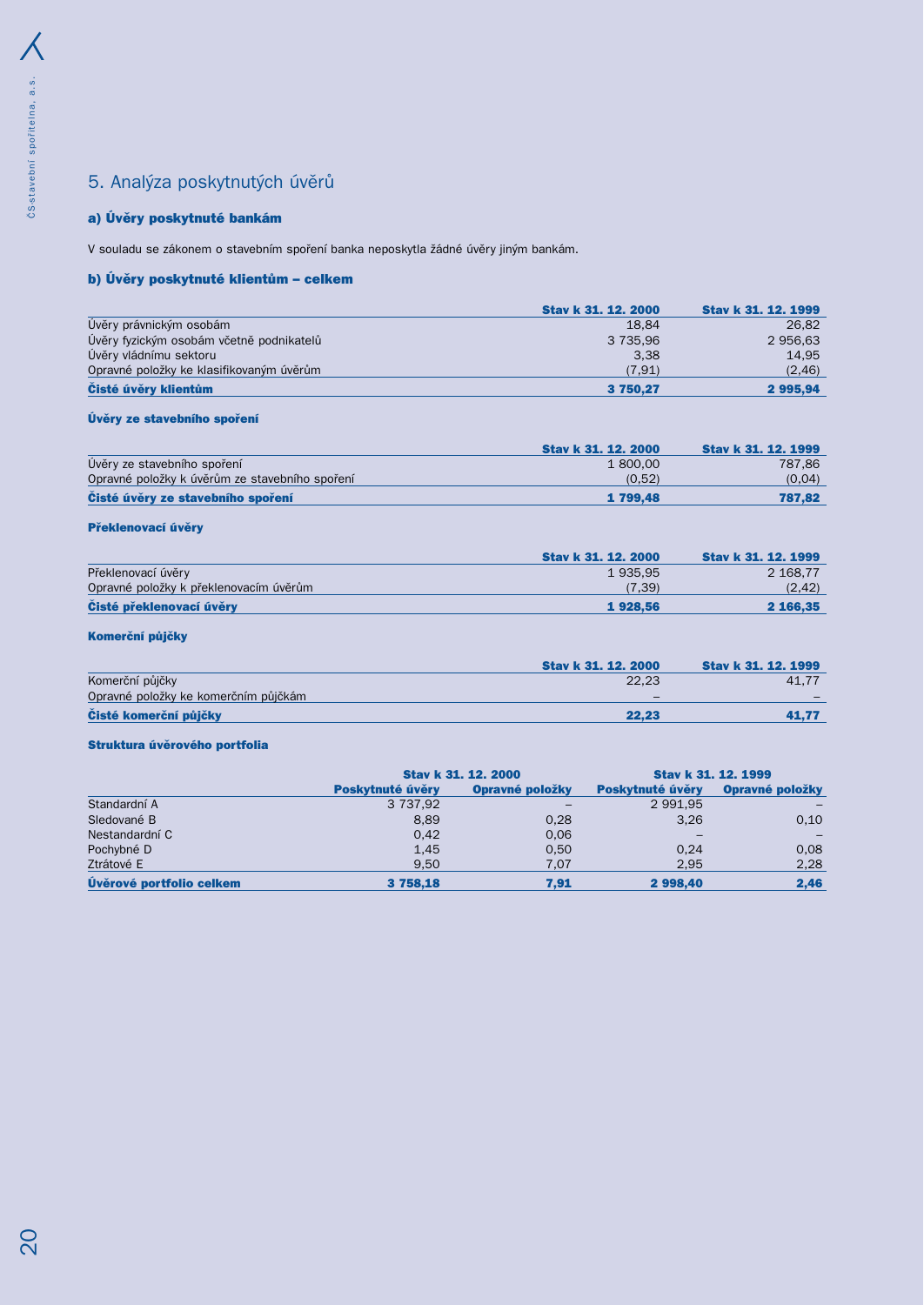## c) Analýza poskytnutých úvěrů podle sektorů a podle zbytkové doby splatnosti

#### Analýza poskytnutých úvěrů podle sektorů a podle zbytkové doby splatnosti k 31. prosinci 2000

|                  | Na požádání | Do 3 měs. |        |        |       | Do 1 roku Od 1 do 2 let Od 2 do 4 let Od 4 do 5 let | Nad 5 let | <b>Celkem</b> |
|------------------|-------------|-----------|--------|--------|-------|-----------------------------------------------------|-----------|---------------|
| Nefinanč. organ. | 1.12        | 2.71      | 8.63   | 4.95   | $-$   | 0.48                                                | 0.96      | 18.85         |
| Vládní sektor    | 0.68        | 1.65      | 1.05   | $-$    |       | $-$                                                 |           | 3.38          |
| Obyvatelstvo     | 269.83      | 396.38    | 918.67 | 808.02 | 94.18 | 801.34                                              | 439.62    | 3 7 2 8 .04   |
| <b>Celkem</b>    | 271.63      | 400.74    | 928.35 | 812.97 | 94.18 | 801.82                                              | 440.58    | 3 750.27      |

Podíl poskytnutých úvěrů s zůstatkovou dobou splatnosti do 1 roku na celkové výši poskytnutých úvěrů k 31. prosinci 2000 činil 42,7 %.

### Analýza poskytnutých úvěrů podle sektorů a podle zbytkové doby splatnosti k 31. prosinci 1999

|                  | Na požádání       | Do 3 měs. |        |        |        | Do 1 roku Od 1 do 2 let Od 2 do 4 let Od 4 do 5 let | Nad 5 let                | <b>Celkem</b> |
|------------------|-------------------|-----------|--------|--------|--------|-----------------------------------------------------|--------------------------|---------------|
| Nefinanč. organ. | $\qquad \qquad -$ | 2.00      | 6.44   | 13.31  | 4.86   | 0.20                                                | $\overline{\phantom{m}}$ | 26.81         |
| Vládní sektor    | $\qquad \qquad -$ | 2.30      | 7.12   | 5.46   | 0.08   |                                                     | $\qquad \qquad -$        | 14.96         |
| Obvyatelstvo     | 374.28            | 246.90    | 935.09 | 773.65 | 299.49 | 112.49                                              | 212.27                   | 2 9 54.17     |
| <b>Celkem</b>    | 374.28            | 251.20    | 948.65 | 792.42 | 304.43 | 112.69                                              | 212.27                   | 2995.94       |

Podíl poskytnutých úvěrů se zůstatkovou dobou splatnosti do 1 roku na celkové výši poskytnutých úvěrů k 31. prosinci 1999 činil 52,5 %.

#### d) Analýza poskytnutých úvěrů podle sektorů a podle druhu zajištění

#### Analýza poskytnutých úvěrů podle sektorů a podle druhu zajištění k 31. 12. 2000

|                  | záruky            | <b>Bank. Směneč.</b><br>ručení | Zástav.<br><b>právo</b> | Zástav.<br><b>právo</b><br>nemovit. movitosti | <b>Ručení</b><br>osobou | třetí do zástavy a akcie |                          |                          | Peníze Dluhop. Ostatní Nezajištěno | <b>Celkem</b> |
|------------------|-------------------|--------------------------------|-------------------------|-----------------------------------------------|-------------------------|--------------------------|--------------------------|--------------------------|------------------------------------|---------------|
| Nefinanč. organ. | $\qquad \qquad -$ |                                | $\qquad \qquad -$       |                                               | $\qquad \qquad -$       | 0.73                     | $\overline{\phantom{m}}$ | $\qquad \qquad -$        | 18.12                              | 18,85         |
| Vládní sektor    | -                 |                                | -                       |                                               |                         |                          | $\qquad \qquad -$        | 3.38                     | -                                  | 3.38          |
| Obyvatelstvo     | 0.46              | $-$                            | $-$                     |                                               | $-$                     | 789.50                   | $\equiv$                 | $\overline{\phantom{0}}$ | 2 938.08                           | 3 7 28,04     |
| <b>Celkem</b>    | 0.46              |                                |                         |                                               |                         | 790.23                   |                          | 3,38                     | 2 956.20                           | 3 750.27      |

#### Analýza poskytnutých úvěrů podle sektorů a podle druhu zajištění k 31. 12. 1999

|                  | záruky | <b>Bank. Směneč.</b><br>ručení | Zástav.<br><b>právo</b><br>nemovit. | Zástav.<br><b>právo</b><br>movitosti | <b>Ručení</b><br>osobou  | třetí do zástavy a akcie |                   |                   | Peníze Dluhop. Ostatní Nezajištěno | <b>Celkem</b> |
|------------------|--------|--------------------------------|-------------------------------------|--------------------------------------|--------------------------|--------------------------|-------------------|-------------------|------------------------------------|---------------|
| Nefinanč. organ. | $-$    |                                | $\overline{\phantom{m}}$            |                                      | $\overline{\phantom{0}}$ | 0.50                     | $\qquad \qquad$   | $\qquad \qquad -$ | 26.32                              | 26.82         |
| Vládní sektor    | $-$    |                                | $-$                                 |                                      |                          |                          | $\qquad \qquad -$ | 14.04             | 0.91                               | 14.95         |
| Obyvatelstvo     | 0.16   | $\qquad \qquad -$              | $\qquad \qquad -$                   |                                      | $\qquad \qquad -$        | 934.86                   |                   | $\qquad \qquad -$ | 2 0 19.15                          | 2 9 54.17     |
| <b>Celkem</b>    | 0.16   | $\overline{\phantom{a}}$       | $\sim$                              |                                      | $\overline{\phantom{a}}$ | 935,36                   | -                 | 14.04             | 2 046.38                           | 2 995.94      |

Položka Ostatní zahrnuje zajištění budoucími rozpočtovými příjmy u subjektů komunální sféry.

#### e) Směnky akceptované, příp. indosované bankou

Banka neeviduje k 31. prosinci 2000 žádné akceptované směnky.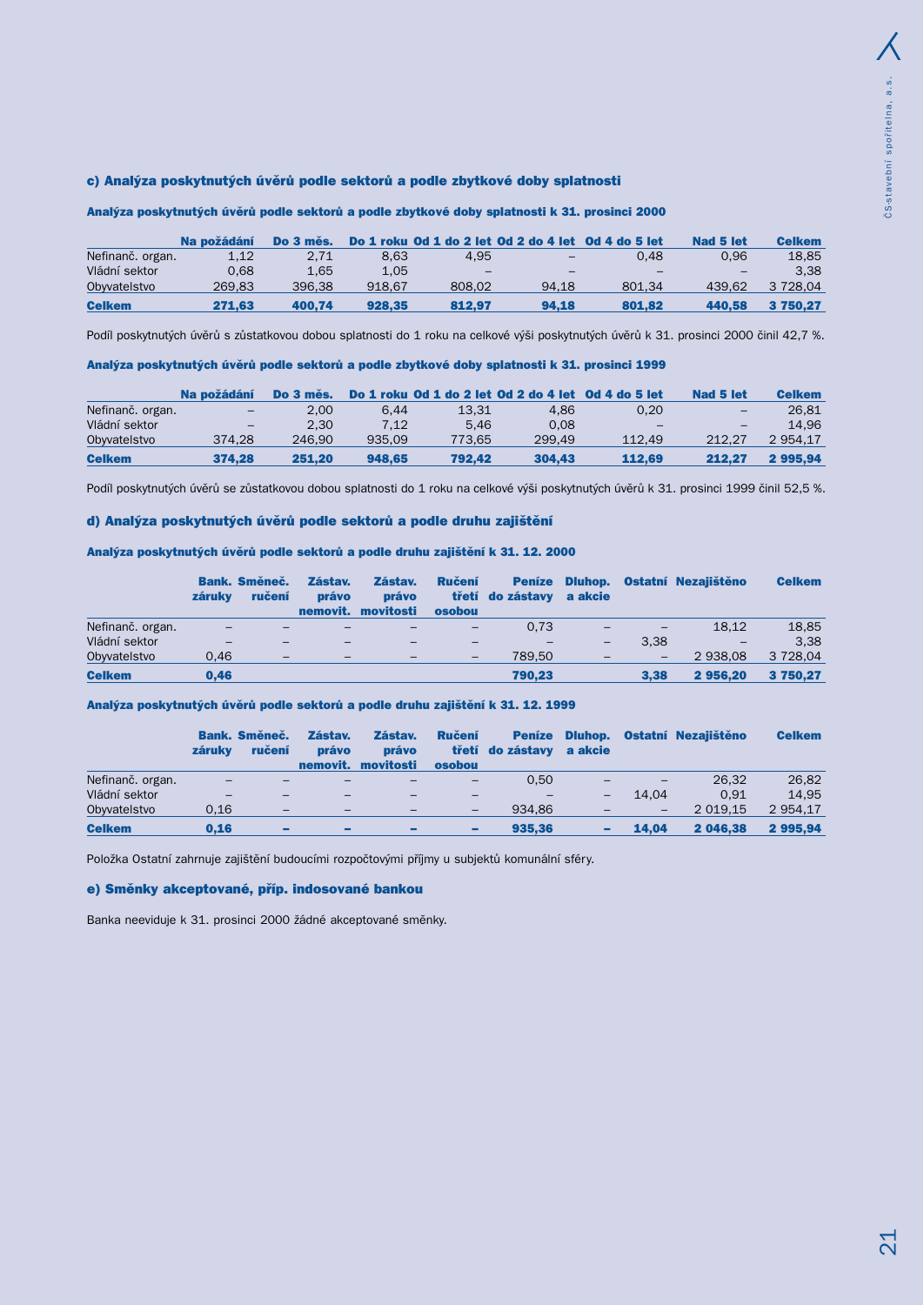# 6. Přijaté úvěry od bank a klientů

Banka neeviduje k 31. prosinci 2000 žádné přijaté úvěry.

## 7. Konsorciální úvěry

Banka není gestorem žádného konsorciálního úvěru. Vzhledem k omezení aktivních obchodů stanoveném zákonem č. 96/1993 Sb., o stavebním spoření a státní podpoře stavebního spoření banka není ani participantem žádného takového úvěru.

## 8. Analýza ostatních pohledávek a závazků

## a) Pohledávky za bankami podle zbytkové doby splatnosti

|                     | Stav k 31, 12, 2000 | Stav k 31, 12, 1999 |
|---------------------|---------------------|---------------------|
| Splatné na požádání | 7.90                | 91.74               |
| Do 3 měsíců         | 5 100.00            | 4 900.00            |
| Do 1 roku           | 11 500,00           | 8 900,00            |
| Od 1 roku do 2 let  | 400.00              | 500,00              |
| Od 2 let do 4 let   | 200,00              | 200,00              |
| Od 4 do 5 let       |                     |                     |
| Nad 5 let           | $\qquad \qquad$     |                     |
| <b>Celkem</b>       | 17 207,90           | 14 591,74           |

Pohledávky za bankami představují zejména termínová deposita umístěná u jiných peněžních ústavů. Pohledávky za bankami splatné na požádání jsou ve výši 7,90 mil. Kč.

## b) Vklady u centrální banky

Peněžní rezervy u ČNB činí 475,73 mil. Kč k 31. prosinci 2000.

## c) Závazky za klienty

|                                                               | Stav k 31, 12, 2000 | Stav k 31, 12, 1999 |
|---------------------------------------------------------------|---------------------|---------------------|
| Úsporné vklady klientů (mimo orgánů republiky a míst. orgánů) | 25 550,11           | 22 400,08           |
| splatné na požádání                                           | 20.74               | 72.83               |
| splatné na výpověď                                            | 25 529.37           | 22 327,25           |
| Vklady mimorozpočtových prostředků                            | 2,34                | 1,77                |
| splatné na výpověď                                            | 2.34                | 1,77                |
| Závazky ke klientům celkem                                    | 25 552.45           | 22 401,85           |

## 9. Odpis nepromlčených pohledávek

Banka v roce 2000 neodepsala žádné nepromlčené pohledávky za klienty.

## 10. Cenné papíry určené k obchodování a ostatní finanční investice

## a) Dluhopisy

Banka má k 31. prosinci 2000 v portfoliu pouze cenné papíry kótované na burze.

| Název CP                  | Kótované /<br><b>Nekótované</b> | <b>Nominální</b><br>hodnota | Ks      | <b>Objem</b><br>pořízení | <b>Objem</b><br>tržní | <b>Opravné</b><br>položky | <b>AUV</b><br>celkem |
|---------------------------|---------------------------------|-----------------------------|---------|--------------------------|-----------------------|---------------------------|----------------------|
| Obchodní portfolio celkem |                                 |                             |         |                          |                       |                           |                      |
| Státní dluhopisy          | K                               | 3 9 29.61                   | 482 961 | 3 9 2 5 . 1 7            | 4 0 1 5 .65           | -                         | 198.39               |
| Hypoteční zástavní listy  |                                 | 790.00                      | 67 300  | 789.47                   | 857.76                | -                         | 35.44                |
| Ostatní investice celkem  |                                 | 4 719.61                    | 550 261 | 4 714,64                 | 4 873.41              |                           | 233,83               |
| <b>Celkem</b>             |                                 | 4 719,61                    | 550 261 | 4 714.64                 | 4 873.41              | $\blacksquare$            | 233,83               |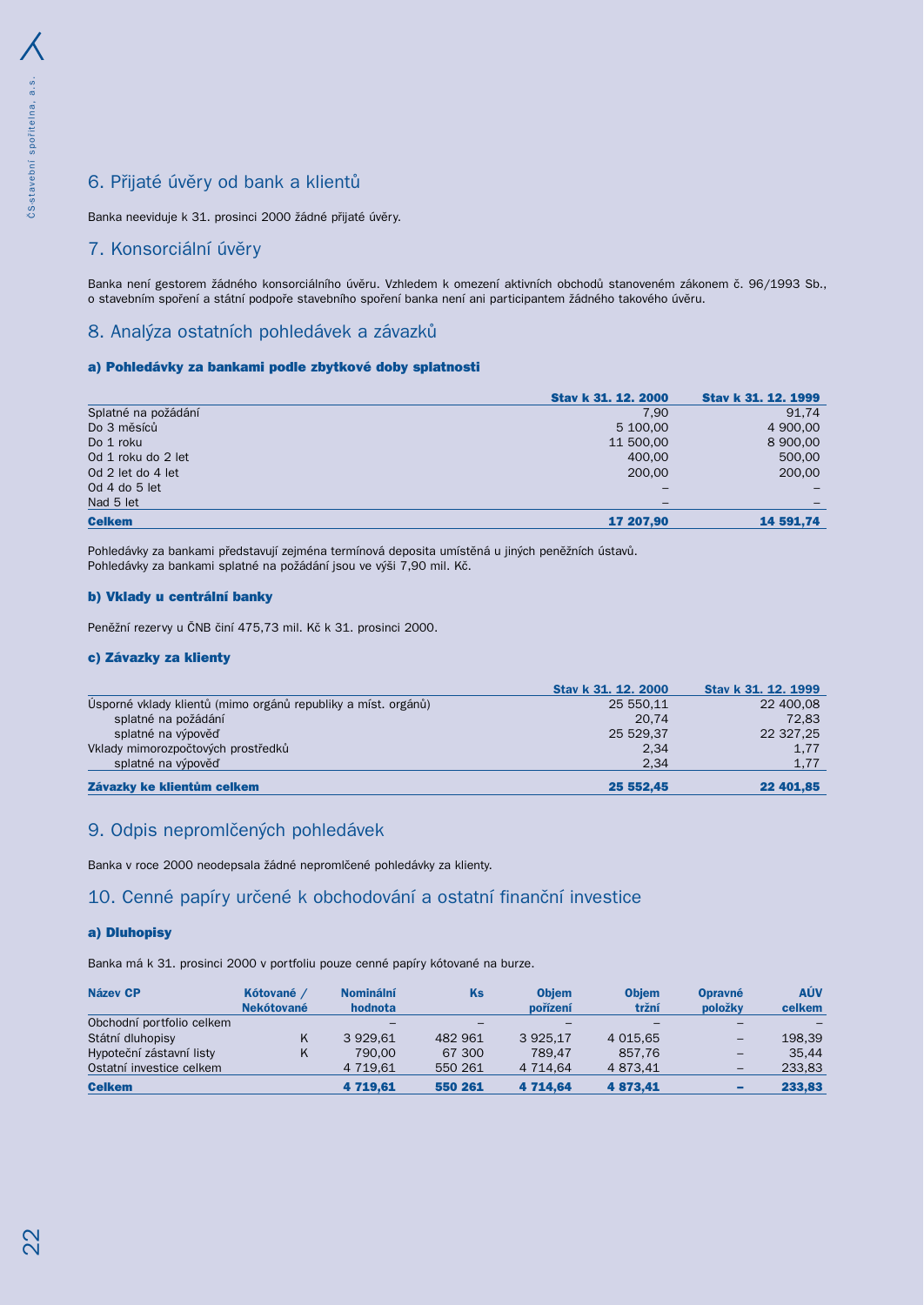## 11. Podíl dluhopisů a cenných papírů s pevným výnosem a podíl emitovaných dluhopisů se splatností do jednoho roku na celkové hodnotě těchto aktiv a pasiv

Banka k 31. prosinci 2000 nevykazuje ve svém portfoliu žádné cenné papíry s pevným výnosem se splatností do jednoho roku.

## 12. Celková ãástka aktiv, které banka dala do zástavy pro vlastní záruky nebo tfietí strany

Banka nedala žádná aktiva do zástavy pro vlastní závazky a nemá z tohoto titulu žádné pohledávky.

## 13. Rezervy a opravné položky

## a) Anal˘za rezerv od 31. 12. 1999 do 31. 12. 2000

|                            | <b>Stav</b>    | <b>Tvorba</b> | Použití /         | <b>Stav</b>    |
|----------------------------|----------------|---------------|-------------------|----------------|
|                            | k 31, 12, 1999 |               | Rozpuštění        | k 31, 12, 2000 |
| Rezervy k úvěrům           | 33,44          | 33,72         |                   | 67,16          |
| Rezervy k zárukám          |                |               |                   |                |
| Rezerva na bankovní rizika | 120,00         |               | $\qquad \qquad -$ | 120,00         |
| Ostatní rezervy            |                | 33,00         |                   | 33,00          |
| <b>Celkem</b>              | 153,44         | 66,72         | $\sim$            | 220,16         |

Rezervy na bankovní rizika a ostatní rezervy jsou tvořeny na kreditní a další bankovní rizika. Tvoří se procentem ze zůstatku aktiv spořitelny, které jsou vystaveny kreditnímu a dalším bankovním rizikům a udržuje se na výši potřebné pro krytí rizik případných ztrát, které ještě nebyly identifikovány ke konkrétním aktivům. Rezerva se rozpouští při vzniku mimořádných ztrát z kreditních a jiných bankovních rizik, na které byla rezerva tvořena a také při změně (snížení) základny pro stanovení potřebné výše rezervy nebo při změně rizikového profilu aktiv spořitelny. .

## b) Srovnání struktury rezerv k úvěrům

|                             | Stav k 31, 12, 2000 | Stav k 31, 12, 1999      | Stav k 31, 12, 1998 |
|-----------------------------|---------------------|--------------------------|---------------------|
| Rezervy na standardní úvěry | 67.16               | 33.44                    | 10.24               |
| Ostatní rezervy na úvěry    |                     | $\overline{\phantom{0}}$ |                     |
| Celkem rezervy k úvěrům     | 67.16               | 33.44                    | 10.24               |

## c) Analýza opravných položek od 31. 12. 1999 do 31. 12. 2000

|                                 | <b>Stav</b><br>k 31, 12, 1999 | Tvorba /<br>Rozpuštění | Použití | <b>Stav</b><br>k 31, 12, 2000 |
|---------------------------------|-------------------------------|------------------------|---------|-------------------------------|
| Sledované pohledávky            | 0,10                          | 1,58                   | 1,40    | 0,28                          |
| Nestandardní pohledávky         |                               | 0,25                   | 0,19    | 0,06                          |
| Pochybné pohledávky             | 0.08                          | 0,91                   | 0,49    | 0,50                          |
| Ztrátové pohledávky             | 2,28                          | 7,77                   | 2,98    | 7,07                          |
| <b>Celkem</b>                   | 2,46                          | 10.51                  | 5.06    | 7,91                          |
| Cenné papíry a majetkové účasti | -                             |                        |         |                               |
| Ostatní                         | 0.08                          |                        | 0.08    |                               |
| <b>Celkem</b>                   | 2,54                          | 10,51                  | 5,14    | 7,91                          |

## 14. Rozpis zřizovaných výdajů

Banka neúčtuje ani nevykazuje zřizovací výdaje.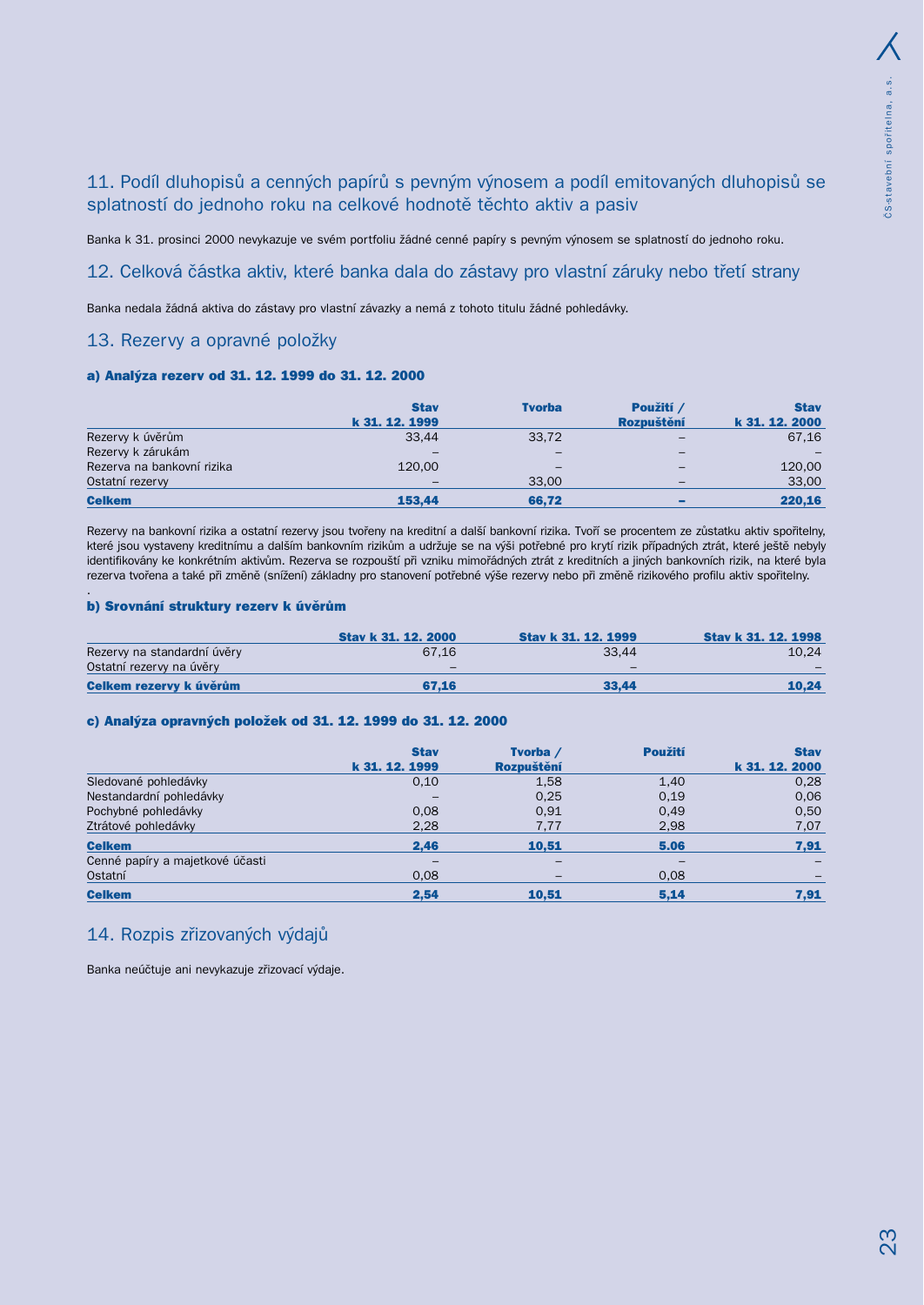# 15. Hmotný a nehmotný investiční majetek

## Analýza pořizovací ceny majetku

|                      | <b>Stav k 1, 1, 2000</b> | <b>Přírůstky</b> | Úbytky | <b>Transfer</b>          | Stav k 31, 12, 2000 |
|----------------------|--------------------------|------------------|--------|--------------------------|---------------------|
| Pozemky              | 5,36                     | 25,97            |        |                          | 31,33               |
| <b>Budovy</b>        | 154.71                   |                  |        |                          | 154,71              |
| Umělecká díla        | 0,12                     |                  |        |                          | 0,12                |
| Přístroje a inventář | 30,46                    | 6,03             | 2,35   |                          | 34,14               |
| Počítače – HW        | 86,96                    | 6,75             | 3,38   |                          | 90,33               |
| <b>DHIM</b>          | 31,38                    | 4,70             | 0.60   |                          | 35,48               |
| Pořízení HIM         |                          | 344.84           | 205.70 |                          | 139,14              |
| <b>HIM celkem</b>    | 308.99                   | 388.29           | 212,03 |                          | 485,25              |
| Software             | 62.54                    | 25,86            | 0.99   |                          | 87,41               |
| Ostatní              | 16,88                    |                  | 16,41  |                          | 0,47                |
| Pořízení NIM         | 0,15                     | 26,22            | 26,27  | $\overline{\phantom{m}}$ | 0,10                |
| <b>NIM celkem</b>    | 79,57                    | 52,08            | 43,67  |                          | 87,98               |

## Analýza oprávek

|                      | Stav k 1, 1, 2000 | <b>Odpis v r. 2000</b> | Úbytky                   | <b>Transfer</b> | Stav k 31, 12, 2000 |
|----------------------|-------------------|------------------------|--------------------------|-----------------|---------------------|
| Pozemky              |                   |                        | $\overline{\phantom{0}}$ |                 |                     |
| <b>Budovy</b>        | 11,90             | 5,15                   |                          |                 | 17,05               |
| Umělecká díla        |                   |                        |                          |                 |                     |
| Přístroje a inventář | 15,83             | 6.20                   | 2,35                     |                 | 19,68               |
| Počítače – HW        | 45.28             | 19,09                  | 3,38                     |                 | 60,99               |
| <b>DHIM</b>          | 31,38             | 4,70                   | 0,60                     |                 | 35,48               |
| <b>HIM celkem</b>    | 104.39            | 35.14                  | 6,33                     |                 | 133,20              |
| Software             | 49.17             | 19,07                  | 0.96                     |                 | 67,28               |
| Ostatní              | 16,88             |                        | 16,41                    |                 | 0,47                |
| <b>NIM celkem</b>    | 66,05             | 19,07                  | 17,37                    | $\blacksquare$  | 67,75               |

## Analýza zůstatkové ceny majetku

|                      | Stav k 1, 1, 2000        | Stav k 31, 12, 2000 |
|----------------------|--------------------------|---------------------|
| Pozemky              | 5,36                     | 31,33               |
| <b>Budovy</b>        | 142,81                   | 137,66              |
| Umělecká díla        | 0,12                     | 0,12                |
| Přístroje a inventář | 14,63                    | 14,46               |
| Počítače – HW        | 41,68                    | 29,34               |
| <b>DHIM</b>          | $\overline{\phantom{0}}$ |                     |
| Pořízení HIM         |                          | 139,14              |
| <b>HIM celkem</b>    | 204,60                   | 352,05              |
| Software             | 13,37                    | 20,13               |
| Pořízení NIM         | 0,15                     | 0,10                |
| <b>NIM celkem</b>    | 13,52                    | 20,23               |

16. Hmotný majetek kupovaný nebo prodávaný na základě smlouvy o pronájmu s následnou koupí

Banka nekoupila ani neprodala hmotný majetek s následnou koupí.

# 17. Analýza ostatních aktiv a pasiv, provozních a mimořádných nákladů a výnosů

## Ostatní aktiva

|                                | Stav k 31, 12, 2000 | Stav k 31, 12, 1999 |
|--------------------------------|---------------------|---------------------|
| Ostatní aktiva celkem          | 2 158.13            | 1812,33             |
| Různí dlužníci vč. záloh       | 31.14               | 40.13               |
| Zúčtování se státním rozpočtem | 23.63               | 82.28               |
| Pohledávky vůči státu          | 2 000,00            | 1 690,00            |
| Ostatní                        | 103.36              | $\Omega$            |
| Opravné položky                |                     | (0,08)              |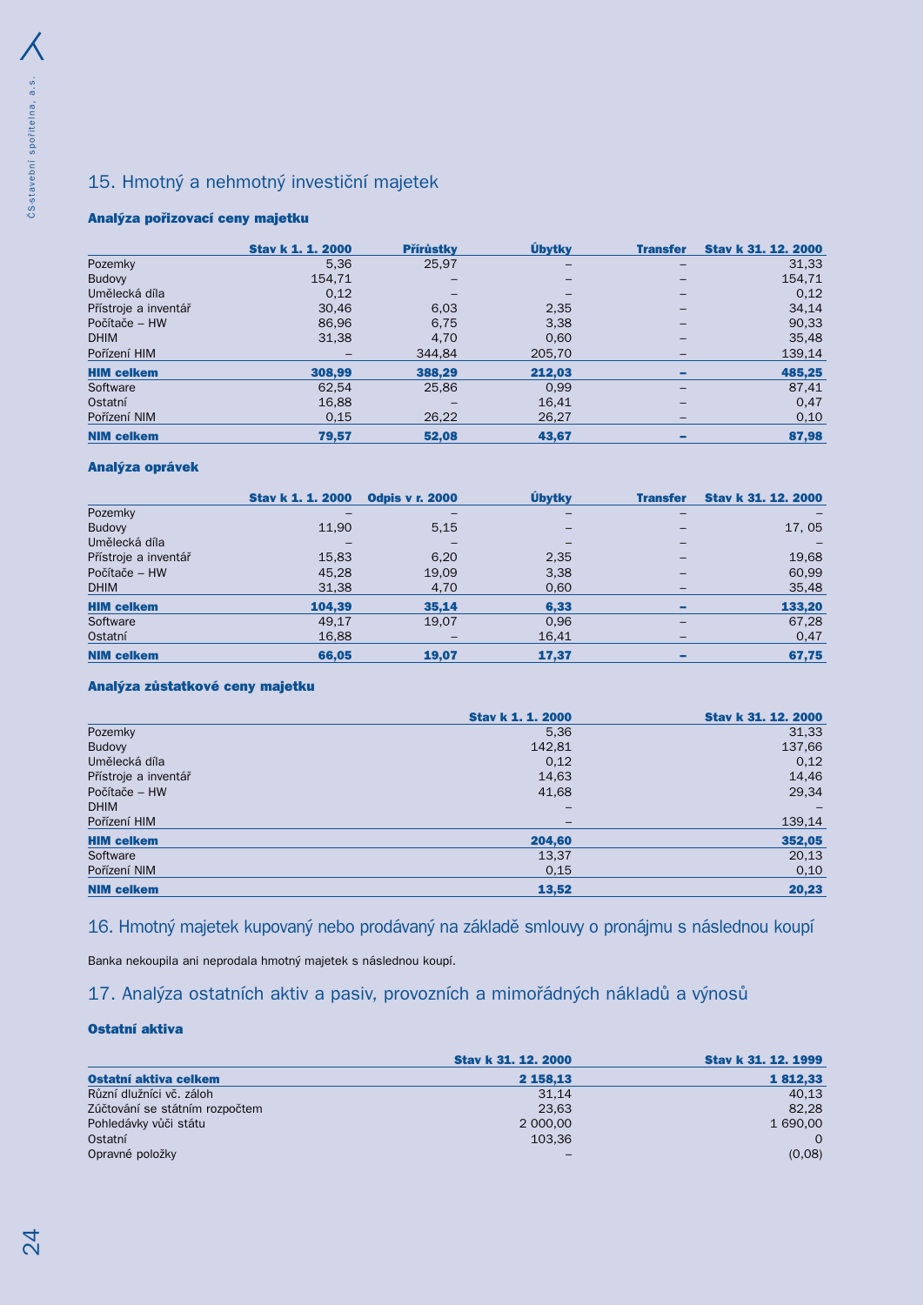## Ostatní pasiva

|                                      | Stav k 31, 12, 2000 | Stav k 31, 12, 1999 |
|--------------------------------------|---------------------|---------------------|
| Ostatní pasiva celkem                | 2 134.52            | 1812,07             |
| Ostatní závazky ke klientům          | 22.51               | 75.70               |
| Závazky ke klientům – státní podpora | 2 000.00            | 1 690.00            |
| Dohadné položky pasivní              | 4.97                | 10,38               |
| Různí věřitelé                       | 85.31               | 9.35                |
| Závazky za státem                    |                     |                     |
| Ostatní                              | 21,73               | 26.64               |

#### Státní podpora

Odhad výše státní podpory stavebního spoření vychází z koeficientu, který je stanoven na základě dlouhodobého vývoje přiznané státní podpory stavebního spoření a výše vlastních vkladů klientů stavebního spoření za dané roční období.

## Čistý výnos z úroků

Pokles úrokové marže, a tím i dosahovaných výsledků hospodaření, je vyvolán dlouhodobým poklesem úrokových sazeb na finančním a kapitálovém trhu proti fixním úrokům z úsporných vkladů klientů stavebního spoření.

## Ostatní provozní výnosy

|                                    | Stav k 31, 12, 2000 | Stav k 31, 12, 1999 |
|------------------------------------|---------------------|---------------------|
| Ostatní provozní výnosy celkem     | 0.86                |                     |
| Výnosy z převodu ostatního majetku | 0.49                | 0.34                |
| Ostatní                            | 0.37                | 0.23                |

### Mimořádné výnosy

|                              | Stav k 31, 12, 2000 | Stav k 31, 12, 1999 |
|------------------------------|---------------------|---------------------|
| Mimořádné výnosy celkem      | 5.91                | 0.51                |
| Opravy výnosů minulých let   | 0,28                | 0.24                |
| Náhrady škod, pokut a penále | 0,16                | 0,26                |
| Ostatní                      | 5.47                | 0.01                |

## Ostatní provozní náklady

|                                     | Stav k 31, 12, 2000 | Stav k 31, 12, 1999 |
|-------------------------------------|---------------------|---------------------|
| Ostatní provozní náklady celkem     | 20.63               | 29.23               |
| Příspěvek do Fondu pojištění vkladů | 20.16               | 17.57               |
| Ostatní                             | 0.47                | 11.66               |

### Mimofiádné náklady

|                             | Stav k 31, 12, 2000 | Stav k 31, 12, 1999 |
|-----------------------------|---------------------|---------------------|
| Mimořádné náklady celkem    | 12.67               | 0.45                |
| Opravy nákladů minulých let | 1,24                | 0,32                |
| Škody, pokuty a penále      | 0.05                | 0.09                |
| Ostatní                     | 11,38               | 0.04                |

# 18. Použití hospodářského výsledku

|                                      | Rozdělení zisku 1999 | Rozdělení zisku 1998 |
|--------------------------------------|----------------------|----------------------|
| Zisk celkem k rozdělení              | 363.18               | 700,15               |
| Zvýšení základního jmění             |                      | 250,00               |
| Příděl do zákonného rezervního fondu | 10.00                | 40,00                |
| Příděl do ostatního rezervního fondu | 142.78               |                      |
| Příděl sociálnímu fondu              | 3,21                 | 3.42                 |
| Výplata dividend a tantiém           | 200.89               | 400,78               |
| Úhrada ztráty minulých let           |                      |                      |
| Převod do dalších období             | 6.30                 | 5.95                 |

O rozdělení hospodářského výsledku za rok 1999 rozhodla valná hromada na svém zasedání dne 19. dubna 2000.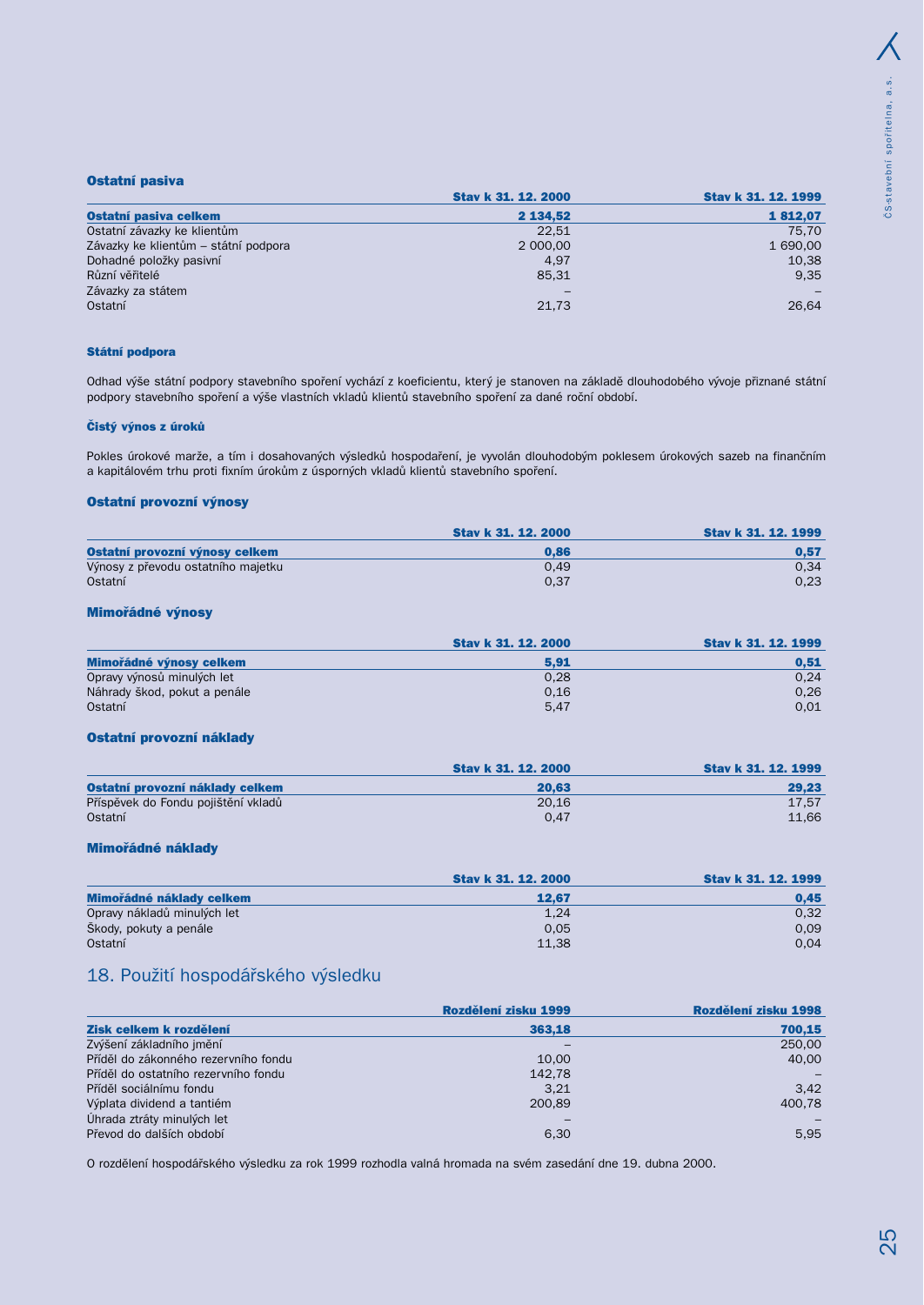ČS-stavební spořitelna, a.s.

ČS-stavební spořitelna, a.s.

# 19. Vlastní jmění

|                                | Stav k 31, 12, 2000 | Stav k 31, 12, 1999 |
|--------------------------------|---------------------|---------------------|
| Základní jmění                 | 750.00              | 750.00              |
| Povinné rezervní fondy         | 150,00              | 140,00              |
| Zisk z minulých let            | 6.30                | 7,22                |
| Zisk běžného roku              | 173,27              | 363,18              |
| Ostatní fondy tvořené ze zisku | 342,63              | 191,58              |
| Vlastní jmění                  | 1422.20             | 1451.98             |

# 20. Celkové částky majetku a závazků v cizích měnách přepočtené na Kč

Banka neúčtuje majetek ani závazky v cizích měnách.

## 21. Nedokončené termínové obchody

Banka neprovedla v roce 2000 žádné termínové obchody.

## 22. Hodnoty pfievzaté bankou od tfietích osob a spravované jménem banky na cizí úãet

Banka k 31. prosinci 2000 neeviduje žádné hodnoty převzaté bankou od třetích osob a spravované jménem banky na cizí účet.

## 23. Všeobecné provozní náklady

## Všeobecné provozní náklady

|                                          | Stav k 31, 12, 2000 | Stav k 31, 12, 1999 |
|------------------------------------------|---------------------|---------------------|
| Osobní náklady                           | 131.40              | 105,68              |
| z toho: – mzdy a odměny                  | 95.54               | 75.77               |
| - sociální náklady a zdravotní pojištění | 35,86               | 29.91               |
| Odměny členů představenstva              | 1,32                | 0,84                |
| Odměny členů dozorčí rady                | 1.80                | 1.03                |
| Ostatní všeobecné provozní náklady       | 331,20              | 355,14              |
| <b>Celkem</b>                            | 465.72              | 462,69              |

## Průměrný počet zaměstnanců v roce 2000

|                            | Stav k 31, 12, 2000 | Stav k 31, 12, 1999 |
|----------------------------|---------------------|---------------------|
| Průměrný počet zaměstnanců | 290                 | 253                 |
| Počet členů dozorčí rady   |                     | 6                   |
| Počet členů představenstva |                     | $\overline{4}$      |

## 24. Výše úvěrů a záruk poskytnutých členům správních, řídicích a dozorčích orgánů

Banka neposkytla v roce 2000 žádné úvěry členům správních, řídicích a dozorčích orgánů.

## 25. Podrozvahové položky

K 31. prosinci 2000 představovaly potenciální závazky z úvěrů z titulu nečerpaných úvěrových linek 213,36 mil. Kč (v roce 1999: 504,55 mil. Kã).

# 26. V˘znamné události v roce 2000

Na základě opatření MF ČR č. 282/49 900/1999 se od 1. ledna 2000 zásadním způsobem změnily postupy účtování pro banky v oblasti účtování dluhopisů. Banka od 1. ledna 2000 účtuje u kupónových dluhopisů cenu pořízení, která zahrnuje čistou cenu pořízení a kupón. Cena pořízení kuponových dluhopisů se postupně zvyšuje či snižuje o rozdíl mezi nominální hodnotou a čistou cenou pořízení a o kupón. Banka přepočítala úrok u dluhopisů nabytých do roku 1999, změnu ocenění při pořízení s prémií zúčtovala ve výši 11,29 mil. Kč souvztažně s mimořádnými náklady a změnu ocenění s diskontem zúčtovala ve výši 5,47 mil. Kč souvztažně s mimořádnými výnosy.

# 27. Významné události po účetní závěrce

Po datu účetní závěrky k 31. prosinci 2000 nenastaly žádné významné události.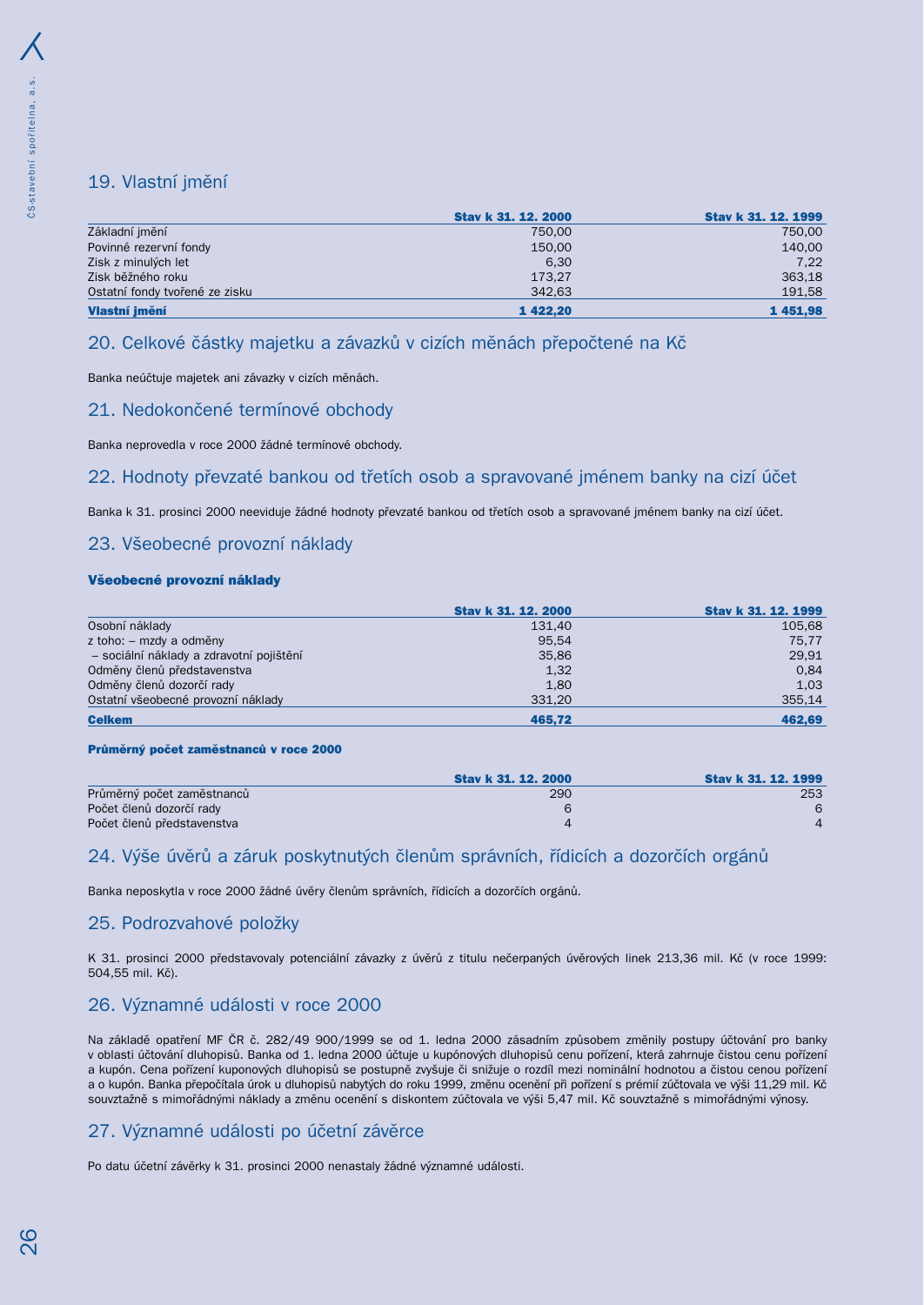

Deloitte & Touche spol. s r. o. Týn 641/4 110 00 Praha 1 Czech Republic

Tel.: +420 (2) 248 95 500 Fax: +420 (2) 248 95 555 www.deloitteCE.com



# **BERICHT DES WIRTSCHAFTSPRÜFERS FÜR DIE AKTIONÄRE DER GESELLSCHAFT ČS-STAVEBNÍ SPOŘITELNA A.S.**

Wir führten die Prüfung des im Einklang mit dem Gesetz über die Buchführung und den entsprechenden, damit zusammenhängenden Rechtsvorschriften erstellten Jahresabschlusses der Gesellschaft ČS-stavební spořitelna (ferner nur "Gesellschaft") zum 31. Dezember 2000 durch. Unsere Prüfung führten wir Einklang mit dem Gesetz über die Wirtschaftsprüfer und die Kammer der Wirtschaftsprüfer der Tschechischen Republik und mit den von der Kammer der Wirtschaftsprüfer herausgegebenen Prüferrichtlinien durch.

Der in diesem Jahresbericht auf den Seiten 15 bis 26 angeführte Finanzteil wurde anhand des von uns geprüften Jahresabschlusses vorbereitet, zu dem wir am 26. Februar 2001 den Spruch ohne Vorbehalte fällten, und ist unserer Meinung nach mit diesem Abschluss in allen Aspekten konsistent.

Wir überprüften ebenfalls die Übereinstimmung der übrigen Informationen finanziellen Charakters in diesem Jahresbericht mit dem geprüften Jahresabschluss. Unserer Meinung nach stimmen diese Informationen in allen bedeutenden Aspekten mit dem von uns geprüften Jahresabschluss überein.

Prag, den 25. Juni 2001

Deloville & Jonahe

M. Setuno

*Wirtschaftsprüferfirma: Verantwortlicher Wirtschaftsprüfer: Deloitte & Touche spol. s r.o. Michal Petrman Lizenz Nr. 79 Dekret Nr. 1105*

S-stavební spořitelna, a.s. ČS-stavební spořitelna, a.s.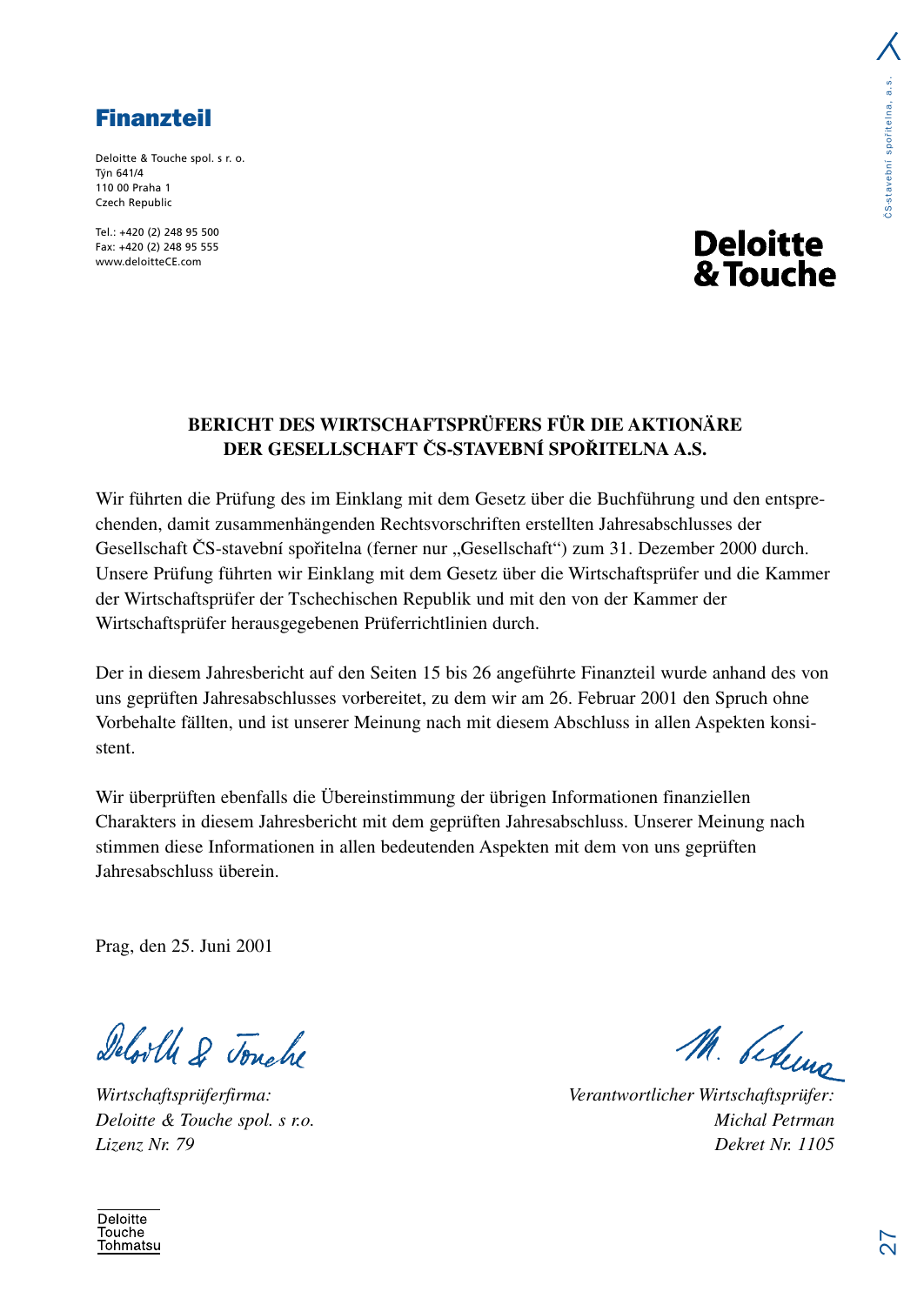# Bilanz zum 31. 12. 2000

|          | (Mio. CZK)                                                                                                                                                     | 2000      | 1999               |
|----------|----------------------------------------------------------------------------------------------------------------------------------------------------------------|-----------|--------------------|
|          |                                                                                                                                                                |           |                    |
|          | <b>AKTIVA</b>                                                                                                                                                  |           |                    |
|          |                                                                                                                                                                | 477.21    |                    |
| 1.<br>2. | Kassenbestand, Einlagen bei Emissionsbanken und Postscheckkonten<br>Staatliche Schatzbriefe und andere von der CNB zur Refinanzierung angenommene Schatzbriefe |           | 433,07<br>1 479,57 |
|          | a) Staatliche Schatzbriefe und ähnliche Obligationen                                                                                                           |           | 1 479,57           |
|          | b) sonstige Schatzbriefe                                                                                                                                       |           |                    |
| 3.       | Forderungen gegen Banken                                                                                                                                       | 17 207,90 | 14 591,74          |
|          | a) fällig nach Aufforderung                                                                                                                                    | 7,90      | 91,74              |
|          | b) sonstige Forderungen                                                                                                                                        | 17 200,00 | 14 500,00          |
|          | davon: untergeordnete Aktiva                                                                                                                                   |           |                    |
| 4.       | Forderungen gegen Klienten                                                                                                                                     | 3 750,27  | 2 995,94           |
|          | a) fällig nach Aufforderung                                                                                                                                    |           | 374,28             |
|          | b) sonstige Forderungen                                                                                                                                        | 3 750,27  | 2 621,66           |
|          | davon: untergeordnete Aktiva                                                                                                                                   |           |                    |
| 5.       | Obligationen und andere Wertpapiere mit festem Ertrag, bestimmt zum Handeln                                                                                    |           |                    |
|          | a) herausgegeben von Banken                                                                                                                                    |           |                    |
|          | davon: eigene Obligationen                                                                                                                                     |           |                    |
|          | b) herausgegeben von sonstigen Subjekten                                                                                                                       |           |                    |
| 6.       | Aktien und andere Wertpapiere mit veränderlichem Ertrag, bestimmt zum Handeln                                                                                  |           |                    |
| 7.       | Vermögensbeteiligungen mit wesentlichem Einfluss                                                                                                               |           |                    |
|          | a) in Banken                                                                                                                                                   |           |                    |
|          | b) in anderen Subjekten                                                                                                                                        |           |                    |
| 8.       | Vermögensbeteiligungen mit entscheidendem Einfluss                                                                                                             |           |                    |
|          | a) in Banken                                                                                                                                                   |           |                    |
|          | b) in anderen Subjekten                                                                                                                                        |           |                    |
| 9.       | Sonstige Finanzanlagen                                                                                                                                         | 4 948,48  | 3 959,26           |
|          | 10. Immaterielle Güter                                                                                                                                         | 20,23     | 13,52              |
|          | a) Gründungsaufwand                                                                                                                                            |           |                    |
|          | b) Software und sonstiges immaterielles Vermögen                                                                                                               | 20.23     | 13,52              |
|          | 11. Sachgüter                                                                                                                                                  | 352,05    | 204,60             |
|          | a) Grundstücke und Gebäude zur Betreibung der Banktätigkeit                                                                                                    | 306,94    | 148,17             |
|          | b) sonstige                                                                                                                                                    | 45,11     | 56,43              |
|          | 12. eigene Aktien                                                                                                                                              |           |                    |
|          | 13. sonstige Aktiva<br>14. fälliges und ausstehendes gezeichnetes Grundkapital                                                                                 | 2 158,13  | 1812,33            |
|          | 15. Aufwendungen und Erträge künftiger Perioden                                                                                                                | 466,35    | 515,65             |
|          |                                                                                                                                                                |           |                    |
|          | <b>AKTIVA GESAMT</b>                                                                                                                                           | 29 380,62 | 26 005,68          |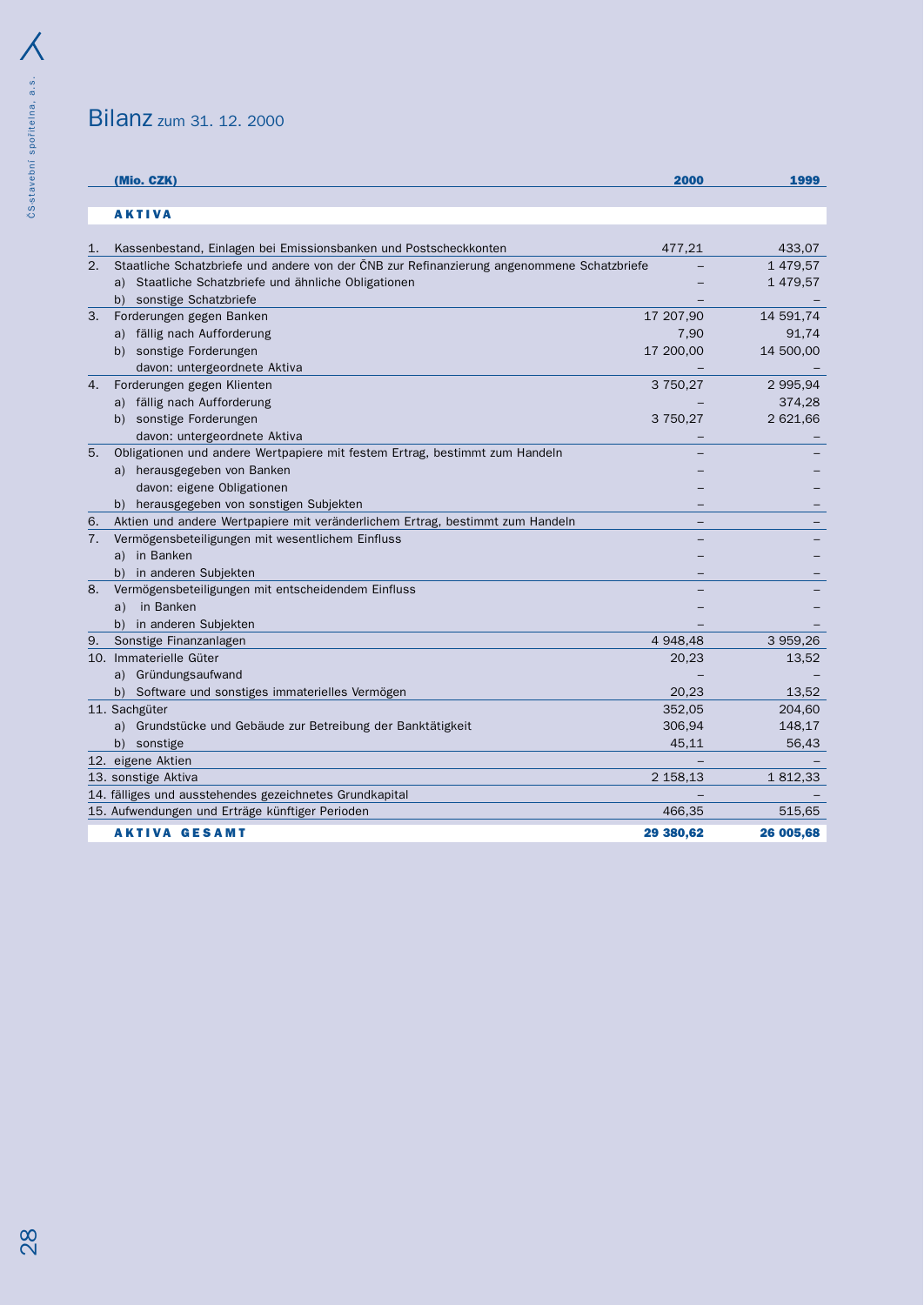|          | (Mio. CZK)                                               | 2000      | 1999      |
|----------|----------------------------------------------------------|-----------|-----------|
|          |                                                          |           |           |
|          | <b>PASSIVA</b>                                           |           |           |
|          |                                                          |           |           |
| 1.       | Verbindlichkeiten gegen Banken                           |           |           |
|          | a) fällig nach Aufforderung                              |           |           |
|          | b) sonstige Verbindlichkeiten                            |           |           |
| 2.       | Verbindlichkeiten gegenüber Klienten                     | 25 552,45 | 22 401,85 |
|          | a) Spareinlagen                                          | 25 552,45 | 22 400,08 |
|          | davon: fällig nach Aufforderung                          | 20,74     | 72,84     |
|          | b) sonstige Verbindlichkeiten                            |           | 1,77      |
|          | davon: fällig nach Aufforderung                          |           |           |
| 3.       | Einlagenzertifikate und ähnliche Obligationen            |           |           |
|          | a) Einlagenzertifikate                                   |           |           |
|          | b) sonstige                                              | 51,29     | 186,34    |
| 4.<br>5. | Erträge und Aufwendungen künftiger Perioden<br>Rücklagen | 220,16    | 153,44    |
|          | a) Rücklagen für Standardkredite und Bürgschaften        | 67,16     | 33,44     |
|          | b) Rücklagen für Kursverluste                            |           |           |
|          | c) Rücklagen für sonstige Bankrisiken                    | 120,00    | 120,00    |
|          | d) sonstige Rücklagen                                    | 33,00     |           |
| 6.       | Untergeordnete Passiva                                   |           |           |
| 7.       | Sonstige Passiva                                         | 2 134,52  | 1 812,07  |
| 8.       | Grundkapital                                             | 750,00    | 750,00    |
|          | davon: bezahltes Grundkapital                            | 750,00    | 750,00    |
| 9.       | Agiofonds                                                |           |           |
|          | 10. Reservefonds                                         | 150,00    | 140,00    |
|          | a) Pflichtreservefonds                                   | 150,00    | 140,00    |
|          | b) Reservefonds zu eigenen Aktien                        |           |           |
|          | c) sonstige Reservefonde                                 |           |           |
|          | 11. Kapitalrücklagen und sonstige Gewinnfonde            | 342,63    | 191,58    |
|          | a) Kapitalrücklagen                                      | 0,04      | 0,04      |
|          | b) sonstige Gewinnfonde                                  | 342,59    | 191,54    |
|          | 12. Gewinn- oder Verlustvortrag                          | 6,30      | 7,22      |
|          | 13. Gewinn des Berichtsjahres                            | 173,27    | 363,18    |
|          | <b>PASSIVA GESAMT</b>                                    | 29 380,62 | 26 005,68 |

# Ausserbilanzposten zum 31. 12. 2000

|    | (Mio. CZK)                                                            | 2000   | 1999   |
|----|-----------------------------------------------------------------------|--------|--------|
|    |                                                                       |        |        |
|    | <b>AUSSERBILANZPOSTEN</b>                                             |        |        |
|    |                                                                       |        |        |
| 1. | künftige mögliche Verbindlichkeiten zur Leistung gesamt               |        |        |
|    | davon:                                                                |        |        |
|    | a) angenommene Wechsel/Akzepte und Indossamentwechsel                 |        |        |
|    | b) Verbindlichkeiten aus Bürgschaften                                 |        |        |
|    | c) Pfandverbindlichkeiten                                             |        |        |
| 2. | Sonstige unwiderrufliche Verbindlichkeiten                            | 718.56 | 504.55 |
| 3. | Forderungen aus Kassa-, termingebundenen und Optionsoperationen       |        |        |
| 4. | Verbindlichkeiten aus Kassa-, termingebundenen und Optionsoperationen |        |        |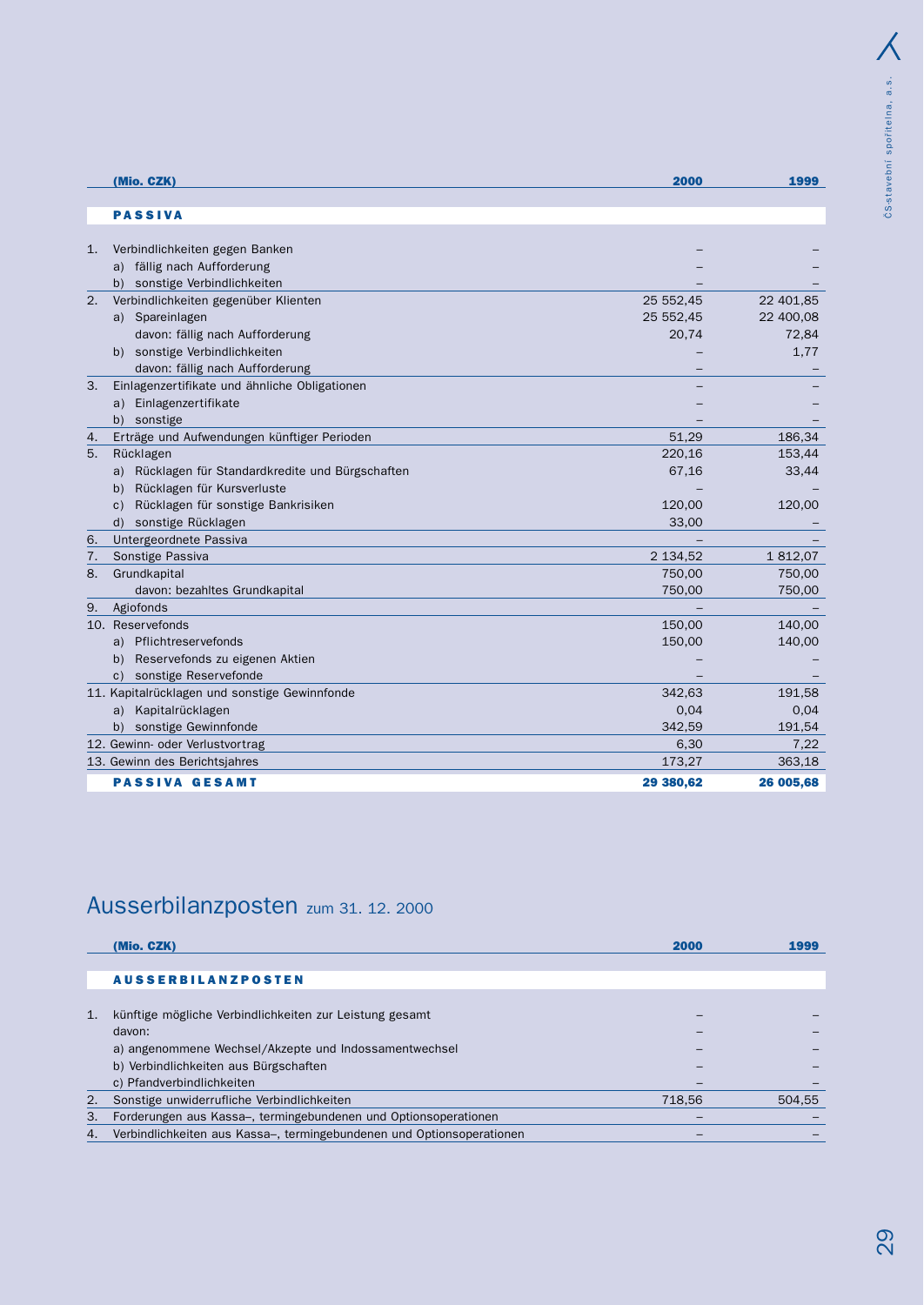# Gewin- und Verlustrechnung zum 31. 12. 2000

|     | (Mio. CZK)                                                                                              | 2000      | 1999                |
|-----|---------------------------------------------------------------------------------------------------------|-----------|---------------------|
|     |                                                                                                         | 1 604,18  |                     |
| 1.  | Zinserträge und ähnliche Erträge                                                                        | 421,49    | 1890,53             |
| 2.  | davon: Zinsen aus Wertpapieren mit festen Erträgen<br>Zinsaufwendungen und ähnliche Aufwendungen        | $-916,07$ | 543,69<br>$-789,78$ |
|     | davon: Zinsenaufwendungen für Wertpapiere mit festen Erträgen                                           |           |                     |
|     | Nettozinsertrag (Verlust)                                                                               | 688,11    | 1 100,75            |
| 3.  | Erträge aus Wertpapieren mit veränderlichen Erträgen                                                    |           |                     |
|     | davon:                                                                                                  |           |                     |
|     | a) Erträge aus Aktien und anderen Wertpapieren mit veränderlichem Ertrag                                |           |                     |
|     | b) Erträge aus Vermögensbeteiligungen mit wesentlichem Einfluss                                         |           |                     |
|     | c) Erträge aus Vermögensbeteiligungen mit entscheidendem Einfluss                                       |           |                     |
|     | d) Erträge aus Vermögensbeteiligungen in angeschlossenen Subjekten                                      |           |                     |
| 4.  | Erträge aus Gebühren und Provision                                                                      | 339,92    | 229,93              |
| 5.  | Aufwendungen für bezahlte Gebühren und Provision                                                        | $-280,34$ | $-271,68$           |
| 6.  | Gewinn aus Finanzoperationen                                                                            |           |                     |
| 7.  | Sonstige Erträge                                                                                        | 0,86      | 0,57                |
| 8.  | Allgemeine Betriebsaufwendungen                                                                         | $-465,72$ | $-462,69$           |
|     | davon:                                                                                                  |           |                     |
|     | a) Belegschaftsaufwendungen                                                                             | $-131,40$ | $-105,68$           |
|     | aa) Löhne und Gehälter                                                                                  | $-95,54$  | $-75,77$            |
|     | ab) Sozialversicherung                                                                                  | $-26,74$  | $-22,34$            |
|     | ac) Krankenversicherung                                                                                 | $-9,12$   | $-7,57$             |
|     | b) sonstige Betriebsaufwendungen                                                                        | $-334,32$ | $-357,01$           |
| 9.  | Bildung von Rücklagen und Korrekturpositionen zu materiellen und immateriellen Gütern                   |           |                     |
|     | a) Bildung von Rücklagen zu materiellen Gütern                                                          |           |                     |
|     | b) Bildung von Korrekturpositionen zu materiellen Gütern                                                |           |                     |
|     | c) Bildung von Korrekturpositionen zu immateriellen Gütern                                              |           |                     |
|     | 10. Auflösung von Rücklagen und Korrekturpositionen zu materiellen und immateriellen Gütern             |           |                     |
|     | a) Auflösung von Rücklagen zum Sachanlagevermögen                                                       |           |                     |
|     | b) Auflösung von Korrekturpositionen zum Sachanlagevermögen                                             |           |                     |
|     | c) Auflösung von Korrekturpositionen zu immateriellem Anlagevermögen                                    |           |                     |
|     | 11. Sonstige Aufwendungen                                                                               | $-20,63$  | $-29.22$            |
|     | Nettoerträge (Verluste) aus betrieblicher Tätigkeit vor Bildung und Auflösung von Rücklagen             | 262,20    | 567,66              |
|     | und Korrekturpositionen zu Krediten und Vermögensbeteiligungen                                          |           |                     |
|     | 12. Bildung von Rücklagen und Korrekturpositionen zu Krediten und für Bürgschaften                      | $-44,24$  | $-26,40$            |
|     | 13. Auflösung von Rücklagen und Korrekturpositionen zu Krediten und für Bürgschaften                    | 5,06      | 0,79                |
|     | 14. Bildung von Rücklagen und Korrekturpositionen zu Vermögensbeteiligungen und sonstigen Finanzanlagen |           |                     |
|     | 15. Auflösung von Rücklagen und Korrekturpositionen zu Vermögensbeteiligungen                           |           | 2,50                |
|     | und sonstigen Finanzanlagen                                                                             |           |                     |
|     | 16. Bildung sonstiger Rücklagen und Korrekturpositionen                                                 | -33,00    | $-100,03$           |
|     | 17. Auflösung sonstiger Rücklagen und Korrekturpositionen                                               | 0,08      | 0,03                |
|     | Wirtschaftsergebnis aus gewöhnlicher Tätigkeit vor Steuer                                               | 190,10    | 444,55              |
| 18. | Einkommenssteuer aus gewöhnlicher Tätigkeit                                                             | $-10,07$  | $-81,43$            |
|     | 19. Gewinn/Verlust aus gewöhnlicher Tätigkeit für den Berichtszeitraum nach Steuer                      | 180,03    | 363,12              |
|     | 20. Außerordentliche Erträge                                                                            | 5,91      | 0,51                |
|     | 21. Außerordentliche Aufwendungen                                                                       | $-12,67$  | -0,45               |
|     | Außerordentliches Wirtschaftsergebnis                                                                   | -6,76     | 0,06                |
|     | 22. Einkommenssteuer aus außerordentlicher Tätigkeit                                                    |           |                     |
|     | 23. Gewinn/Verlust aus außerordentlicher Tätigkeit nach Steuer                                          | $-6,76$   | 0,06                |
|     | 24. Gewinn/Verlust für den Berichtszeitraum                                                             | 173,27    | 363,18              |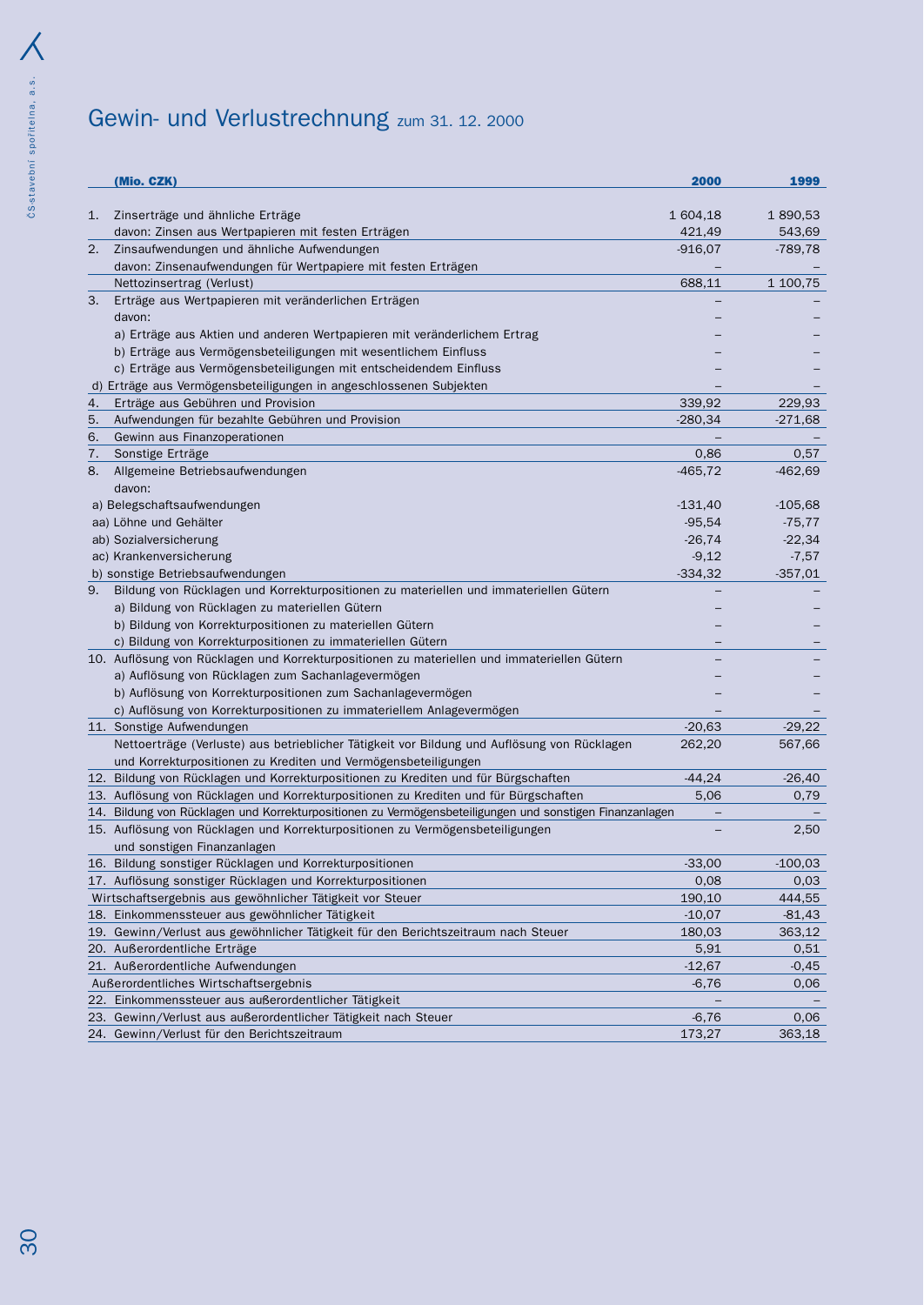# Anlage zum Jahresabschluss für das Jahr 2000

| Bezeichnung der Gesellschaft: |
|-------------------------------|
| Sitz:                         |
| $ID-Nr$ .:                    |

ČS-stavební spořitelna, a.s. Prag 7, Pplk. Sochora 27 60 19 76 09

## 1. Ausgangspunkte für die Vorbereitung des Jahresabschlusses

Die ČS-stavební spořitelna, a.s. (ferner nur "Bank") wurde am 22. Juni 1994 gegründet und zum gleichen Datum in das vom Stadtgericht in Prag geführte Handelsregister eingetragen. Die Tätigkeit der Bank grenzt das Gesetz Nr. 96/1993 GBl., über das Bausparen und die staatliche Unterstützung des Bausparens, ein. Sie ist Betreiber des Bausparens, das auf der Annahme der Einlagen von Teilnehmern am Bausparen und der Gewährung von Krediten und Zuschüssen an die Teilnehmer beruht.

Der Jahresabschluss wurde auf der Grundlage der im Einklang mit dem Gesetz Nr. 563/1991 GBl., über die Buchführung, und den entsprechenden Regierungsanordnungen und Verordnungen in der CR geführten Buchführung vorbereitet. Der Abschluss wurde auf den Prinzipien der zeitlichen Abgrenzung von Aufwendungen und Erträgen und historischer Preise erstellt. Dieser Jahresabschluss ist nicht konsolidiert.

Die in dieser Anlage aufgeführten Angaben sind, sofern nicht anders vermerkt, in Mio. CZK angegeben.

### Arten der Bewertung von Vermögen und Verbindlichkeiten

Schatzbriefe und andere Kassenanweisungen, Obligationen und andere Wertpapiere mit festem Ertrag

Schatzbriefe und andere Kassenanweisungen werden im Anschaffungswert einschl. zeitlicher Abgrenzung des Diskont verbucht. Obligationen und andere Wertpapiere mit festem Ertrag werden als Finanzanlagen in Wertpapiere oder als zum Handeln vorgesehene Wertpapiere klassifiziert.

Obligationen und Wertpapiere mit festem Ertrag werden im Anschaffungspreis, korrigiert um den Diskont (Prämie) und verringert um die Korrekturpositionen aufgrund einer vorübergehenden Minderung ihres Wertes oder verringert um den aufgrund einer bleibenden Minderung ihres Wertes abgeschriebenen Betrag, verbucht.

Obligationen und Wertpapiere mit festem Ertrag, die zum Handeln gehalten werden, werden als zum Handeln vorgesehene Wertpapiere klassifiziert. Korrekturpositionen zu diesen Papieren werden in dem Betrag gebildet, um den der Anschaffungspreis den Marktpreis übersteigt, und dies gemäß den einzelnen Wertpapieren.

Obligationen und andere Wertpapiere mit festem Ertrag, die als Finanzanlagen gekauft wurden, werden im Anschaffungspreis verbucht. Die Differenz zwischen Anschaffungspreis und Nominalwert, der beim Kauf der Wertpapiere mit festem Ertrag entsteht, wird über den gesamten Zeitraum bis zur Fälligkeit amortisiert. Die Amortisation wird in den Nettozinserträgen erfasst. Die Korrekturpositionen zu diesen Wertpapieren werden in dem Betrag gebildet, um den der Anschaffungspreis den Marktpreis übersteigt, und zwar insgesamt.

Der für die Berechnung der Korrekturpositionen zu Wertpapieren verwendete Marktpreis wird durch die Regelung der âNB bestimmt. Der Marktpreis für ausstehende Wertpapiere ist identisch mit dem Anschaffungspreis einschl. zeitlicher Abgrenzung des Diskonts oder wird von der Bank gemäß dem durch die âNB abgestimmten System festgelegt.

Aktien und andere Wertpapiere mit veränderlichem Ertrag

Im Verlauf der Jahre 1999 und 2000 erfasste die Bank weder Aktien, noch andere Wertpapiere mit veränderlichem Ertrag.

Vermögensbeteiligungen mit entscheidendem und wesentlichem Einfluss

Die Bank hat zum 31. Dezember 2000 keinerlei Vermögensbeteiligungen in anderen Gesellschaften.

Währungs- und Zinsderivate

Im Verlauf der Jahre 1999 und 2000 erfasste die Bank keine Derivate.

#### Kredite und Darlehen

Die âS-stavební spofiitelna, a.s. als spezialisierte Bank, deren Aktivitäten durch das Gesetz Nr. 96/1993 GBl., über das Bausparen und die staatlichen Zuschüsse zum Bausparen, eingegrenzt werden, gewährt den Klienten zum einen Überbrückungskredite bis zum Zeitpunkt der Entstehung des Anspruchs auf einen Bausparkredit, zum anderen die sich aus dem Gesetz über das Bausparen ergebenden Kredite und Darlehen.

Forderungen aus Krediten werden im Nominalwert verbucht.

Umrechnung von Fremdwährung

Die Bank verbucht weder Vermögen noch Verbindlichkeiten in Fremdwährungen.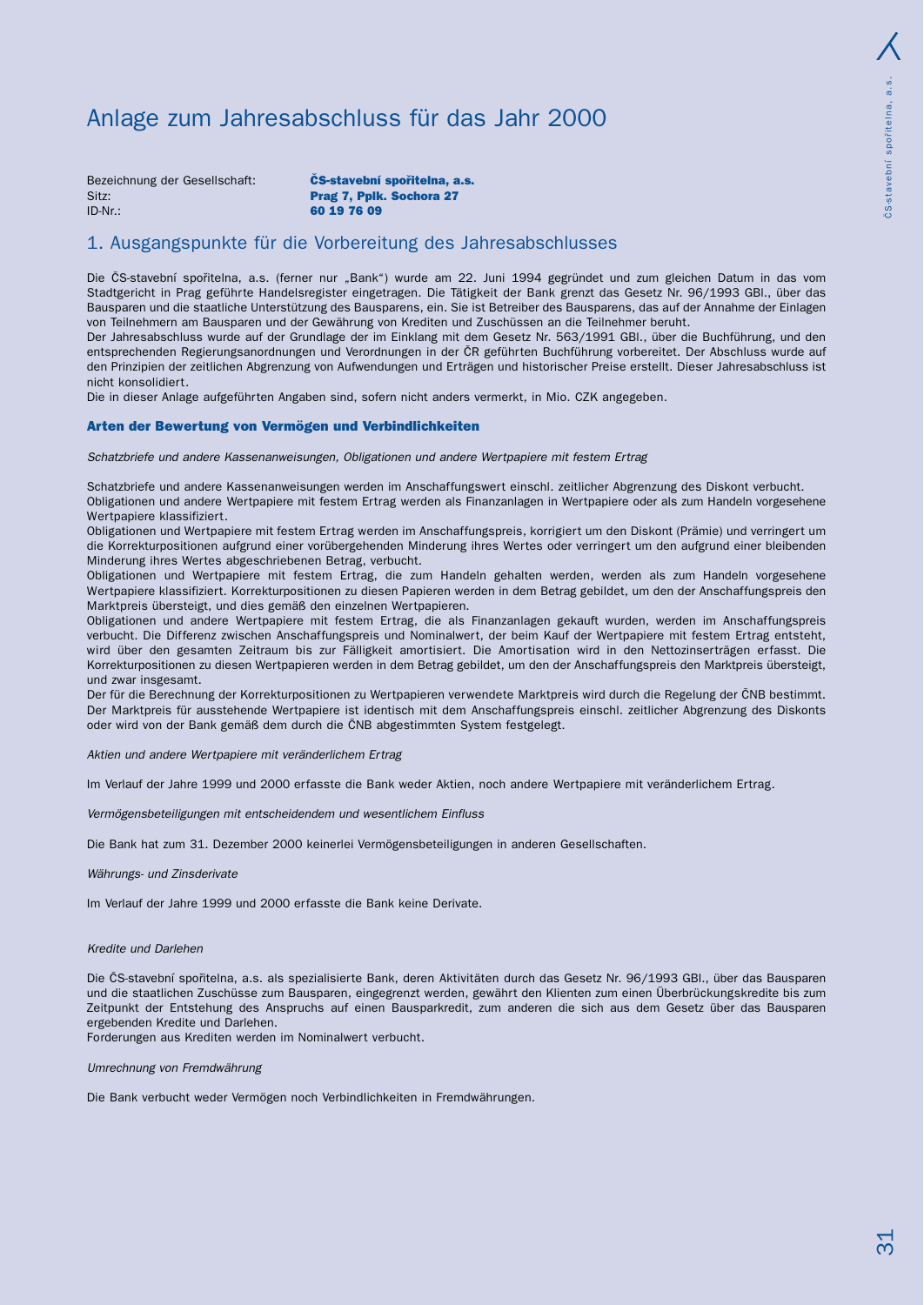## Bewertung und Methoden der Abschreibung materieller und immaterieller Güter

Materielle und immaterielle Güter werden in den Anschaffungspreisen, verringert um die kumulativen Abschreibungen verbucht. Die Abschreibung erfolgt gemäß dem festgelegten Abschreibungsplan für die geschätzte Lebensdauer mit der linearen Methode.

| Software           | 4 Jahre    |
|--------------------|------------|
| Verkehrsmittel     | 4 Jahre    |
| Inventar           | 6-12 Jahre |
| Geräte und Anlagen | 4-12 Jahre |
| Gebäude und Bauten | 30 Jahre   |

Materielle Güter im Anschaffungspreis über 1 000 Kã und unter 40 000 Kã und immaterielle Güter im Anschaffungspreis über 1 000 Kã und unter 60 000 Kã werden indirekt über die Abschreibungskonten in die Aufwendungen für den Zeitraum verbucht, in dem sie in die Nutzung übernommen wurden.

#### Buchungsmethoden und ihre Änderung

Positionen aus einer anderen Buchungsperiode, als sie steuerlich und buchhalterisch gehören, werden als außerordentliche Erträge oder Aufwendungen in der Gewinn- und Verlustrechnung in der laufenden Buchungsperiode verbucht.

#### Methoden bei der Bildung von Rücklagen

Die Bank bildet Rücklagen zur Deckung der allgemeinen, mit dem Portfolio der Forderungen der Bank verbundenen Risiken und weiter zweckgebundene Rücklagen im Einklang mit dem Gesetz Nr. 593/1992 GBl., über die Rücklagen zur Feststellung der Steuerbemessungsgrundlage im gültigen Wortlaut, und mit den internen Vorschriften der Bank.

#### Methoden bei der Bildung von Wertberichtigungen zu klassifizierten Forderungen gegen Klienten

Die Forderungen gegen Klienten werden aus Sicht ihres Rückflusses beurteilt. Aufgrund dessen werden zu den einzelnen Forderungen Wertberichtigungen gebildet. Die Höhe der Bildung dieser Wertberichtigungen für die Buchungsperiode wird durch den geltendgemachten Prozentsatz der Verluste bei Krediten zur Nettokreditengagiertheit bestimmt, aufgeteilt in Risikogruppen und bei Respektierung der wirtschaftlichen Situation in der ČR und weiterer Faktoren. Die zu Lasten der Aufwendungen gebildeten Wertberichtigungen werden auf den Konten Bildung von Rücklagen und Korrekturpositionen zu Krediten in der analytischen Gliederung für den Bedarf der Berechnung der Steuerpflicht verbucht. Die Auflösung der Wertberichtigungen aufgrund des Erlöschens der vorübergehenden Wertminderung der Kredite und die Verwendung der Wertberichtigungen bei der Abschreibung von Kreditforderungen werden auf den Konten Auflösung von Rücklagen und Korrekturpositionen zu Krediten in der analytischen Gliederung für den Bedarf der Berechnung der Steuerpflicht verbucht.

## 2. Latente Steuerpflicht

Die Höhe der latenten Steuerpflicht wird als Produkt der Differenz zwischen steuerlichen und buchhalterischen Abschreibungen und des Einkommenssteuersatzes, den das Einkommenssteuergesetz für die folgende Buchungs- und Steuerperiode festlegt, bestimmt.

## 3. Struktur des Grundkapitals und Änderung des Grundkapitals im Verlauf des Jahres 2000

## Struktur des Grundkapitals zum 31. 12. 2000

| <b>Aktienart</b> | <b>Anzahl Aktien</b><br>St. | <b>Nominalwert</b><br>Mio. CZK | <b>Gesamtnominalwert</b><br>der Emission Mio. CZK |
|------------------|-----------------------------|--------------------------------|---------------------------------------------------|
| Namensaktien     | 5000                        | 0.15                           | 750                                               |
| Gesamt           | 5000                        | 0.15                           | 750                                               |

Anteile juristischer oder natürlicher Personen am Grundkapital der ČS-stavební spořitelna, a.s.

| <b>Bezeichnung der Gesellschaft</b> | <b>Sitz</b>           | <b>Anteil am Grundkapital</b> |
|-------------------------------------|-----------------------|-------------------------------|
|                                     |                       | in $%$                        |
| ČS, a.s.                            | Tschechische Republik | 60,5                          |
| Bayerische Landesbank Girozentrale  | <b>BRD</b>            | 39,5                          |
| <b>Gesamt</b>                       |                       | 100.00                        |

Die Aktien sind nicht frei handelbar, zur Übertragung auf eine dritte Person ist die Zustimmung der Hauptversammlung erforderlich. Im Jahre 2000 kam es zu keiner Änderung des Grundkapitals.

## 4. Verbindlichkeiten aus angenommenen Krediten mit Sondercharakter

Die Bank nahm keine Kredite mit Sondercharakter auf.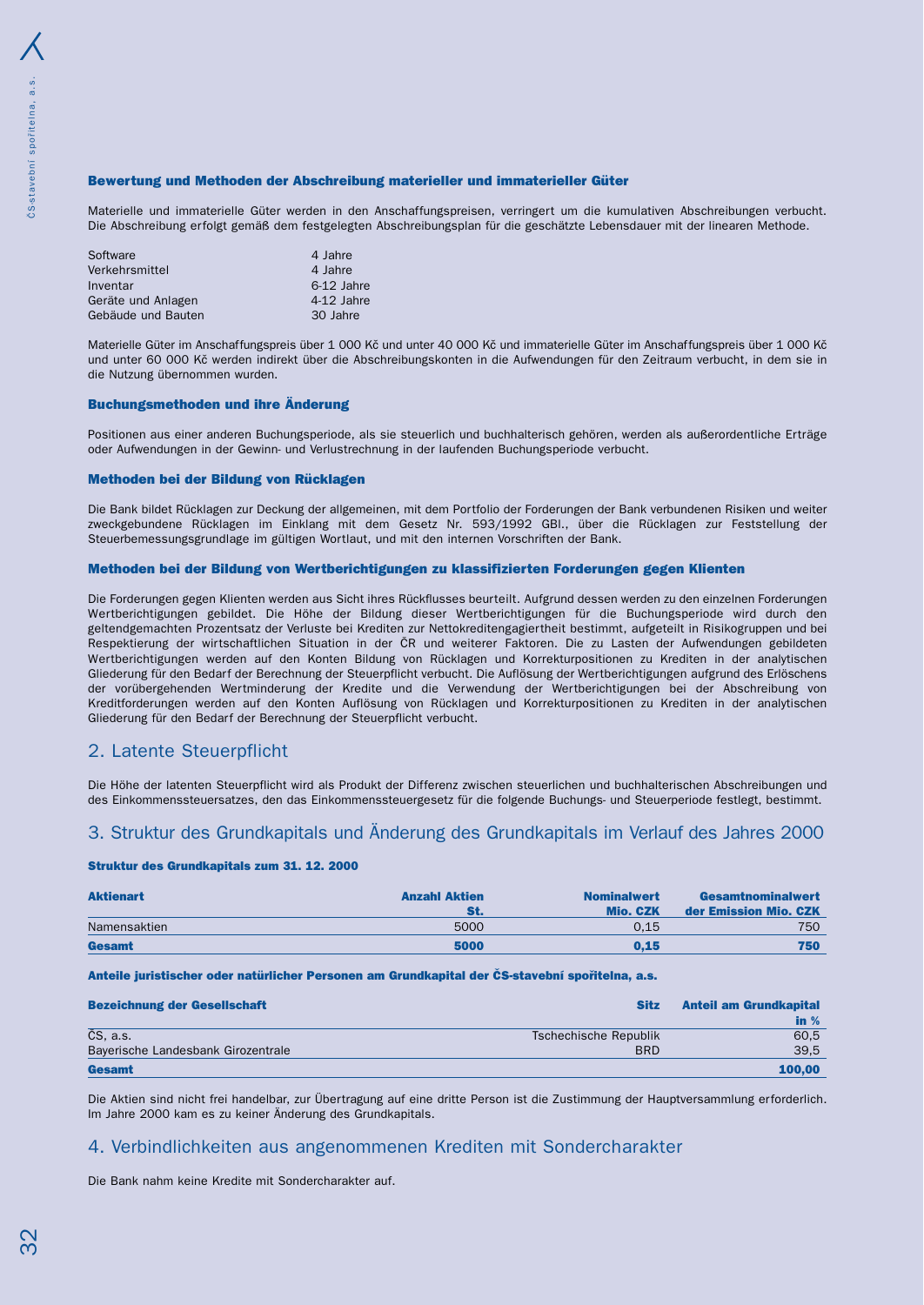# 5. Analyse der gewährten Kredite

## a) Banken gewährte Kredite

Im Einklang mit dem Gesetz über das Bausparen vergab die Bank keine Kredite an andere Banken.

## b) Klienten gewährte Kredite – gesamt

|                                                     | Stand zum 31, 12, 2000 Stand zum 31, 12, 1999 |          |
|-----------------------------------------------------|-----------------------------------------------|----------|
| Kredite an juristische Subjekte                     | 18.84                                         | 26.82    |
| Kredite an natürliche Personen einschl. Unternehmer | 3 7 3 5 . 9 6                                 | 2 956,63 |
| Kredite an den Regierungssektor                     | 3.38                                          | 14.95    |
| Wertberichtigung zu klassifizierten Krediten        | (7.91)                                        | (2, 46)  |
| Nettokredite an Klienten                            | 3 750.27                                      | 2 995.94 |

## **Bausparkredite**

|                                     | <b>Stand zum 31, 12, 2000</b> | <b>Stand zum 31, 12, 1999</b> |
|-------------------------------------|-------------------------------|-------------------------------|
| <b>Bausparkredite</b>               | 1 800.00                      | 787.86                        |
| Wertberichtigung zu Bausparkrediten | (0.52)                        | (0.04)                        |
| <b>Bausparkredite Netto</b>         | 1 799.48                      | 787.82                        |

## Überbrückungskredite

|                                           | <b>Stand zum 31, 12, 2000</b> | <b>Stand zum 31, 12, 1999</b> |
|-------------------------------------------|-------------------------------|-------------------------------|
| Überbrückungskredite                      | 1935.95                       | 2 168.77                      |
| Wertberichtigung zu Überbrückungskrediten | (7, 39)                       | (2, 42)                       |
| Überbrückungskredite Netto                | 1928.56                       | 2 166.35                      |

## Kommerzielle Darlehen

|                                            | Stand zum 31, 12, 2000 Stand zum 31, 12, 1999 |       |
|--------------------------------------------|-----------------------------------------------|-------|
| Kommerzielle Darlehen                      | 22.23                                         | 41.77 |
| Wertberichtigung zu kommerziellen Darlehen |                                               |       |
| <b>Kommerzielle Darlehen Netto</b>         | 22.23                                         | 41.77 |

## Struktur des Kreditportfolio

|                               |                  | <b>Stand zum 31, 12, 2000</b> | <b>Stand zum 31, 12, 1999</b> |                  |  |
|-------------------------------|------------------|-------------------------------|-------------------------------|------------------|--|
|                               | Gewährte Kredite | Wertberichtigung              | Gewährte Kredite              | Wertberichtigung |  |
| Standardkredite A             | 3 7 3 7 . 9 2    |                               | 2 991.95                      |                  |  |
| Beobachtete B                 | 8,89             | 0,28                          | 3.26                          | 0.10             |  |
| Nicht standardmäßige C        | 0.42             | 0,06                          |                               |                  |  |
| Zweifelhafte D                | 1,45             | 0,50                          | 0.24                          | 0,08             |  |
| Verlustkredite E              | 9.50             | 7.07                          | 2.95                          | 2,28             |  |
| <b>Kreditportfolio gesamt</b> | 3 758,18         | 7,91                          | 2,998,40                      | 2,46             |  |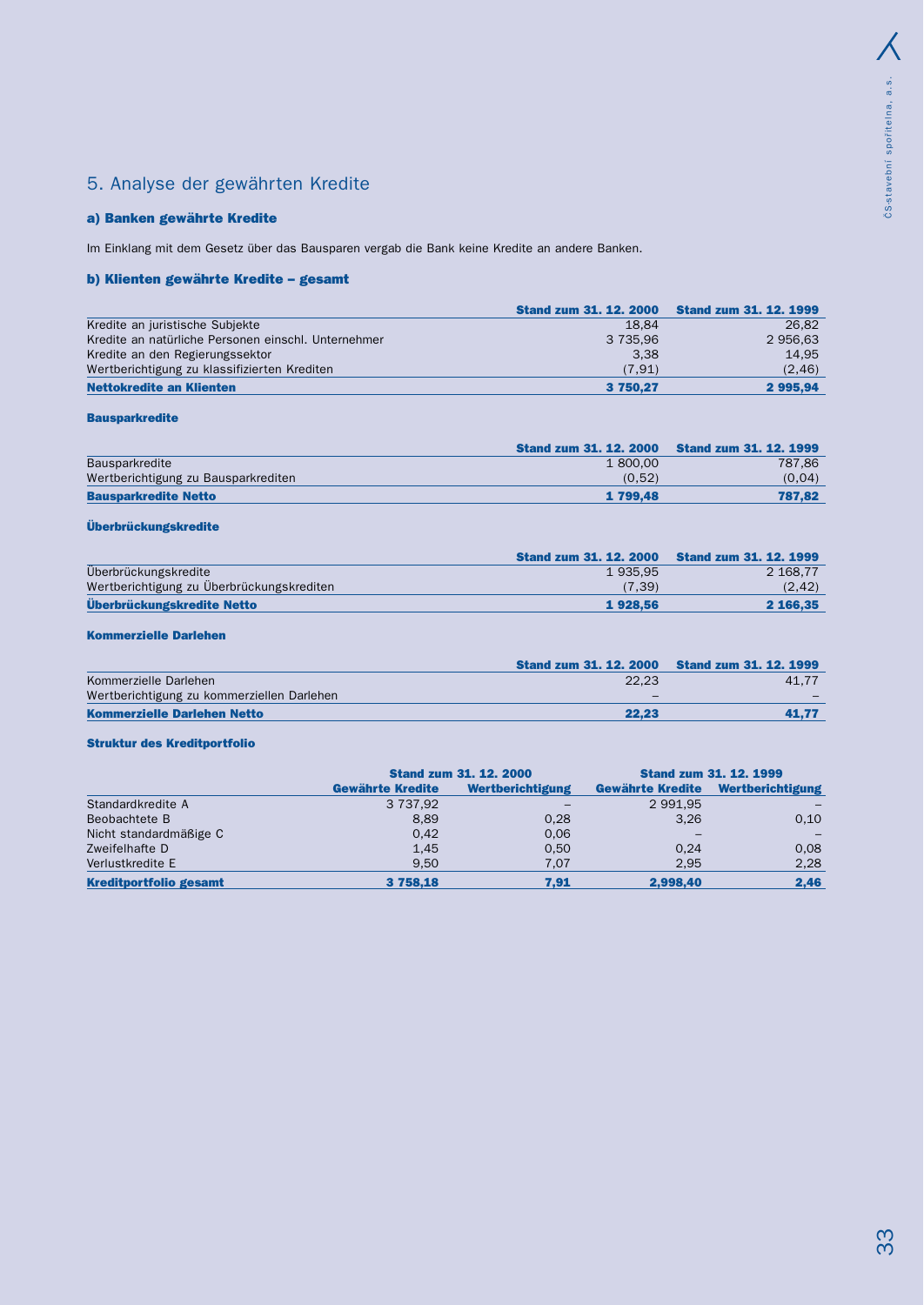## c) Analyse der gewährten Kredite nach den Sektoren und nach der verbleibenden Laufzeit

#### Analyse der gewährten Kredite nach den Sektoren und nach der verbleibenden Laufzeit zum 31. Dezember 2000

| <b>Nach</b>       | <b>Aufforderung</b> | <b>Bis 3 Mon.</b> |        |        | Bis 1 Jahr Von 1 bis 2 Jahre Von 2 bis 4 Jahre | <b>Von 4 bis 5 Jahre</b> | Über 5 Jahre | <b>Gesamt</b>   |
|-------------------|---------------------|-------------------|--------|--------|------------------------------------------------|--------------------------|--------------|-----------------|
| Nichtfinanzorgan. | 1.12                | 2.71              | 8.63   | 4.95   | $\overline{\phantom{0}}$                       | 0.48                     | 0.96         | 18.85           |
| Regierungssektor  | 0.68                | 1.65              | 1.05   | -      |                                                |                          |              | 3.38            |
| Bevölkerung       | 269.83              | 396.38            | 918.67 | 808.02 | 94.18                                          | 801.34                   |              | 439.62 3 728.04 |
| Gesamt            | 271.63              | 400.74            | 928.35 | 812.97 | 94.18                                          | 801.82                   |              | 440.58 3 750.27 |

Der Anteil der gewährten Kredite mit einer verbleibenden Laufzeit bis zu 1 Jahr an der Gesamthöhe der gewährten Kredite zum 31. Dezember 2000 betrug 42,7 %

### Analyse der gewährten Kredite nach den Sektoren und nach der verbleibenden Laufzeit zum 31. Dezember 1999

| <b>Nach</b>       | <b>Aufforderung</b> | <b>Bis 3 Mon.</b> |        | Bis 1 Jahr Von 1 bis 2 Jahre Von 2 bis 4 Jahre |        | Von 4 bis 5 Jahre | Über 5 Jahre             | Gesamt          |
|-------------------|---------------------|-------------------|--------|------------------------------------------------|--------|-------------------|--------------------------|-----------------|
| Nichtfinanzorgan. | $\qquad \qquad -$   | 2.00              | 6.44   | 13.31                                          | 4.86   | 0.20              | -                        | 26.81           |
| Regierungssektor  | $\qquad \qquad -$   | 2.30              | 7.12   | 5.46                                           | 0.08   | $-$               | $\overline{\phantom{m}}$ | 14.96           |
| Bevölkerung       | 374.28              | 246.90            | 935.09 | 773.65                                         | 299.49 | 112.49            | 212.27                   | 2 9 54.17       |
| Gesamt            | 374.28              | 251.20            | 948.65 | 792.42                                         | 304.43 | 112.69            |                          | 212.27 2 995.94 |

Der Anteil der gewährten Kredite mit einer verbleibenden Laufzeit bis zu 1 Jahr an der Gesamthöhe der gewährten Kredite zum 31. Dezember 1999 betrug 52,5 %

#### d) Analyse der gewährten Kredite nach den Sektoren und der Art der Sicherung

Analyse der gewährten Kredite nach den Sektoren und der Art der Sicherung zum 31. 12. 2000

|                  | garanie           | bűrg-<br><b>schaft</b> | Immo-<br><b>bilien</b> | beweg.<br><b>Dinge</b>   | <b>Bank- Wechsel- Pfandrecht Pfandrecht Bürgschaft</b><br>dritter<br><b>Person</b> | <b>Pfand</b> | <b>Geld Obligati-</b><br>als onen und<br><b>Aktien</b> | <b>Sonstiges</b>  | <b>Nicht</b><br>gesichert | Gesamt    |
|------------------|-------------------|------------------------|------------------------|--------------------------|------------------------------------------------------------------------------------|--------------|--------------------------------------------------------|-------------------|---------------------------|-----------|
| Nichtfinanz-     | $\qquad \qquad -$ | $\qquad \qquad -$      |                        |                          |                                                                                    | 0.73         |                                                        | -                 | 18.12                     | 18,85     |
| organisationen   |                   |                        |                        |                          |                                                                                    |              |                                                        |                   |                           |           |
| Regierungssektor | $\qquad \qquad -$ | $\qquad \qquad -$      |                        |                          |                                                                                    |              | $\overline{\phantom{0}}$                               | 3.38              | -                         | 3.38      |
| Bevölkerung      | 0,46              | $\qquad \qquad -$      |                        | $\overline{\phantom{0}}$ | $-$                                                                                | 789.50       |                                                        | $\qquad \qquad -$ | 2 938.08                  | 3 7 28,04 |
| <b>Gesamt</b>    | 0,46              |                        |                        |                          |                                                                                    | 790.23       |                                                        | 3.38              | 2 956.20                  | 3 750,27  |

Analyse der gewährten Kredite nach den Sektoren und der Art der Sicherung zum 31. 12. 1999

|                                | garanie           | bűrg-<br>schaft          | Immo-<br><b>bilien</b>   | bewegl.<br><b>Dinge</b>  | <b>Bank- Wechsel- Pfandrecht Pfandrecht Bürgschaft</b><br>dritter<br><b>Person</b> | <b>Pfand</b> | <b>Geld Obligati-</b><br>als onen und<br><b>Aktien</b> | <b>Sonstiges</b>  | <b>Nicht</b><br>gesichert | <b>Gesamt</b> |
|--------------------------------|-------------------|--------------------------|--------------------------|--------------------------|------------------------------------------------------------------------------------|--------------|--------------------------------------------------------|-------------------|---------------------------|---------------|
| Nichtfinanz-<br>organisationen | $-$               | $\qquad \qquad =$        |                          |                          | $-$                                                                                | 0.50         | $\qquad \qquad -$                                      |                   | 26.32                     | 26.82         |
| Regierungssektor               | $\qquad \qquad -$ | $\qquad \qquad -$        | $\overline{\phantom{0}}$ | $\overline{\phantom{0}}$ |                                                                                    |              | $\qquad \qquad -$                                      | 14.04             | 0.91                      | 14.95         |
| Bevölkerung                    | 0,16              | $\qquad \qquad -$        | -                        |                          |                                                                                    | $-934.86$    |                                                        | $\qquad \qquad -$ | 2 0 19, 15                | 2 954.17      |
| <b>Gesamt</b>                  | 0.16              | $\overline{\phantom{a}}$ | -                        | -                        |                                                                                    | $-935,36$    | $\sim$                                                 | 14.04             | 2 046.38                  | 2 995.94      |

Die Position Sonstiges umfasst die Sicherung durch künftige Haushaltseinkünfte bei Subjekten der kommunalen Sphäre.

#### e) Akzeptierte, bzw. von der Bank indossierte Wechsel

Die Bank erfasst zum 31. Dezember 2000 keine akzeptierten Wechsel.

### 6. Von Banken und Klienten angenommene Kredite

Die Bank erfasst zum 31. Dezember 2000 keine angenommenen Kredite.

## 7. Konsortiumskredite

Die Bank ist kein Träger eines Konsortiumskredites. Hinsichtlich der vom Gesetz Nr. 96/1993 GBl., über das Bausparen und die staatlichen Zuschüsse zum Bausparen, festgelegte Beschränkung aktiver Geschäfte ist die Bank auch an keinem solchen Kredit beteiligt.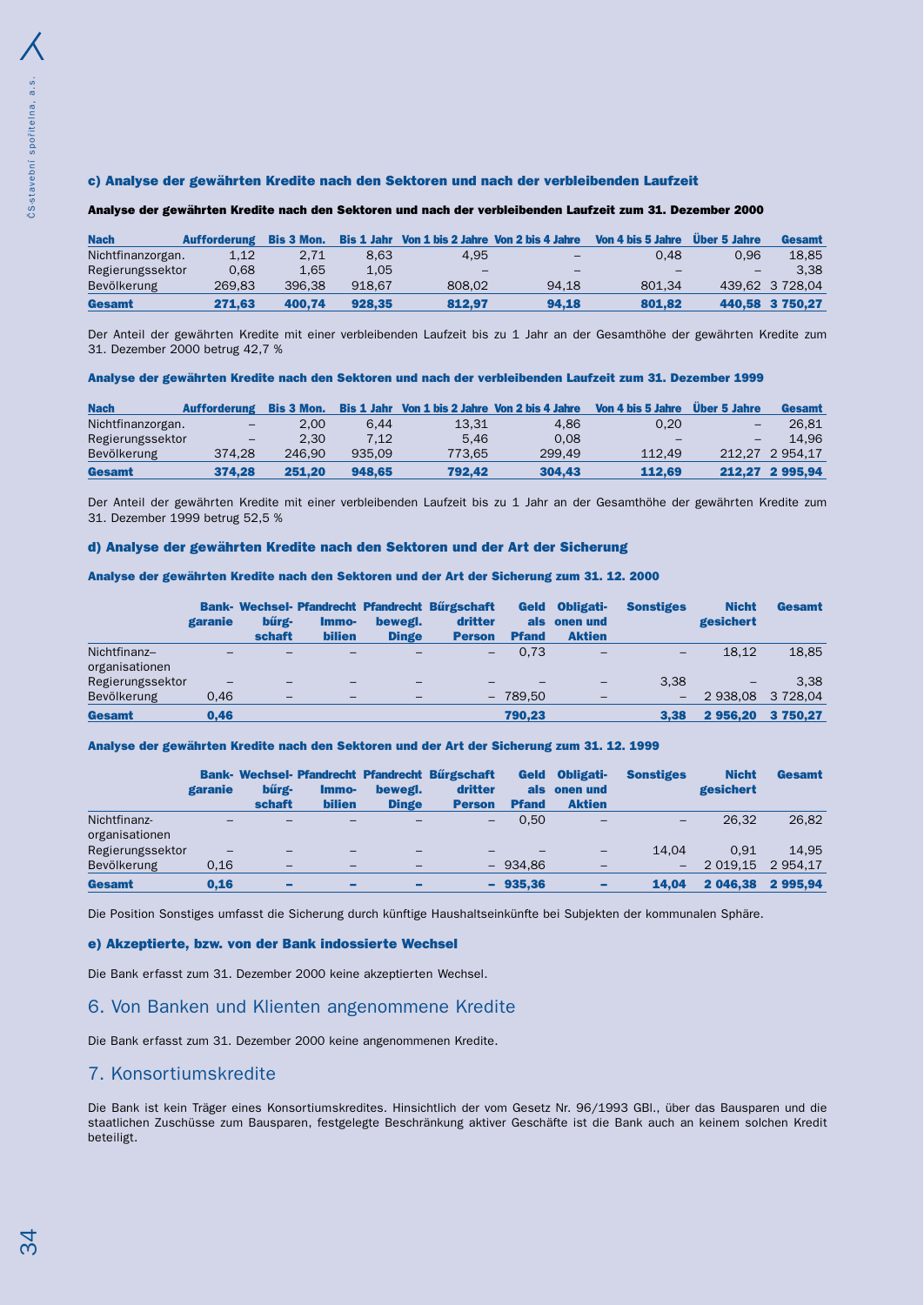## 8. Analyse der übrigen Forderungen und Verbindlichkeiten

## a) Forderungen gegen Banken nach der verbleibenden Laufzeit

|                           |                          | Stand zum 31, 12, 2000 Stand zum 31, 12, 1999 |
|---------------------------|--------------------------|-----------------------------------------------|
| Zahlbar nach Aufforderung | 7.90                     | 91.74                                         |
| <b>Bis 3 Monate</b>       | 5 100,00                 | 4 900.00                                      |
| Bis 1 Jahr                | 11 500,00                | 8 900.00                                      |
| Von 1 Jahr bis 2 Jahre    | 400.00                   | 500.00                                        |
| Von 2 bis 4 Jahren        | 200.00                   | 200.00                                        |
| Von 4 bis 5 Jahren        |                          |                                               |
| Über 5 Jahre              | $\overline{\phantom{m}}$ |                                               |
| <b>Gesamt</b>             | 17 207.90                | 14 591,74                                     |

Forderungen gegen Banken stellen insbesondere in anderen Geldinstituten platzierte termingebundene Guthaben dar. Nach Aufforderung zahlbare Forderungen gegen Banken haben eine Hõhe von 7,90 Mio. Kã.

## b) Einlagen bei der Zentralbank

Die Geldrücklagen bei der âNB betragen zum 31. Dezember 2000 475,73 Mio. Kã.

## c) Verbindlichkeiten gegen Klienten

|                                                                              |           | Stand zum 31, 12, 2000 Stand zum 31, 12, 1999 |
|------------------------------------------------------------------------------|-----------|-----------------------------------------------|
| Spareinlagen der Klienten (außer Organen der Republik und örtlichen Organen) | 25 550,11 | 22 400,08                                     |
| zahlbar nach Aufforderung                                                    | 20.74     | 72.83                                         |
| zahlbar nach Kündigung                                                       | 25 529.37 | 22 327,25                                     |
| Einlagen von Mitteln außerhalb des Haushalts                                 | 2,34      | 1,77                                          |
| zahlbar nach Kündigung                                                       | 2.34      | 1,77                                          |
| Verbindlichkeiten gegen Klienten gesamt                                      | 25 552.45 | 22 401.85                                     |

## 9. Abschreibung nicht verjährter Forderungen

Die Bank schrieb im Jahr 2000 keine nicht verjährten Forderungen gegen Klienten ab.

## 10. Zum Handeln bestimmte Wertpapiere und sonstige Finanzanlagen

## a) Obligationen

Die Bank hat zum 31. Dezember 2000 im Portfolio lediglich an der Börse kotierte Wertpapiere

| <b>Bezeichnung</b>      | Kotiert /     | <b>Nominalwert</b> |         | <b>St. Anschaffungs-</b> | Markt-      | <b>Wertherichti-</b>     | <b>AUV</b> |
|-------------------------|---------------|--------------------|---------|--------------------------|-------------|--------------------------|------------|
| des Wertpapiers         | nicht kotiert |                    |         | volumen                  | volumen     | gung                     | gesamt     |
| Handelsportfolio gesamt |               |                    |         |                          |             |                          |            |
| Staatliche Obligationen | K             | 3 9 29.61          | 482 961 | 3 9 2 5.17               | 4 0 1 5 .65 | $\qquad \qquad -$        | 198.39     |
| Hypothekenpfandscheine  | K             | 790.00             | 67 300  | 789.47                   | 857.76      | $\overline{\phantom{0}}$ | 35.44      |
| Sonstige Anlagen gesamt |               | 4 719.61           | 550 261 | 4 7 1 4 .64              | 4 873.41    | $\qquad \qquad -$        | 233.83     |
| <b>Gesamt</b>           |               | 4 719,61           | 550 261 | 4 714.64                 | 4 873.41    | -                        | 233,83     |

11. Anteil der Obligationen und Wertpapiere mit festem Ertrag und Anteil der emittierten Obligationen mit Fälligkeit bis zu einem Jahr am Gesamtwert dieser Aktiva und Passiva

Die Bank weist zum 31. Dezember 2000 in ihrem Portfolio keine Wertpapiere mit festem Ertrag mit einer Fälligkeit bis zu einem Jahr aus.

12. Gesamtbetrag der Aktiva, welche die Bank für eigene Bürgschaften oder Bürgschaften dritter Parteien als Pfand gegeben hat

Die Bank gab keinerlei Aktiva zum Pfand für eigene Verbindlichkeiten und hat aus diesem Titel keinerlei Forderungen.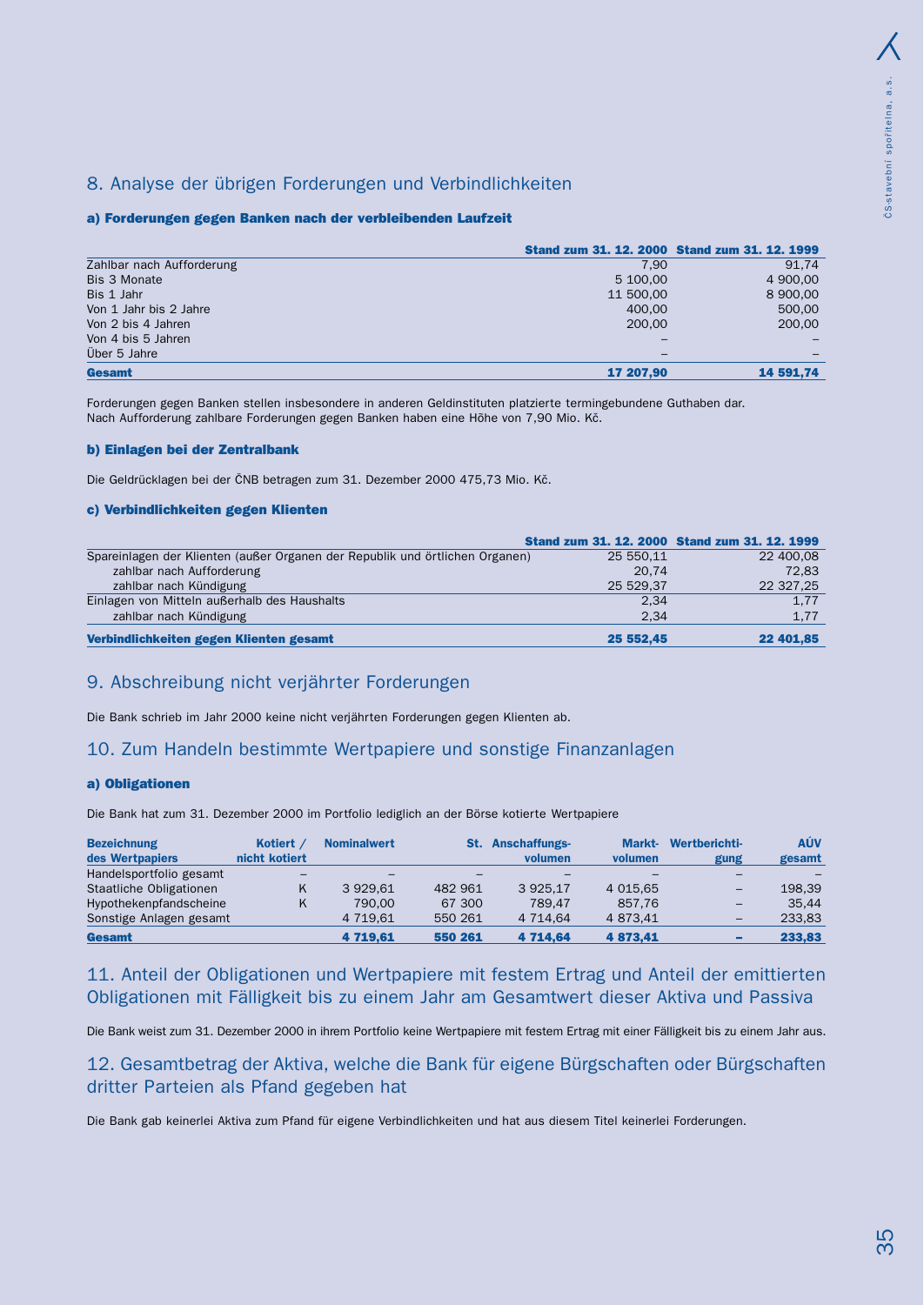# 13. Rücklagen und Korrekturpositionen

## a) Analyse der Rücklagen vom 31. 12. 1999 bis 31. 12. 2000

|                           | <b>Stand zum</b><br>31.12.1999 | <b>Bildung</b> | Verwendung/<br><b>Auflösung</b> | <b>Stand zum</b><br>31.12.2000 |
|---------------------------|--------------------------------|----------------|---------------------------------|--------------------------------|
| Rücklagen zu Krediten     | 33.44                          | 33,72          |                                 | 67,16                          |
| Rücklagen zu Bürgschaften | $\overline{\phantom{0}}$       |                |                                 |                                |
| Rücklagen für Bankrisiken | 120.00                         |                | -                               | 120,00                         |
| Sonstige Rücklagen        | $\overline{\phantom{m}}$       | 33,00          | -                               | 33,00                          |
| <b>Gesamt</b>             | 153,44                         | 66,72          |                                 | 220,16                         |

Die Rücklagen für Bankrisiken und die sonstigen Rücklagen werden für Kredit- und weitere Bankrisiken gebildet. Sie werden durch einen Prozentsatz des Saldos der Aktiva der Sparkasse, die Kredit- oder weiteren Bankrisiken ausgesetzt sind, gebildet und auf einer zur Deckung der Risiken möglicher Verluste, die noch nicht zu konkreten Aktiva identifiziert wurden, erforderlichen Höhe gehalten. Die Rücklagen werden bei Entstehung außerordentlicher Verluste aus Kredit- oder anderen Bankrisiken aufgelöst, für die sie gebildet wurden und ebenfalls bei Änderung (Senkung) der Basis für die Bestimmung der erforderlichen Höhe der Rücklage oder bei Änderung des Risikoprofils der Aktiva der Sparkasse.

### b) Vergleich der Struktur der Rücklagen zu Krediten

|                                | <b>Stand zum 31, 12, 2000</b> | <b>Stand zum 31, 12, 1999</b> | <b>Stand zum 31, 12, 1998</b> |
|--------------------------------|-------------------------------|-------------------------------|-------------------------------|
| Rücklagen für Standardkredite  | 67.16                         | 33.44                         | 10.24                         |
| Sonstige Rücklagen zu Krediten | $-$                           | $\overline{\phantom{0}}$      |                               |
| Gesamtrücklagen zu Krediten    | 67.16                         | 33.44                         | 10.24                         |

#### c) Analyse der Korrekturpositionen vom 31. 12. 1999 bis 31. 12. 2000

|                                        | <b>Stand zum</b><br>31, 12, 1999 | <b>Bildung</b> | Verwendung/<br><b>Auflösung</b> | <b>Stand zum</b><br>31, 12, 2000 |
|----------------------------------------|----------------------------------|----------------|---------------------------------|----------------------------------|
| Beobachtete Forderungen                | 0.10                             | 1,58           | 1,40                            | 0,28                             |
| Nicht standardm. Forderungen           |                                  | 0,25           | 0,19                            | 0,06                             |
| Zweifelhafte Forderungen               | 0.08                             | 0.91           | 0.49                            | 0.50                             |
| Verlustforderungen                     | 2,28                             | 7,77           | 2,98                            | 7,07                             |
| <b>Gesamt</b>                          | 2.46                             | 10.51          | 5.06                            | 7,91                             |
| Wertpapiere und Vermögensbeteiligungen | –                                |                |                                 |                                  |
| Sonstige                               | 0.08                             |                | 0.08                            |                                  |
| <b>Gesamt</b>                          | 2,54                             | 10,51          | 5.14                            | 7,91                             |

## 14. Aufgliederung der Gründungsaufwendungen

Die Bank verbucht keine Gründungsaufwendungen und weist auch keine aus.

## 15. Immaterielles und Sachanlagevermögen

### Analyse des Anschaffungspreises des Vermögens

|                     | <b>Stand zum 1, 1, 2000</b> | <b>Zuwachs</b> | <b>Abgang</b> | <b>Transfer</b> | <b>Stand zum 31. 12. 2000</b> |
|---------------------|-----------------------------|----------------|---------------|-----------------|-------------------------------|
| Grundstücke         | 5,36                        | 25,97          | -             |                 | 31,33                         |
| Gebäude             | 154,71                      |                |               |                 | 154,71                        |
| Kunstwerke          | 0,12                        |                |               |                 | 0,12                          |
| Geräte und Inventar | 30.46                       | 6.03           | 2.35          |                 | 34,14                         |
| Computer – HW       | 86,96                       | 6,75           | 3,38          |                 | 90,33                         |
| <b>DHIM</b>         | 31,38                       | 4,70           | 0.60          |                 | 35,48                         |
| Anschaffung HIM     |                             | 344.84         | 205.70        |                 | 139,14                        |
| <b>HIM gesamt</b>   | 308.99                      | 388.29         | 212,03        |                 | 485,25                        |
| Software            | 62,54                       | 25,86          | 0,99          |                 | 87,41                         |
| Sonstiges           | 16,88                       |                | 16,41         |                 | 0,47                          |
| Anschaffung NIM     | 0,15                        | 26,22          | 26,27         |                 | 0,10                          |
| <b>NIM gesamt</b>   | 79,57                       | 52,08          | 43,67         |                 | 87,98                         |

HIM – Sachanlagevermögen

DHIM – geringfügiges Sachanlagevermögen

NIM – immaterielles Anlagevermögen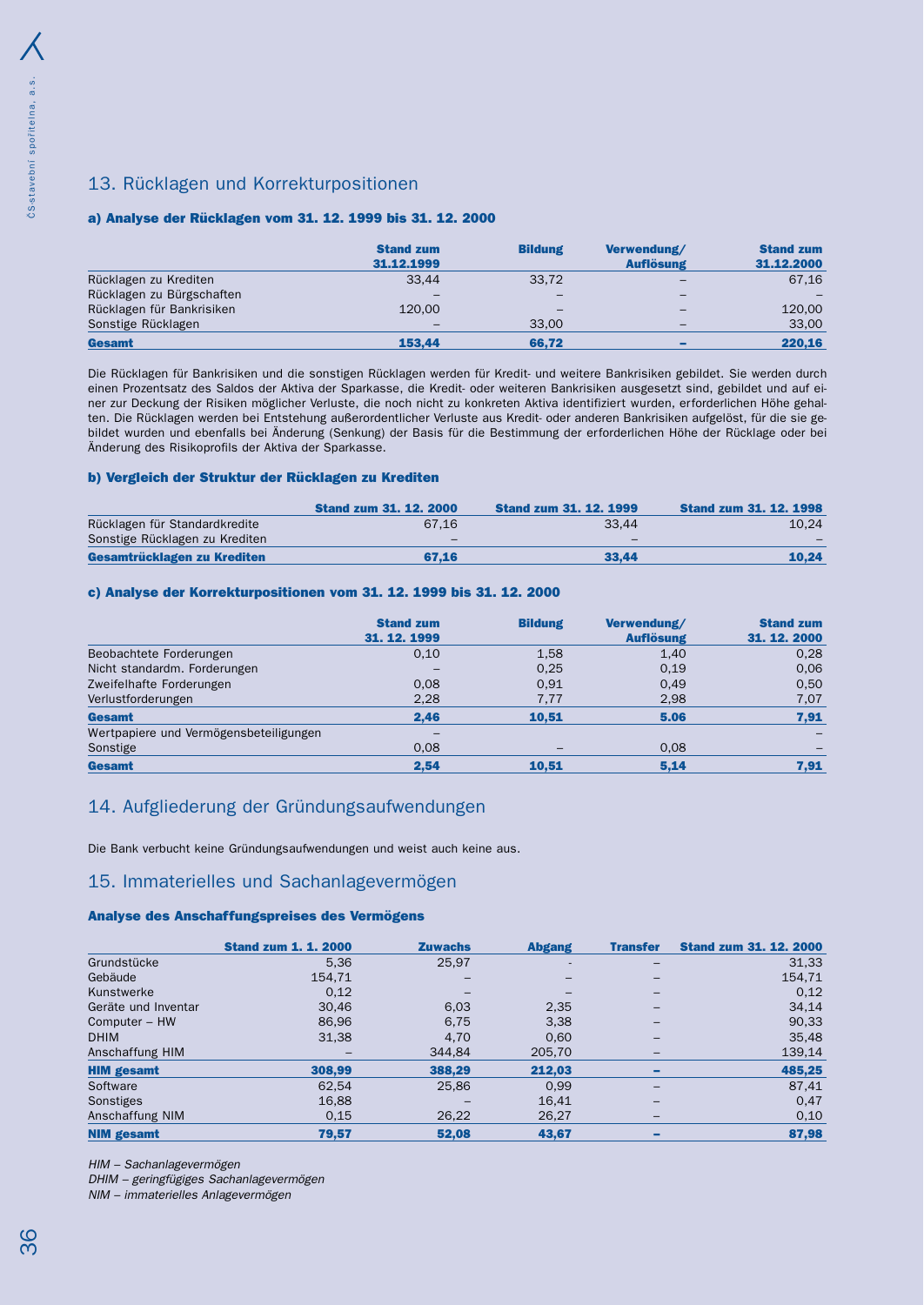## Analyse der kumulierten Abschreibung

|                     | <b>Stand zum 1, 1, 2000</b> | <b>Abschreibung 2000</b> | <b>Abgang</b> | <b>Transfer</b>                 | <b>Stand zum 31, 12, 2000</b> |
|---------------------|-----------------------------|--------------------------|---------------|---------------------------------|-------------------------------|
| Grundstücke         |                             |                          |               |                                 |                               |
| Gebäude             | 11,90                       | 5,15                     |               |                                 | 17,05                         |
| Kunstwerke          | $\overline{\phantom{m}}$    | -                        |               |                                 |                               |
| Geräte und Inventar | 15,83                       | 6,20                     | 2,35          |                                 | 19,68                         |
| Computer – HW       | 45,28                       | 19,09                    | 3,38          |                                 | 60,99                         |
| <b>DHIM</b>         | 31,38                       | 4,70                     | 0,60          |                                 | 35,48                         |
| <b>HIM gesamt</b>   | 104.39                      | 35.14                    | 6.33          | -                               | 133,20                        |
| Software            | 49,17                       | 19,07                    | 0.96          | $\qquad \qquad - \qquad \qquad$ | 67,28                         |
| Sonstiges           | 16,88                       | $\qquad \qquad -$        | 16,41         |                                 | 0,47                          |
| <b>NIM gesamt</b>   | 66.05                       | 19.07                    | 17,37         |                                 | 67,75                         |

### Analyse des Restwertes des Vermögens

|                     | <b>Stand zum 1, 1, 2000</b> | <b>Stand zum 31, 12, 2000</b> |
|---------------------|-----------------------------|-------------------------------|
| Grundstücke         | 5,36                        | 31,33                         |
| Gebäude             | 142,81                      | 137,66                        |
| Kunstwerke          | 0,12                        | 0,12                          |
| Geräte und Inventar | 14,63                       | 14,46                         |
| Computer – HW       | 41,68                       | 29,34                         |
| <b>DHIM</b>         | $\qquad \qquad -$           |                               |
| Anschaffung HIM     | $\overline{\phantom{m}}$    | 139,14                        |
| <b>HIM gesamt</b>   | 204,60                      | 352,05                        |
| Software            | 13,37                       | 20,13                         |
| Anschaffung NIM     | 0,15                        | 0,10                          |
| <b>NIM gesamt</b>   | 13,52                       | 20,23                         |

16. Aufgrund eines Vertrages über die Mietung mit anschließendem Kauf gekaufte oder verkaufte materielle Güter

Die Bank kaufte und verkaufte auf dieser Basis keine materiellen Güter

17. Analyse der sonstigen Aktiva und Passiva, Betriebs- und außerordentlichen Aufwendungen und Erträge

## Sonstige Aktiva

|                                          | <b>Stand zum 31, 12, 2000</b> | <b>Stand zum 31. 12. 1999</b> |
|------------------------------------------|-------------------------------|-------------------------------|
| <b>Sonstige Aktiva gesamt</b>            | 2 158,13                      | 1812,33                       |
| Verschiedene Schuldner inkl. Anzahlungen | 31.14                         | 40,13                         |
| Verrechnung mit Staatshaushalt           | 23.63                         | 82,28                         |
| Forderungen gegenüber dem Staat          | 2 000,00                      | 1 690,00                      |
| Sonstiges                                | 103.36                        | $\Omega$                      |
| Korrekturpositionen                      |                               | (0.08)                        |

## Sonstige Passiva

|                                                         | <b>Stand zum 31, 12, 2000</b> | <b>Stand zum 31, 12, 1999</b> |
|---------------------------------------------------------|-------------------------------|-------------------------------|
| <b>Sonstige Passiva gesamt</b>                          | 2 134.52                      | 1812,07                       |
| Sonstige Verbindlichkeiten gegen Klienten               | 22.51                         | 75.70                         |
| Verbindlichkeiten gegen Klienten - staatlicher Zuschuss | 2 000,00                      | 1 690,00                      |
| Passive Abgrenzungsposten                               | 4.97                          | 10.38                         |
| Verschiedene Gläubiger                                  | 85.31                         | 9,35                          |
| Verbindlichkeiten gegenüber dem Staat                   |                               |                               |
| Sonstige                                                | 21.73                         | 26.64                         |

### Staatlicher Zuschuss

Die Schätzung der Höhe des staatliches Bausparzuschusses geht von dem Koeffizienten aus, der aufgrund der langfristigen Entwicklung des zuerkannten staatliches Bausparzuschusses und der Höhe der eigentlichen Einlagen der Bausparer für den jeweiligen Jahreszeitraum ausgeht.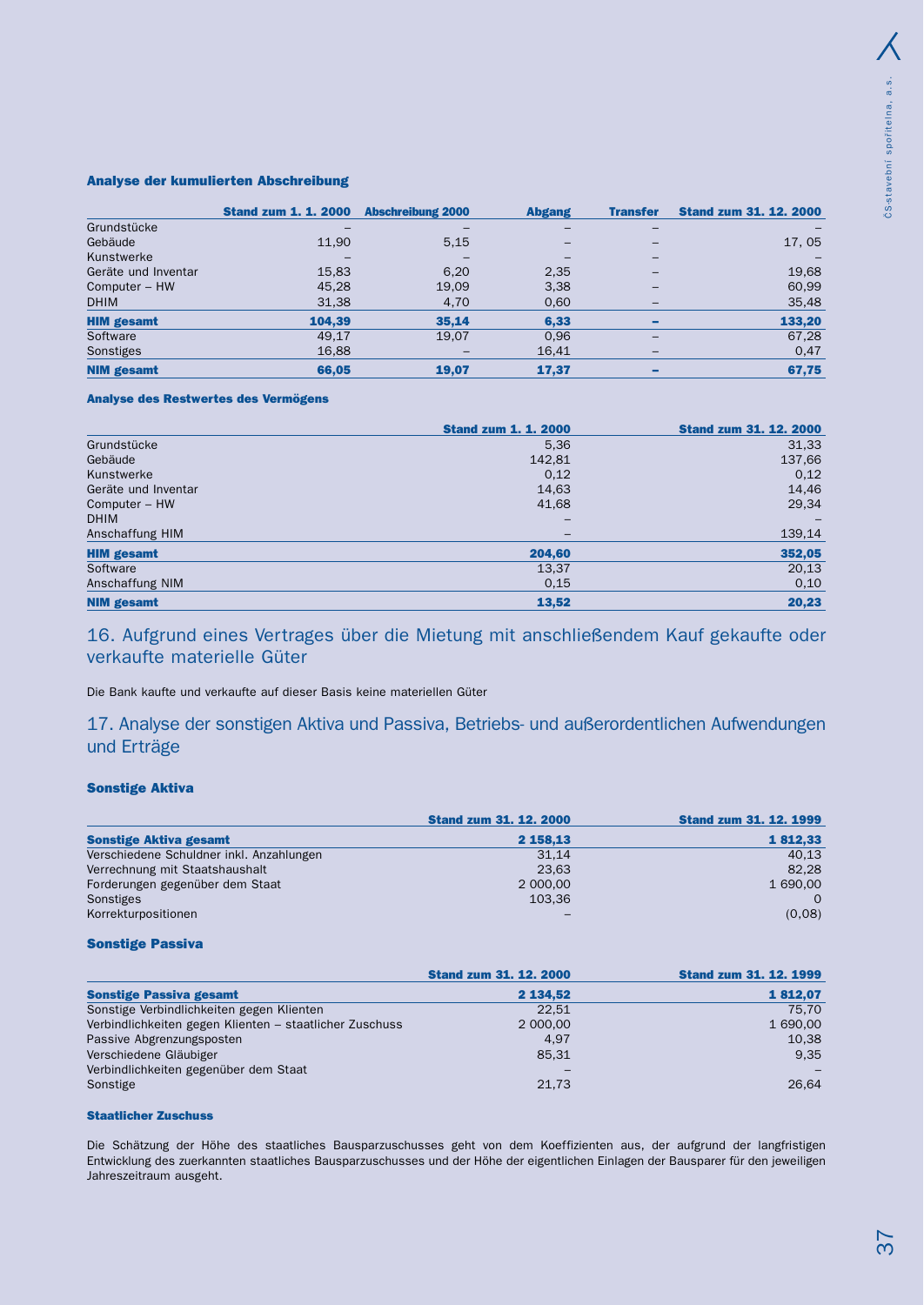## Nettozinserträge

Das Absinken der Zinsmarge und somit auch der erreichten Wirtschaftsergebnisse wird durch ein langfristiges Sinken der Zinssätze auf dem Finanz- und Kapitalmarkt gegenüber den Fixzinsen aus den Spareinlagen der Bausparer hervorgerufen.

### Sonstige Betriebserträge

|                                                 | <b>Stand zum 31, 12, 2000</b> | <b>Stand zum 31, 12, 1999</b> |
|-------------------------------------------------|-------------------------------|-------------------------------|
| Sonstige Betriebserträge gesamt                 | 0.86                          |                               |
| Erträge aus der Übertragung sonstigen Vermögens | 0.49                          | 0.34                          |
| Sonstiges                                       | 0.37                          | 0,23                          |

## Außerordentliche Erträge

|                                        | <b>Stand zum 31, 12, 2000</b> | <b>Stand zum 31, 12, 1999</b> |
|----------------------------------------|-------------------------------|-------------------------------|
| <b>Außerordentliche Erträge gesamt</b> | 5.91                          | 0.51                          |
| Berichtigung der Erträge der Vorjahre  | 0,28                          | 0,24                          |
| Schadenersatz, Strafen und Pönale      | 0,16                          | 0.26                          |
| Sonstige                               | 5.47                          | 0.01                          |

### Sonstige Betriebsaufwendungen

|                                                 | <b>Stand zum 31, 12, 2000</b> | <b>Stand zum 31, 12, 1999</b> |
|-------------------------------------------------|-------------------------------|-------------------------------|
| Sonstige Betriebsaufwendungen gesamt            | 20.63                         | 29.23                         |
| Beitrag zum Fonds der Versicherung von Einlagen | 20.16                         | 17.57                         |
| Sonstige                                        | 0.47                          | 11.66                         |

## Außerordentliche Aufwendungen

|                                            | <b>Stand zum 31, 12, 2000</b> | <b>Stand zum 31, 12, 1999</b> |
|--------------------------------------------|-------------------------------|-------------------------------|
| Außerordentliche Aufwendungen gesamt       | 12.67                         | 0.45                          |
| Berichtigung der Aufwendungen der Vorjahre | 1,24                          | 0.32                          |
| Schäden, Strafen und Pönale                | 0.05                          | 0.09                          |
| Sonstiges                                  | 11.38                         | 0.04                          |

## 18. Verwendung des Wirtschaftsergebnisses

|                                           | <b>Gewinnaufteilung 1999</b> | <b>Gewinnaufteilung 1998</b> |
|-------------------------------------------|------------------------------|------------------------------|
| <b>Gewinn zur Aufteilung gesamt</b>       | 363,18                       | 700,15                       |
| Grundkapitalaufstockung                   |                              | 250,00                       |
| Zuführung in den gesetzl. Reservefonds    | 10.00                        | 40,00                        |
| Zuführung in den übrigen Reservefonds     | 142,78                       |                              |
| Zuführung in den Sozialfonds              | 3.21                         | 3.42                         |
| Ausschüttung von Dividenden und Tantiemen | 200.89                       | 400.78                       |
| Begleichung des Verlusts der Vorjahre     |                              |                              |
| Vortrag                                   | 6.30                         | 5.95                         |

Die Aufteilung des Wirtschaftsergebnisses für das Jahr 1999 beschloss die Hauptversammlung auf ihrer Sitzung am 19. April 2000.

# 19. Eigenkapital

|                           | <b>Stand zum 31, 12, 2000</b> | <b>Stand zum 31, 12, 1999</b> |
|---------------------------|-------------------------------|-------------------------------|
| Grundkapital              | 750.00                        | 750,00                        |
| Pflichtrücklagen          | 150.00                        | 140,00                        |
| Gewinnvortrag             | 6.30                          | 7.22                          |
| Gewinn des Berichtsjahres | 173.27                        | 363,18                        |
| Sonstige Gewinnrücklagen  | 342.63                        | 191,58                        |
| <b>Eigenkapital</b>       | 1422.20                       | 1451.98                       |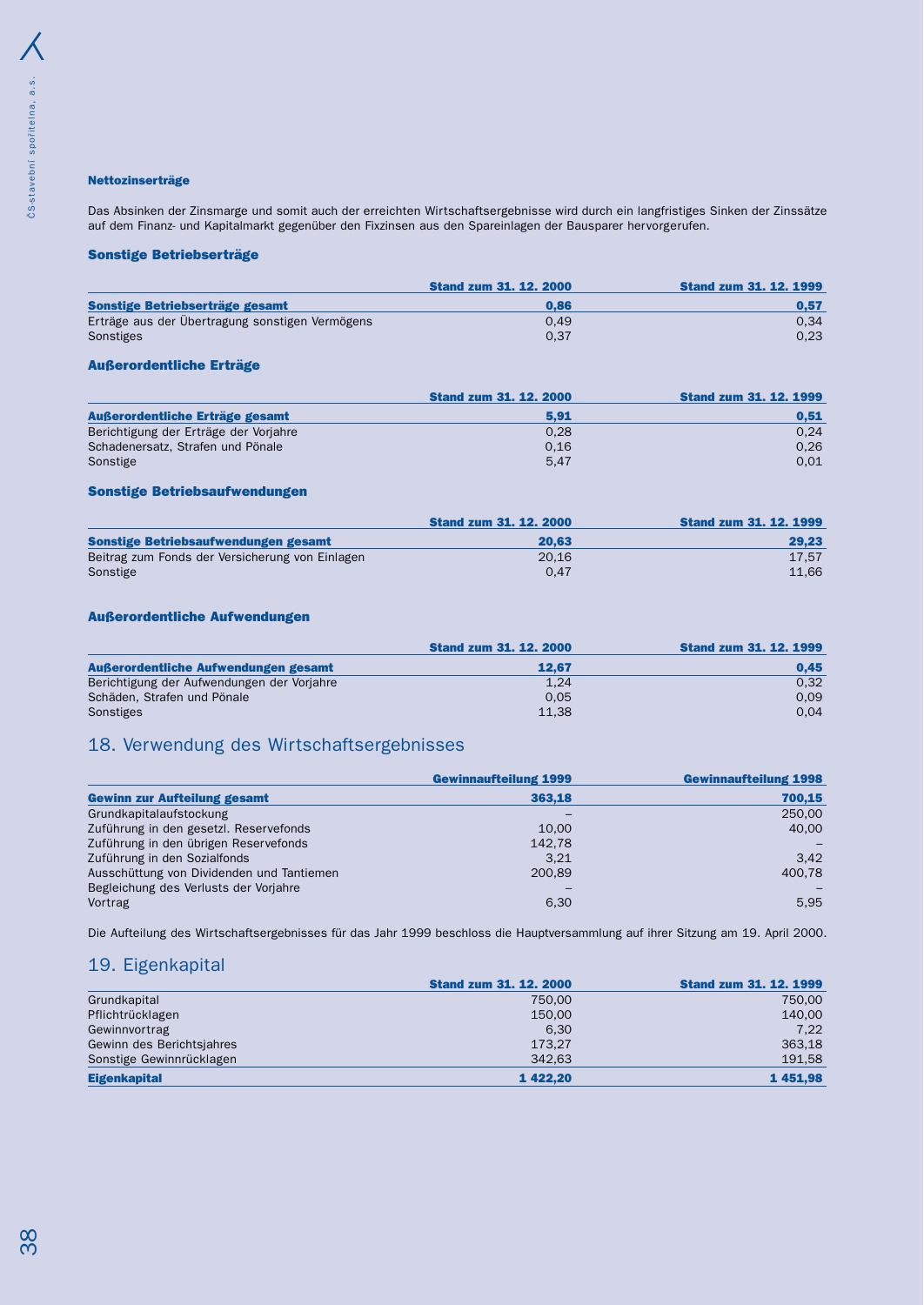## 20. Gesamtbetrag des Vermögens und der Verbindlichkeiten in Fremdwährungen, umgerechnet auf Kã

Die Bank verbucht weder Vermögen noch Verbindlichkeiten in Fremdwährungen.

## 21. Nicht abgeschlossene termingebundene Geschäfte

Die Bank führte im Jahr 2000 keine termingebundenen Geschäfte durch.

## 22. Von dritten Personen durch die Bank übernommene und im Namen der Bank auf fremde Rechnung verwaltete Werte

Die Bank erfasst zum 31. Dezember 2000 keine von dritten Personen übernommene und von der Bank auf fremde Rechnung verwaltete Werte.

## 23. Allgemeine Betriebsaufwendungen

## Allgemeine Betriebsaufwendungen

|                                         | <b>Stand zum 31, 12, 2000</b> | <b>Stand zum 31, 12, 1999</b> |
|-----------------------------------------|-------------------------------|-------------------------------|
| Personalaufwendungen                    | 131.40                        | 105,68                        |
| davon: - Löhne und Prämien              | 95.54                         | 75.77                         |
| - Sozialaufwend. u. Krankenvers.        | 35,86                         | 29.91                         |
| Vergütungen für Vorstandsmitglieder     | 1,32                          | 0.84                          |
| Vergütungen für Aufsichtsratsmitglieder | 1,80                          | 1.03                          |
| Sonstige allgemeine Betriebsaufwend.    | 331.20                        | 355.14                        |
| <b>Gesamt</b>                           | 465.72                        | 462.69                        |

#### Durchschnittliche Belegschaftszahl im Jahr 2000

|                                    | <b>Stand zum 31, 12, 2000</b> | <b>Stand zum 31, 12, 1999</b> |
|------------------------------------|-------------------------------|-------------------------------|
| Durchschnittliche Belegschaftszahl | 290                           | 253                           |
| Anzahl Aufsichtsratsmitglieder     |                               | 6                             |
| Anzahl Vorstandsmitglieder         |                               |                               |

## 24. Höhe der Kredite und Bürgschaften, die Mitgliedern der Verwaltungs-, Leitungs- und Aufsichtsorgane gewährt wurden

Die Bank vergab im Jahr 2000 keine Kredite an Mitglieder der Verwaltungs-, Leitungs- und Aufsichtsorgane.

## 25. Ausserbilanzpositionen

Zum 31. Dezember 2000 stellten potenzielle Verbindlichkeiten aus Krediten aufgrund nicht geschöpfter Kreditlinien 213,36 Mio. Kã dar (im Jahr 1999: 504,55 Mio. Kã)

## 26. Bedeutende Ereignisse im Jahr 2000

Aufgrund der Maßnahme des Finanzministeriums der âR Nr. 282/49 900/1999 änderten sich ab dem 1. Januar 2000 grundlegend die Buchungsmethoden für Banken im Bereich der Verbuchung von Obligationen. Die Bank bucht seit dem 1. Januar 2000 Kuponobligationen im Anschaffungspreis, der den Nettoanschaffungspreis und den Kupon umfasst. Der Anschaffungspreis von Kuponobligationen erhöht oder verringert sich nach und nach um die Differenz zwischen Nominalwert und Nettoanschaffungswert und um den Kupon. Die Bank rechnete die Zinsen bei bis zum Jahr 1999 erworbenen Obligationen um, die Änderung der Bewertung bei Anschaffung mit Prämie verbuchte sie in Höhe von 11,38 Mio. Kã mit Gegenbuchung außerordentlicher Aufwendungen und die Änderung der Bewertung mit Diskont verbuchte sie in Höhe von 5,47 Mio. Kã mit Gegenbuchung außerordentlicher Erträge.

## 27. Bedeutende Ereignisse nach dem Jahresabschluss

Nach dem Datum des Jahresabschlusses zum 31. Dezember 2000 traten keine bedeutenden Ereignisse ein.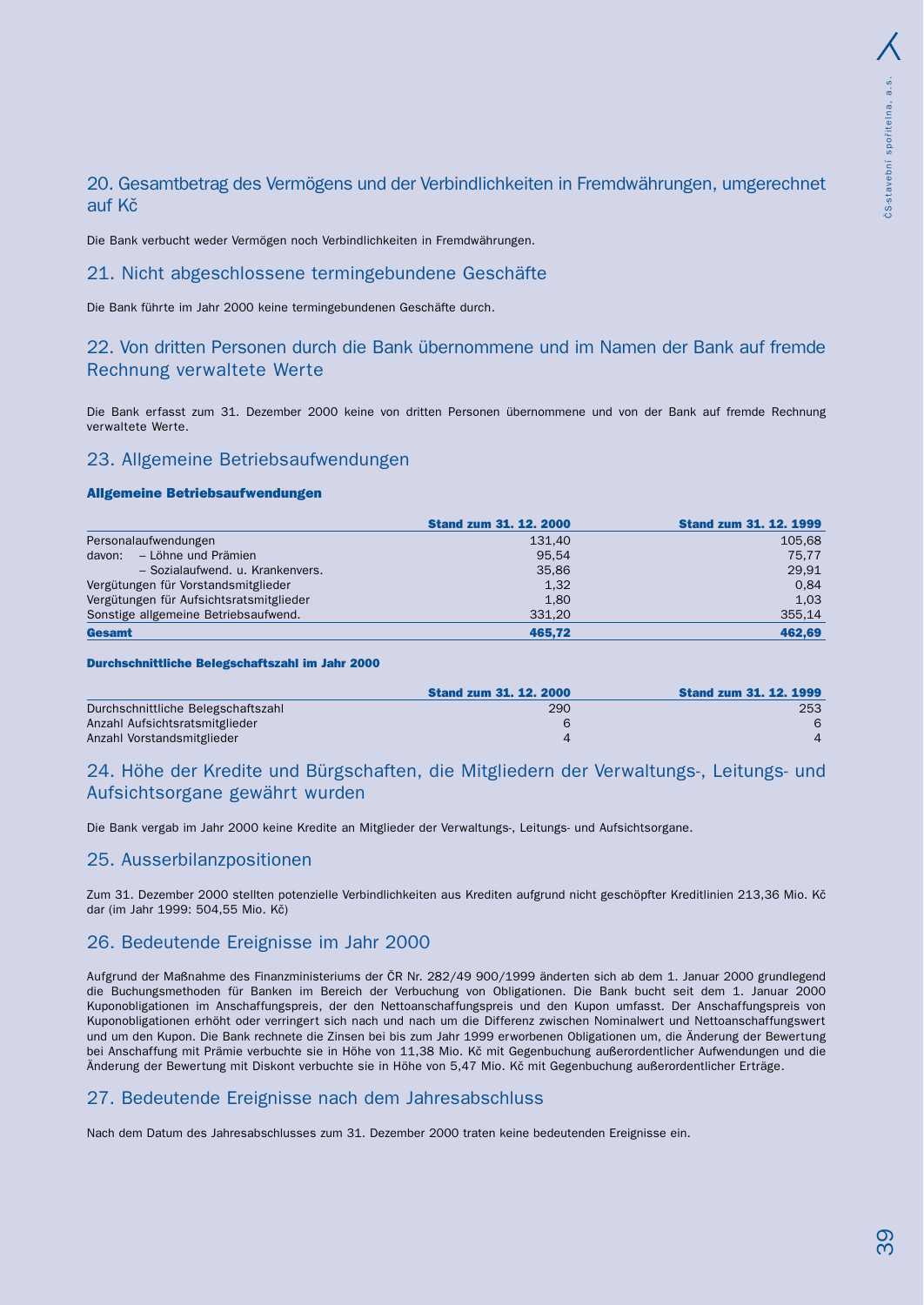# Financial Section

Deloitte & Touche spol. s r. o. Týn 641/4 110 00 Praha 1 Czech Republic

Tel.: +420 (2) 248 95 500 Fax: +420 (2) 248 95 555 www.deloitteCE.com

# **Deloitte** & Touche

# **AUDITOR'S REPORT TO THE SHAREHOLDERS OF ČS-STAVEBNÍ SPOŘITELNA A.S.**

We have audited the financial statements of  $\check{C}S$ -stavební spořitelna a.s. (the "Company") for the year ended 31 December 2000 prepared in accordance with the Accounting Act and applicable Czech regulations. We conducted our audit in accordance with the Act on Auditors and the auditing standards issued by the Chamber of Auditors of the Czech Republic.

Financial information included in this annual report on pages 41 to 52 was derived from the audited financial statements, on which we issued an unqualified opinion on 26 February 2001. In our opinion, this financial information is consistent with the audited financial statements.

We have read other financial information included in this annual report for consistency with the audited financial statements. In our opinion, this information is consistent, in all material respects, with the audited financial statements.

Prague, on 25 June 2001

Delovale & Touche

*Audit firm: Statutory auditor: Deloitte & Touche spol. s r.o. Michal Petrman Certificate no. 79 Certificate no. 1105*

M. Selema



40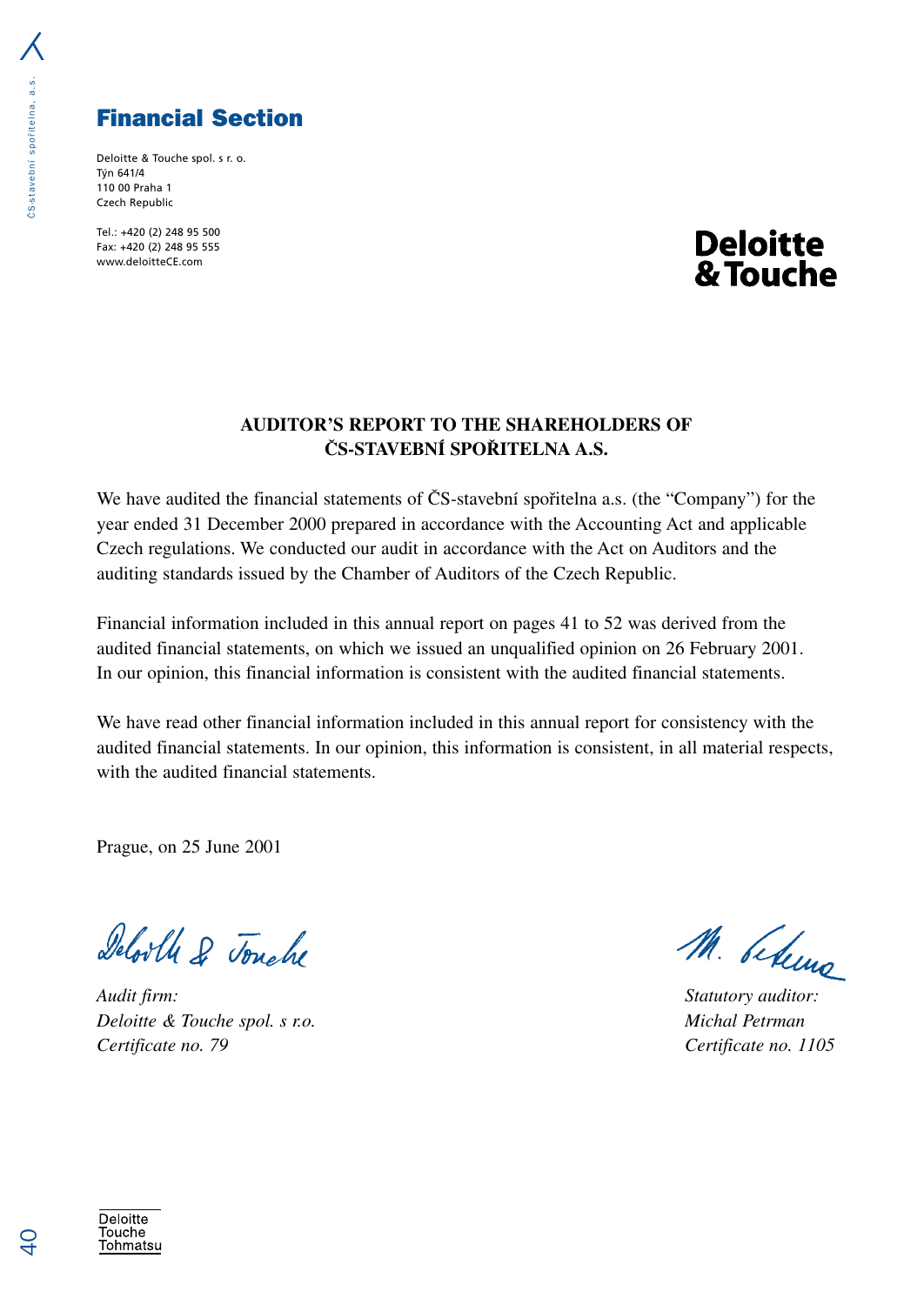# Balance Sheet as of 31 December 2000

|    | (MCZK)                                                               | 2000      | 1999      |
|----|----------------------------------------------------------------------|-----------|-----------|
|    |                                                                      |           |           |
|    | <b>ASSETS</b>                                                        |           |           |
|    |                                                                      |           |           |
| 1. | Cash in hand, deposits with central banks and post checking accounts | 477.21    | 433.07    |
| 2. | Treasury bills and other bills elligible for refinancing             |           | 1,479.57  |
|    | a) Treasury bills and similar bonds issued by the state              |           | 1,479.57  |
|    | b) Other bills                                                       |           |           |
| 3. | Amounts receivable from banks                                        | 17,207.90 | 14,591.74 |
|    | a) Payable on demand                                                 | 7.90      | 91.74     |
|    | b) Other receivables                                                 | 17,200.00 | 14,500.00 |
|    | of which: subordinated assets                                        |           |           |
| 4. | Amounts receivable from clients                                      | 3,750.27  | 2,995.94  |
|    | a) Payable on demand                                                 |           | 374.28    |
|    | b) Other receivables                                                 | 3,750.27  | 2,621.66  |
|    | of which: subordinated assets                                        |           |           |
| 5. | Bonds and other fixed income securities held for trading             |           |           |
|    | a) Issued by banks                                                   |           |           |
|    | of which: own bonds                                                  |           |           |
|    | b) issued by other entities                                          |           |           |
| 6. | Shares and other variable yield securities held for trading          |           |           |
| 7. | Fixed asset investments in associated undertakings                   |           |           |
|    | a) In banks                                                          |           |           |
|    | b) In other entities                                                 |           |           |
| 8. | Fixed asset investments in subsidiary undertakings                   |           |           |
|    | a) In banks                                                          |           |           |
|    | b) In other entities                                                 |           |           |
| 9. | Other financial investments                                          | 4,948.48  | 3,959.26  |
|    | 10. Intangible fixed assets                                          | 20.23     | 13.52     |
|    | a) Establishment costs                                               |           |           |
|    | b) Software and other intangible fixed assets                        | 20.23     | 13.52     |
|    | 11. Tangible fixed assets                                            | 352.05    | 204.60    |
|    | a) Land and buildings for banking activities                         | 306.94    | 148.17    |
|    | b) Other                                                             | 45.11     | 56.43     |
|    | 12. Treasury shares                                                  |           |           |
|    | 13. Other assets                                                     | 2,158.13  | 1,812.33  |
|    | 14. Subscribed share capital called-up and not paid                  |           |           |
|    | 15. Prepayments and accrued income                                   | 466.35    | 515.65    |
|    | <b>TOTAL ASSETS</b>                                                  | 29.380.62 | 26.005.68 |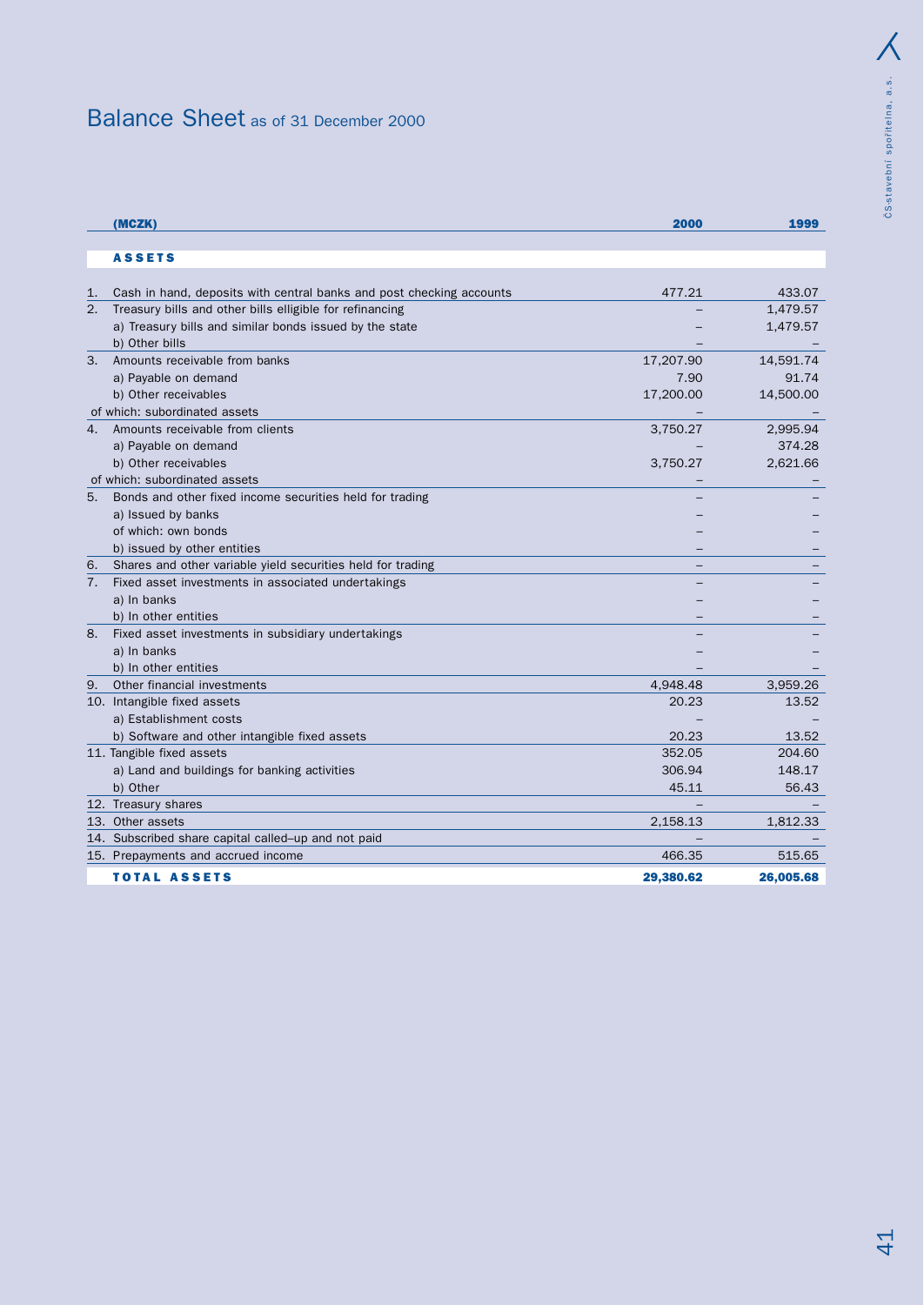|    | (MCZK)                                                      | 2000      | 1999      |
|----|-------------------------------------------------------------|-----------|-----------|
|    |                                                             |           |           |
|    | <b>LIABILITIES</b>                                          |           |           |
|    |                                                             |           |           |
| 1. | Amounts payable to banks                                    |           |           |
|    | a) Payable on demand                                        |           |           |
|    | b) Other payables                                           |           |           |
| 2. | Amounts payable to clients                                  | 25,552.45 | 22,401.85 |
|    | a) Savings deposits                                         | 25,552.45 | 22,400.08 |
|    | of which: payable on demand                                 | 20.74     | 72.84     |
|    | b) Other payables                                           |           | 1.77      |
|    | of which: payable on demand                                 |           |           |
| 3. | Certificates of deposit and similar debt securities         |           |           |
|    | a) Certificates of deposit                                  |           |           |
|    | b) Other                                                    |           |           |
| 4. | Accruals and deferred income                                | 51.29     | 186.34    |
| 5. | Reserves                                                    | 220.16    | 153.44    |
|    | Reserves for standard loans and guarantees<br>a)            | 67.16     | 33.44     |
|    | Reserves for foreign exchange rate losses<br>b)             |           |           |
|    | Reserves for other banking risks<br>$\mathsf{C}$ )          | 120.00    | 120.00    |
|    | Other reserves<br>d)                                        | 33.00     |           |
| 6. | Subordinated liabilities                                    |           |           |
| 7. | Other liabilities                                           | 2,134.52  | 1,812.07  |
| 8. | Share capital                                               | 750.00    | 750.00    |
|    | of which: share capital paid up                             | 750.00    | 750.00    |
| 9. | Share premium fund                                          |           |           |
|    | 10. Reserve funds                                           | 150.00    | 140.00    |
|    | a) Statutory reserve funds                                  | 150.00    | 140.00    |
|    | Reserve funds for treasury shares<br>b)                     |           |           |
|    | c) Other reserve funds                                      |           |           |
|    | 11. Capital funds and other funds created from profit       | 342.63    | 191.58    |
|    | a) Capital funds                                            | 0.04      | 0.04      |
|    | b) Other funds created from profit                          | 342.59    | 191.54    |
|    | 12. Retained earnings and accumulated losses of prior years | 6.30      | 7.22      |
|    | 13. Profit for the year                                     | 173.27    | 363.18    |
|    | TOTAL LIABILITIES                                           | 29.380.62 | 26.005.68 |

# Off - Balance Sheet as of 31 December 2000

|    | (MCZK)                                                                          | 2000   | 1999   |
|----|---------------------------------------------------------------------------------|--------|--------|
|    |                                                                                 |        |        |
|    | <b>OFF - BALANCE SHEET</b>                                                      |        |        |
|    |                                                                                 |        |        |
| 1. | Total contingent liabilities                                                    |        |        |
|    | of which:                                                                       |        |        |
|    | a) Received bills of exchange/acceptances and endorsements of bills of exchange |        |        |
|    | b) Commitments from guarantees                                                  |        |        |
|    | c) Commitments from collateral                                                  |        |        |
| 2. | Other irrevocable commitments                                                   | 718.56 | 504.55 |
| 3. | Receivables from spot, forward and option transactions                          |        |        |
| 4. | Commitments under spot, forward and option transactions                         |        |        |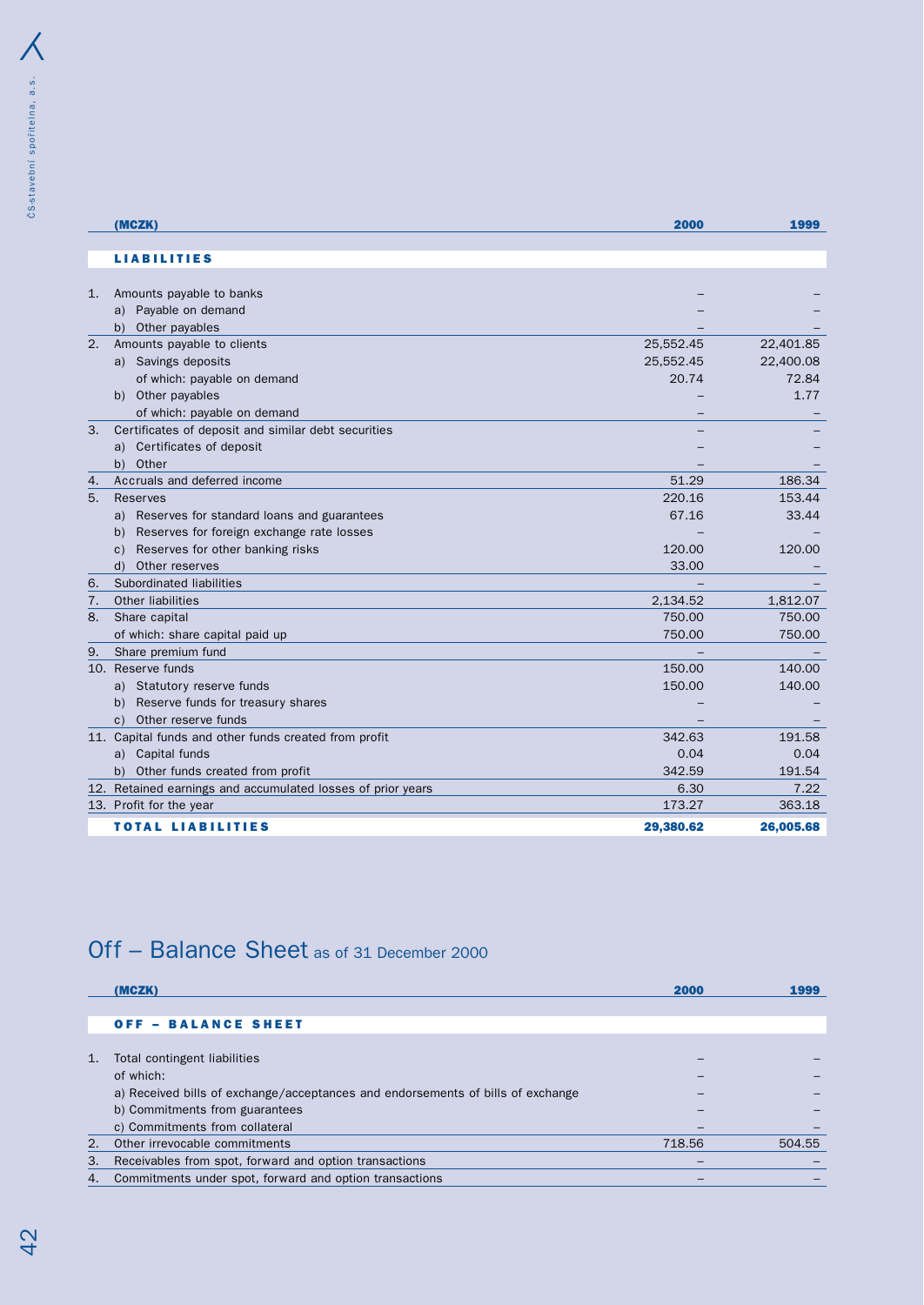# Profit and loss account for the year ended 31 December 2000

|    | (MCZK)                                                                                              | 2000      | 1999      |
|----|-----------------------------------------------------------------------------------------------------|-----------|-----------|
|    |                                                                                                     |           |           |
| 1. | Interest income and similar income                                                                  | 1,604.18  | 1,890.53  |
|    | of which: interest income from fixed income securities                                              | 421.49    | 543.69    |
| 2. | Interest expense and similar expenses                                                               | $-916.07$ | $-789.78$ |
|    | of which: interest expense on fixed income securities                                               |           |           |
|    | Net interest income                                                                                 | 688.11    | 1,100.75  |
| З. | Income from variable yield securities                                                               |           |           |
|    | of which:                                                                                           |           |           |
|    | a) Income from shares and other variable yield securities                                           |           |           |
|    | b) Income from investments in associated undertakings                                               |           |           |
|    | c) Income from investments in subsidiary undertakings                                               |           |           |
|    | d) Income from other investments                                                                    |           |           |
| 4. | Fees and commissions income                                                                         | 339.92    | 229.93    |
| 5. | Fees and commissions expense                                                                        | $-280.34$ | $-271.68$ |
| 6. | Profit/(loss) from financial operations                                                             |           |           |
| 7. | Other income                                                                                        | 0.86      | 0.57      |
| 8. | General operating costs                                                                             | $-465.72$ | $-462.69$ |
|    | of which:                                                                                           |           |           |
|    | a) Staff costs                                                                                      | $-131.40$ | $-105.68$ |
|    | aa) Wages and salaries                                                                              | $-95.54$  | $-75.77$  |
|    | ab) Social insurance                                                                                | $-26.74$  | $-22.34$  |
|    | ac) Health insurance                                                                                | $-9.12$   | $-7.57$   |
|    | b) Other operating costs                                                                            | $-334.32$ | $-357.01$ |
| 9. | Creation of reserves and provisions for tangible and intangible fixed assets                        |           |           |
|    | a) Creation of reserves for tangible fixed assets                                                   |           |           |
|    | b) Creation of provisions for tangible fixed assets                                                 |           |           |
|    | c) Creation of provisions for intangible fixed assets                                               |           |           |
|    | 10. Use of reserves and provisions for tangible and intangible fixed assets                         |           |           |
|    | a) Use of reserves for tangible fixed assets                                                        |           |           |
|    | b) Use of provisions for tangible fixed assets                                                      |           |           |
|    | c) Use of provisions for intangible fixed assets                                                    |           |           |
|    | 11. Other costs                                                                                     | $-20.63$  | $-29.22$  |
|    | Net profit/(loss) before provisioning against loans and fixed asset investments                     | 262.20    | 567.66    |
|    | 12. Creation of reserves and provisions for loans and guarantees                                    | $-44.24$  | $-26.40$  |
|    | 13. Use of reserves and provisions for loans and guarantees                                         | 5.06      | 0.79      |
|    | 14. Creation of reserves and provisions for fixed asset investments and other financial investments |           |           |
|    | 15. Use of reserves and provisions for fixed asset investments and other financial investments      |           | 2.50      |
|    | 16. Creation of other reserves and provisions                                                       | $-33.00$  | $-100.03$ |
|    | 17. Use of other reserves and provisions                                                            | 0.08      | 0.03      |
|    | Net profit/(loss) before income tax                                                                 | 190.10    | 444.55    |
|    | 18. Income tax                                                                                      | $-10.07$  | $-81.43$  |
|    | 19. Profit/(loss) from ordinary activities after income tax                                         | 180.03    | 363.12    |
|    | 20. Extraordinary income                                                                            | 5.91      | 0.51      |
|    | 21. Extraordinary costs                                                                             | $-12.67$  | $-0.45$   |
|    | Profit/(loss) from extraordinary activities                                                         | $-6.76$   | 0.06      |
|    | 22. Income tax from extraordinary activities                                                        |           |           |
|    | 23. Profit/(loss) from extraordinary activities after tax                                           | $-6.76$   | 0.06      |
|    | 24. Profit for the year                                                                             | 173.27    | 363.18    |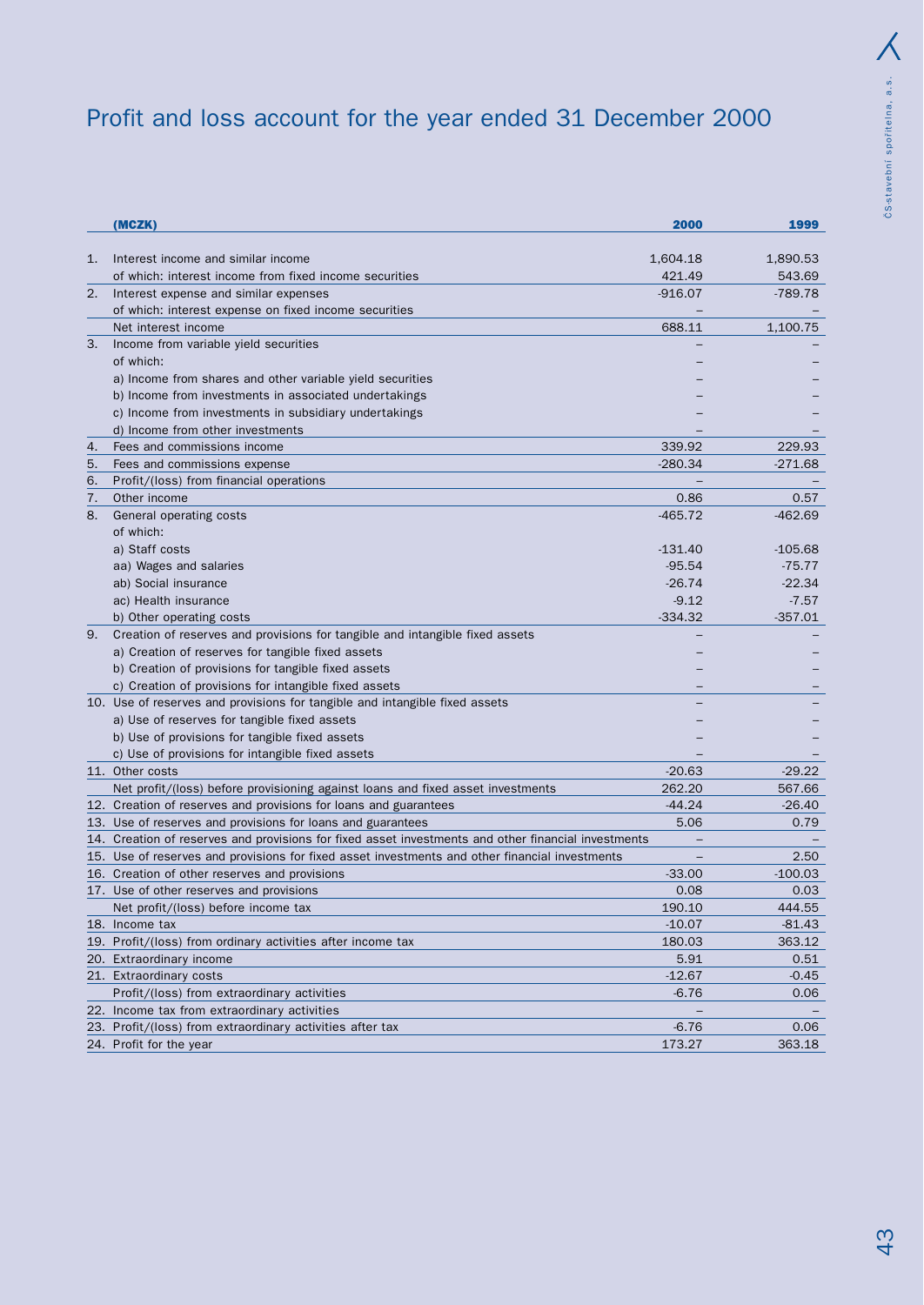# Notes to the Financial Statements for the year ended 31 December 2000

Corporate ID: 60 19 76 09

Name of the Company: **cS-stavební spořitelna, a.s.** Registered Office: Praha 7, Pplk. Sochora 27

## 1. Basis of preparation

ČS-stavební spořitelna a.s. (the "Bank") was incorporated on 22 June 1994 and registered in the Register of Companies held at the Municipal Court in Prague as of the same date. The principal operations of the Bank are set out in Construction Savings and Construction Savings State Support Act No. 96/1993 Coll. The Bank operates the construction savings scheme involving the acceptance of deposits from, and the provision of loans and contributions to, its clients under the construction savings program. The financial statements have been prepared on the basis of accounting records maintained in accordance with Accounting Act No. 563/1991 Coll. and applicable Czech regulations and standards. The financial statements have been prepared on an accruals basis and under the historical cost convention.

These financial statements have been prepared on an unconsolidated basis.

All amounts in the notes to the financial statements are reported in millions of Czech Crowns, unless otherwise stated.

## Valuation of Assets and Liabilities

Treasury Bills and Other Bills, Debt Securities and Other Fixed Income Securities

Treasury bills and other bills are stated at cost including amortized discount arising on purchase.

Debt securities and other fixed income securities are classified as investment or trading securities.

Debt securities and fixed income securities are carried at amortized cost less provision for temporary diminution in value or net of amounts written down due to a permanent diminution in value.

Debt securities and fixed income securities held for trading are classified as trading securities. Provisions against trading securities are established as equal to the amount of excess of cost over market value on a case-by-case basis.

Debt securities and other fixed income securities held for investment purposes are carried at cost. The premium or discount arising on the purchase of fixed income securities held for investment purposes is amortized over the term to maturity. Amortization charges are taken to net interest income. Provisions against these securities are established as equal to the amount of excess of cost over market value on an aggregate portfolio basis.

Market value used in calculating provisioning charges against securities is set out in the Regulation of the Czech National Bank ("CNB"). Market value of debt securities is equal to the cost plus accrued discount or, alternatively, is determined by the Bank pursuant to a system approved by the CNB.

Shares and Other Variable Yield Securities

During 1999 and 2000, the Bank recorded no shares or other variable yield securities.

Investments in Subsidiaries and Associates

The Bank recorded no investments in subsidiary or associate undertakings as of 31 December 2000.

Foreign Currency and Interest Rate Derivative Instruments

The Bank recorded no foreign currency or interest rate derivative instruments during 1999 and 2000.

#### Loans and Borrowings

The Bank, as a special-purpose financial institution, whose principal activities are set out in Construction Savings and Construction Savings State Support Act No. 96/1993 Coll., provides its clients with bridging loan facilities over the term of the construction savings loan entitlement, loans and borrowings as mandated by the Construction Savings Act. Loan receivables are carried at nominal value.

Foreign Currency Translation

The Bank has no assets or liabilities denominated in foreign currencies.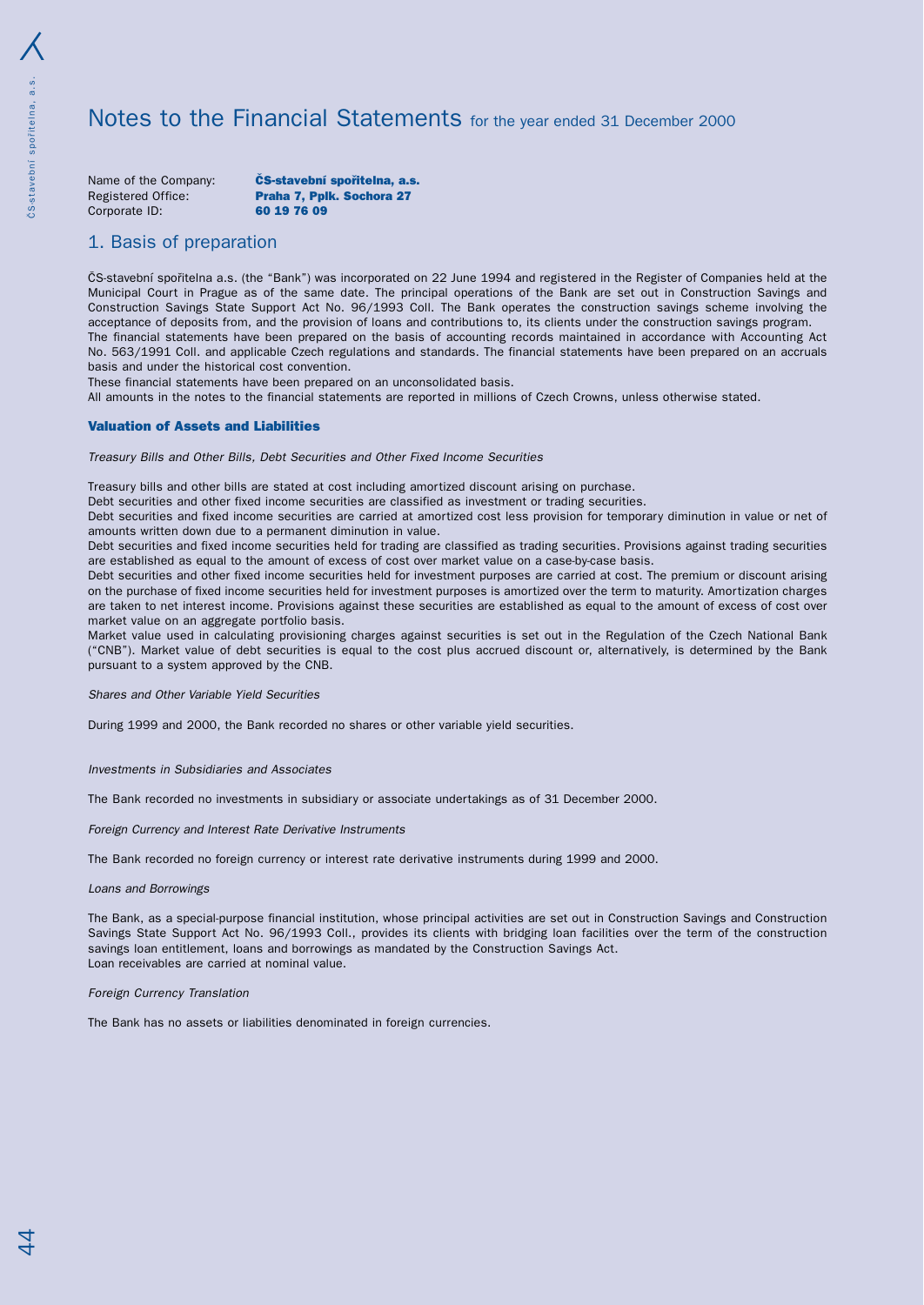## Valuation and Depreciation of Tangible and Intangible Fixed Assets

Tangible and intangible fixed assets are stated at historical cost less accumulated depreciation. Depreciation is provided on a straight line basis over the estimated useful economic life of the asset as indicated below:

| Software                 | 4 years        |
|--------------------------|----------------|
| <b>Vehicles</b>          | 4 years        |
| Furniture and fixture    | $6 - 12$ years |
| Office equipment         | $4 - 12$ years |
| Buildings and structures | 30 years       |

Tangible fixed assets costing greater than CZK 1,000 but lower than CZK 40,000 and intangible fixed assets costing greater than CZK 1,000 but lower than CZK 60,000 are expensed through accumulated depreciation accounts in the period they were put into use.

#### Accounting Policies and Changes thereto

Items from other accounting periods than those to which they relate from an accounting and taxation viewpoint are recorded as extraordinary income or expenses in the current year profit and loss account.

#### Reserves for Loans

The Bank establishes general reserves to cover risks inherent in the loan portfolio and other specific reserves in accordance with Reserves Act No. 593/1992 Coll., as amended and internal regulations.

#### Policies of Provisioning against Classified Loan Receivables

Loan receivables are assessed with reference to their recoverability rate. Based upon this assessment, the Bank records provisions against individual debts. Provisioning levels for the period are determined by applying the loan loss percentage to net loan exposures split into risk categories while taking into account the economic climate in the Czech Republic and many other factors. Provisions charged to expenses are recorded in accounts "Creation of Reserves and Provisions" in analytical split for the tax liability calculation purposes. The release of provision as a result of the reversal of temporary decline in value of loans and the use of provisions in writing off loan receivables is accounted for in accounts "Use of Reserves and Provisions" in analytical split for the tax liability calculation purposes.

## 2. Deferred tax liability

The amount of deferred tax is calculated as equal to the difference between the tax depreciation and depreciation for financial reporting purposes multiplied by the income tax rate effective for the next accounting and taxable period.

## 3. Structure of share capital and changes in share capital during 2000

#### The structure of share capital as of 31 December 2000 is as follows

| <b>Type of shares</b> | <b>Number of shares</b> | <b>Par value</b> | <b>Total par value</b><br>of the issue |
|-----------------------|-------------------------|------------------|----------------------------------------|
| Registred             | 5.000                   | 0.15             | 0.75                                   |
| <b>Total</b>          | 5.000                   | 0.15             | 0.75                                   |

#### Shareholdings of corporate entities or individuals in the Bank

| <b>Name of company</b>             | <b>Registered office</b> | <b>Ownership</b> |
|------------------------------------|--------------------------|------------------|
|                                    |                          | percentage       |
| ČS, a.s.                           | Czech Republic           | 60.5             |
| Bayerische Landesbank Girozentrale | Germany                  | 39.5             |
| <b>Total</b>                       |                          | 100.00           |

The shares are not readily marketable, transfer to third parties is subject to approval by the general meeting of shareholders. There have been no changes in the share capital balance during 2000.

## 4. Commitments from accepted loans of a special nature

The Bank accepted no loans of a special nature.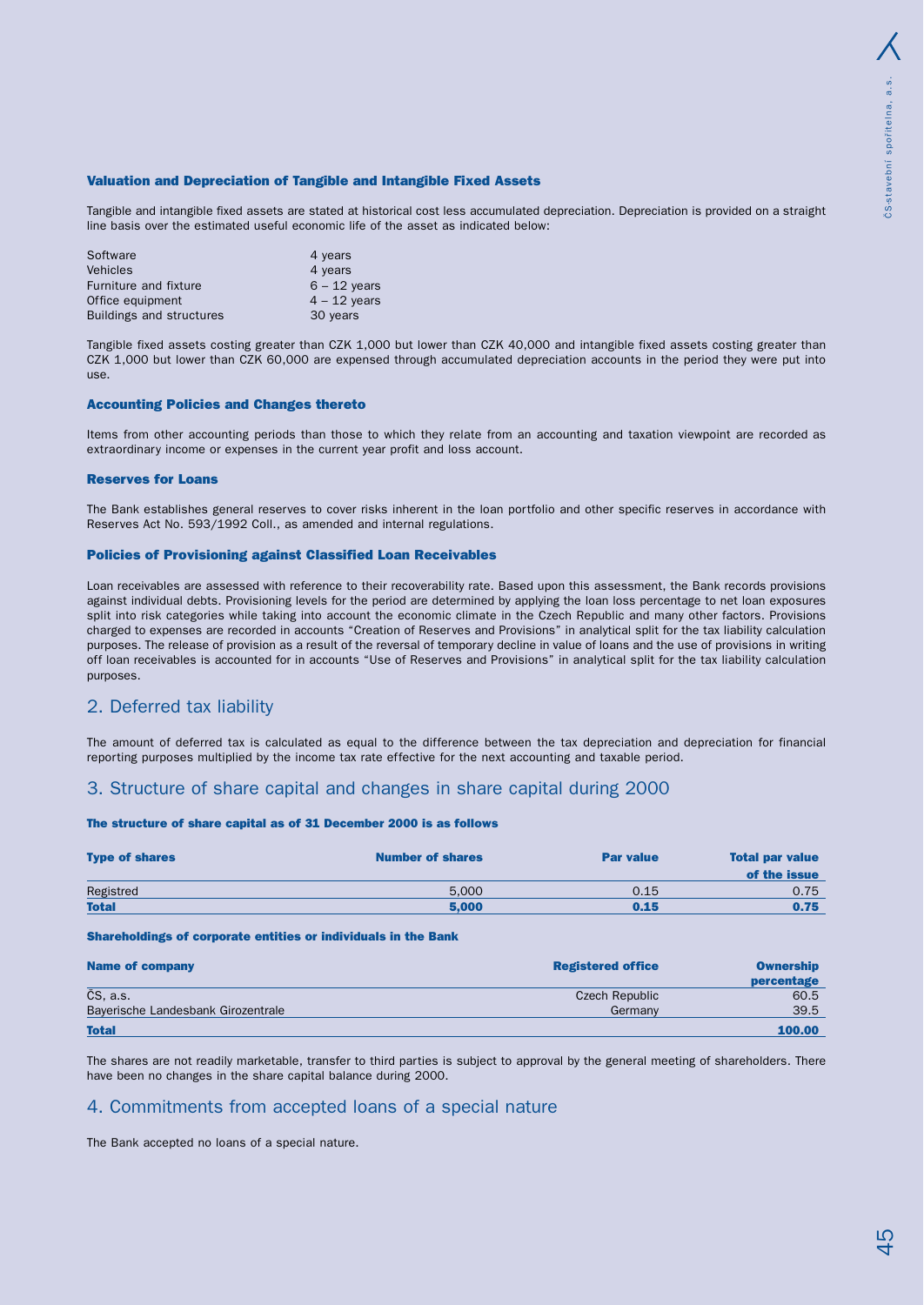# 5. Analysis of provided loans

## a) Loans to banks

In compliance with the Construction Savings Act the Bank provided no loans to other banks.

## b) Total loans to clients

|                                     | <b>Balance at 31 Dec 2000</b> | <b>Balance at 31 Dec 1999</b> |
|-------------------------------------|-------------------------------|-------------------------------|
| Corporate loans                     | 18.84                         | 26.82                         |
| Retail Ioans                        | 3.735.96                      | 2.,956.63                     |
| Government sector loans             | 3.38                          | 14.95                         |
| Provisions against classified loans | (7.91)                        | (2.46)                        |
| <b>Loans to clients, net</b>        | 3.750.27                      | 2.995.94                      |

## Construction savings loans

|                                               | <b>Balance at 31 Dec 2000</b> | <b>Balance at 31 Dec 1999</b> |
|-----------------------------------------------|-------------------------------|-------------------------------|
| Construction savings loans                    | 1,800,00                      | 787.86                        |
| Provisions against construction savings loans | (0.52)                        | (0.04)                        |
| <b>Construction savings loans, net</b>        | 1.799.48                      | 787.82                        |

## Bridging loans

|                                   | <b>Balance at 31 Dec 2000</b> | <b>Balance at 31 Dec 1999</b> |
|-----------------------------------|-------------------------------|-------------------------------|
| Bridging loans                    | 1.935.95                      | 2.168.77                      |
| Provisions against bridging loans | (7.39)                        | (2.42)                        |
| <b>Bridging loans, net</b>        | 1.928.56                      | 2.166.35                      |

## Commercial loans

|                                     |       | Balance at 31 Dec 2000 Balance at 31 Dec 1999 |
|-------------------------------------|-------|-----------------------------------------------|
| Commercial loans                    | 22.23 | 41.77                                         |
| Provisions against commercial loans |       |                                               |
| <b>Commercial loans, net</b>        | 22.23 |                                               |

## Structure of the loan portfolio

|                             |                       | <b>Balance at 31 Dec 2000</b> |                       |                   |
|-----------------------------|-----------------------|-------------------------------|-----------------------|-------------------|
|                             | <b>Provided loans</b> | <b>Provisions</b>             | <b>Provided loans</b> | <b>Provisions</b> |
| Standard A                  | 3.737.92              |                               | 2.991.95              |                   |
| Watch B                     | 8.89                  | 0.28                          | 3.26                  | 0.10              |
| Sub-standard C              | 0.42                  | 0.06                          |                       |                   |
| Doubtful D                  | 1.45                  | 0.50                          | 0.24                  | 0.08              |
| Loss E                      | 9.50                  | 7.07                          | 2.95                  | 2.28              |
| <b>Total loan portfolio</b> | 3.758.186             | 7.91                          | 2.998.40              | 2.46              |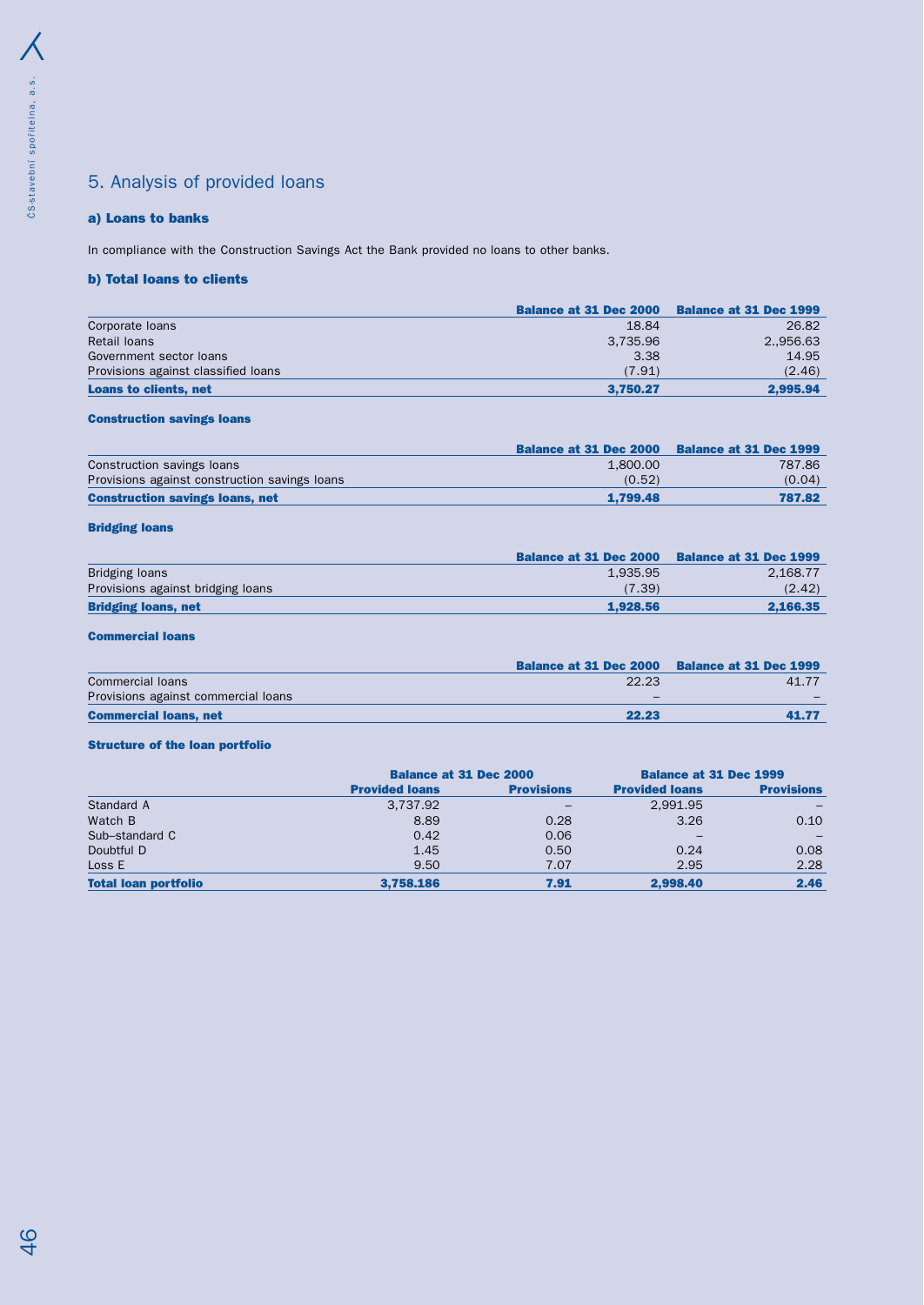### c) Analysis of provided loans by sectors and remaining maturity

#### Analysis of provided loans by sectors and remaining maturity as of 31 December 2000

|                    |        |        |        | On demand To 3 months Up to 1 year From 1 to 2 years | <b>Example 1 From 2 to 4 years From 4 to 5 years Over 5 years</b> |        |      | <b>Total</b>    |
|--------------------|--------|--------|--------|------------------------------------------------------|-------------------------------------------------------------------|--------|------|-----------------|
| Non-financial org. | 1.12   | 2.71   | 8.63   | 4.95                                                 | $\overline{\phantom{m}}$                                          | 0.48   | 0.96 | 18.85           |
| Government sector  | 0.68   | 1.65   | 1.05   | $\overline{\phantom{0}}$                             |                                                                   |        |      | 3.38            |
| Citizens           | 269.83 | 396.38 | 918.67 | 808.02                                               | 94.18                                                             | 801.34 |      | 439.62 3.728.04 |
| <b>Total</b>       | 271.63 | 400.74 | 928.35 | 812.97                                               | 94.18                                                             | 801.82 |      | 440.58 3.750.27 |

The proportion of provided loans with remaining maturity less than 1 year to the total provided loans was 42.7% as of 31 December 2000.

#### Analysis of provided loans by sectors and remaining maturity as of 31 December 1999

|                    |                   |        |        |        | On demand To 3 months Up to 1 year From 1 to 2 years From 2 to 4 years From 4 to 5 years Over 5 years |                          |                          | <b>Total</b>    |
|--------------------|-------------------|--------|--------|--------|-------------------------------------------------------------------------------------------------------|--------------------------|--------------------------|-----------------|
| Non-financial org. | $\qquad \qquad -$ | 2.00   | 6.44   | 13.31  | 4.86                                                                                                  | 0.20                     | $\overline{\phantom{m}}$ | 26.81           |
| Government sector  | $\qquad \qquad -$ | 2.30   | 7.12   | 5.46   | 0.08                                                                                                  | $\overline{\phantom{0}}$ | -                        | 14.96           |
| Citizens           | 374.28            | 246.90 | 935.09 | 773.65 | 299.49                                                                                                | 112.49                   |                          | 212.27 2.954.17 |
| <b>Total</b>       | 374.28            | 251.20 | 948.65 | 792.42 | 304.43                                                                                                | 112.69                   |                          | 212.27 2.995.94 |

The proportion of provided loans with remaining maturity less than 1 year to the total provided loans was 52.5% as of 31 December 1999.

#### d) Analysis of provided loans by sectors and type of collateral taken

#### Analysis of provided loans by sectors and type of collateral taken as of 31 December 2000

|                    | <b>Bank</b>       |                   | <b>Surety- Real estate</b> | Lien on | <b>Third</b>      | <b>Cash taken</b> | <b>Bonds</b>             | <b>Other</b> | Non-                 | <b>Total</b> |
|--------------------|-------------------|-------------------|----------------------------|---------|-------------------|-------------------|--------------------------|--------------|----------------------|--------------|
|                    | guaran-           | <b>ship</b>       | collateral                 | movable | party             | into              | and                      |              | collateral-          |              |
|                    | tees              |                   |                            |         | assets guarantees | custody           | <b>shares</b>            |              | <b>ized</b>          |              |
| Non-financial org. | $-$               |                   |                            |         |                   | 0.73              | $\qquad \qquad -$        |              | 18.12                | 18.85        |
| Government sector  | $\qquad \qquad -$ |                   |                            |         |                   |                   | $\overline{\phantom{m}}$ | 3.38         | $\qquad \qquad -$    | 3.38         |
| Citizens           | 0.46              | $\qquad \qquad -$ | $\overline{\phantom{0}}$   |         |                   | 789.50            | $-$                      |              | $-2,938.08$ 3,728.04 |              |
| <b>Total</b>       | 0.46              |                   |                            |         |                   | 790.23            |                          | 3.38         | 2.956.20 3.750.27    |              |

#### Analysis of provided loans by sectors and type of collateral taken as of 31 December 1999

|                    | <b>Bank</b><br>guaran-<br>tees | <b>ship</b>              | <b>Surety- Real estate</b><br>collateral | Lien on<br>movable       | <b>Third</b><br>party<br>assets guarantees | <b>Cash taken</b><br>into<br>custody | <b>Bonds</b><br>and<br><b>shares</b> | <b>Other</b> | Non-<br>collateral<br><b>ized</b> | <b>Total</b>      |
|--------------------|--------------------------------|--------------------------|------------------------------------------|--------------------------|--------------------------------------------|--------------------------------------|--------------------------------------|--------------|-----------------------------------|-------------------|
| Non-financial org. | $\overline{\phantom{0}}$       |                          |                                          |                          |                                            | 0.50                                 |                                      | -            | 26.32                             | 26.82             |
| Government sector  | $-$                            | $\qquad \qquad -$        | —                                        | $\overline{\phantom{0}}$ |                                            |                                      |                                      | 14.04        | 0.91                              | 14.95             |
| <b>Citizens</b>    | 0.16                           | $\overline{\phantom{m}}$ |                                          | $\overline{\phantom{0}}$ |                                            | 934.86                               |                                      | $-$          | 2,019.15 2,954.17                 |                   |
| <b>Total</b>       | 0.16                           | $\overline{\phantom{a}}$ | -                                        | -                        | -                                          | 935.36                               | $\blacksquare$                       | 14.04        |                                   | 2.046.38 2.995.94 |

The category "Other" consists of collateral by way of future budget income of the government sector entities.

#### e) Bills of Exchange Accepted or Endorsed by the Bank

The Bank neither accepted nor endorsed any bills of exchange as of 31 December 2000.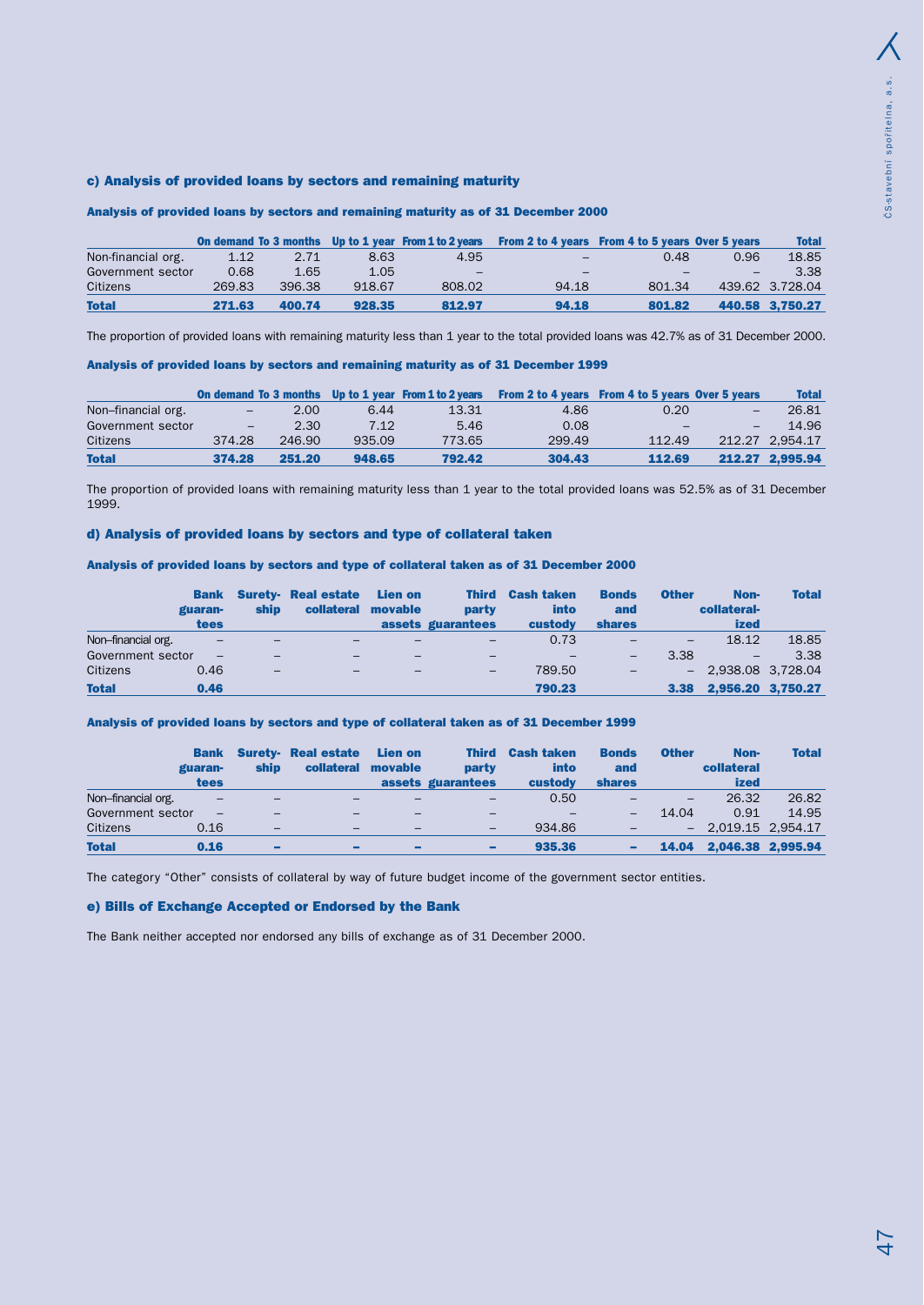# 6. Loans accepted from banks and clients

The Bank recorded no loans accepted from banks and clients as of 31 December 2000.

## 7. Syndicated loans

The Bank does not act as the principal director and coordinator of any syndicated loan facility. Given the restrictions on active transactions as set out in Construction Savings and Construction Savings State Support Act No. 96/1993 Coll., the Bank participates in no such loan facility.

## 8. Analysis of other receivables and payables

## a) Receivables from banks by remaining maturity

|                         |           | Balance at 31 Dec 2000 Balance at 31 Dec 1999 |
|-------------------------|-----------|-----------------------------------------------|
| Payable on demand       | 7.90      | 91.74                                         |
| To 3 months             | 5.100.00  | 4.900.00                                      |
| Up to $1$ year          | 11,500.00 | 8,900.00                                      |
| From 1 year to 2 years  | 400.00    | 500.00                                        |
| From 2 years to 4 years | 20000     | 200.00                                        |
| From 4 to 5 years       |           |                                               |
| Over 5 years            |           |                                               |
| <b>Total</b>            | 17.207.90 | 14,591,74                                     |

Accounts receivable from banks consist principally of term deposits placed with other financial institutions. Accounts receivable from banks on demand amount to CZK 7.90 million.

## b) Balances with the Central Bank

Balances with the Czech National Bank (cash reserves) amount to CZK 475.73 million as of 31 December 2000.

#### c) Payables to Clients

|                                                                        |           | Balance at 31 Dec 2000 Balance at 31 Dec 1999 |
|------------------------------------------------------------------------|-----------|-----------------------------------------------|
| Savings deposits of clients (except for state and municipality bodies) | 25,550.11 | 22,400.08                                     |
| Payable on demand                                                      | 20.74     | 72.83                                         |
| Payable on notice                                                      | 25.529.37 | 22,327.25                                     |
| Deposits of the off-budgetary funding                                  | 2.34      | 1.77                                          |
| Payable on notice                                                      | 2.34      | 1.77                                          |
| <b>Total payables to clients</b>                                       | 25,552,45 | 22,401.85                                     |

## 9. Write–off of non–statute barred receivables

The Bank wrote off no non–statute barred receivables from clients during 2000.

## 10. Trading securities and other financial investments

## a) Debt Securities

As of 31 December 2000, the Bank's portfolio comprises only listed securities.

| <b>Name of security</b> | Listed/<br>unlisted | Par<br>value | <b>Pieces</b> | <b>Acquisit jon</b><br>volume | <b>Market</b><br>volume | <b>Provisions</b>        | <b>Total accrued</b><br>interest income |
|-------------------------|---------------------|--------------|---------------|-------------------------------|-------------------------|--------------------------|-----------------------------------------|
| Total trading portfolio |                     |              |               |                               |                         |                          |                                         |
| Government bonds        | listed              | 3.929.61     | 482.961       | 3.925.17                      | 4,015.65                | $\overline{\phantom{0}}$ | 198.39                                  |
| Mortgage certificates   | listed              | 790.00       | 67,300        | 789.47                        | 857.76                  | $-$                      | 35.44                                   |
| Total other investments |                     | 4.719.61     | 550.261       | 4.714.64                      | 4,873.41                |                          | 233.83                                  |
| <b>Total</b>            |                     | 4.719.61     | 550,261       | 4.714.64                      | 4,873.41                | $\overline{\phantom{a}}$ | 233.83                                  |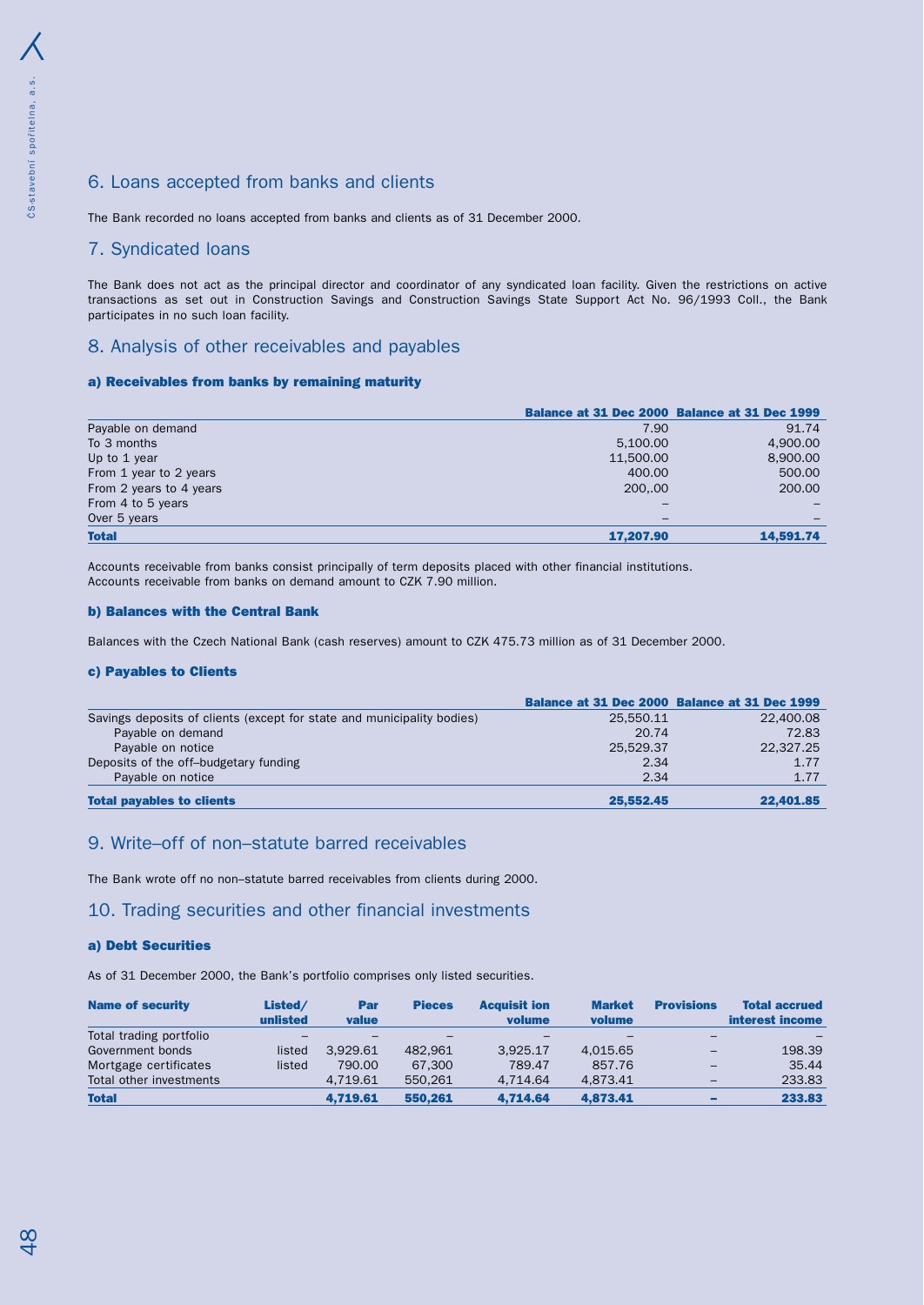## 11. Proportion of debt securities and fixed income securities and proportion of issued bonds with maturity less than one year to total balance of these assets and liabilities

As of 31 December 2000, the Bank's portfolio included no fixed income securities with maturity less than one year.

## 12. Total assets pledged as collateral for own guarantees or third parties

The Bank pledged no assets for its own liabilities and therefore records no commitments in this respect.

## 13. Reserves and provisions

## a) Analysis of reserves from 31 December 1999 to 31 December 2000

|                           | <b>Balance</b><br>at 31 Dec 1999 | <b>Creation</b> | <b>Use / Release</b>            | <b>Balance</b><br>at 31 Dec 2000 |
|---------------------------|----------------------------------|-----------------|---------------------------------|----------------------------------|
| Reserves for loans        | 33.44                            | 33.72           | $\qquad \qquad - \qquad \qquad$ | 67.16                            |
| Reserves for guarantees   |                                  |                 |                                 |                                  |
| Reserve for banking risks | 120.00                           |                 | $\overline{\phantom{m}}$        | 120.00                           |
| Other reserves            | $\overline{\phantom{0}}$         | 33.0            | $\overline{\phantom{0}}$        | 33.00                            |
| <b>Total</b>              | 153.44                           | 66.72           | -                               | 220.16                           |

Reserves for banking risks and other reserves are recorded to cover credit and other banking risks. These reserves are created as equal to a set percentage of the Bank's assets that are subject to credit and other banking risks and are maintained as appropriate to cover losses that are judged to be present in the portfolio but which have not been specifically allocated. The reserve is used to cover extraordinary loan losses and other losses from banking risks for which the reserve has been recorded and, also, when there is a downward change in the basis for determining provisioning requirements or when the risk profile of the Bank's assets changes.

#### b) Breakdown of the loan reserve structures

|                                 | <b>Balance at 31 Dec 2000</b> | <b>Balance at 31 Dec 1999</b> | <b>Balance at 31 Dec 1998</b> |
|---------------------------------|-------------------------------|-------------------------------|-------------------------------|
| Reserves for standard loans     | 67.16                         | 33.44                         | 10.24                         |
| Other reserves for loans        | $-$                           | $\overline{\phantom{0}}$      |                               |
| <b>Total reserves for loans</b> | 67.16                         | 33.44                         | 10.24                         |

## c) Analysis of provisions from 31 December 1999 to 31 December 2000

|                                 | <b>Balance</b><br>at 31 Dec 1999 | <b>Creation</b> | Use / Release | <b>Balance</b><br>at 31 Dec 2000 |
|---------------------------------|----------------------------------|-----------------|---------------|----------------------------------|
| Watch Ioans                     | 0.10                             | 1.58            | 1.40          | 0.28                             |
| Substandard loans               |                                  | 0.25            | 0.19          | 0.06                             |
| Doubtful loans                  | 0.08                             | 0.91            | 0.49          | 0.50                             |
| Loss Ioans                      | 2.28                             | 7.77            | 2.98          | 7.07                             |
| <b>Total</b>                    | 2.46                             | 10.51           | 5.06          | 7.91                             |
| Securities and equity interests | $\overline{\phantom{0}}$         |                 |               |                                  |
| Other                           | 0.08                             | -               | 0.08          |                                  |
| <b>Total</b>                    | 2.54                             | 10.51           | 5.14          | 7.91                             |

## 14. Breakdown of establishment costs

The Bank accounts for no establishment costs.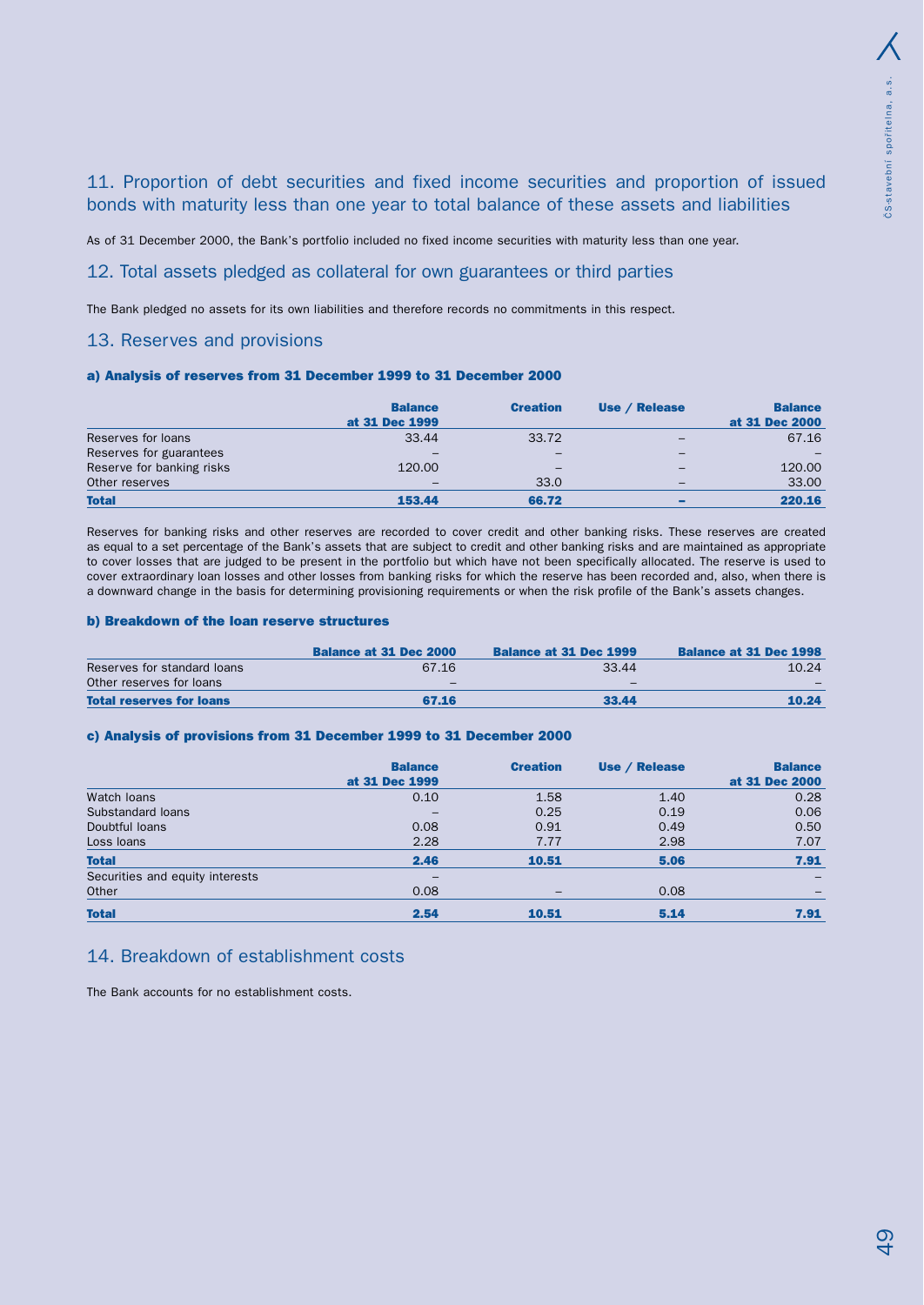# 15. Tangible and intangible fixed assets

## **Cost of Assets**

|                                   | <b>Balance at 1 Jan 2000</b> | <b>Additions</b> | <b>Disposals</b> | <b>Transfer</b> | <b>Balance at 31 Dec 2000</b> |
|-----------------------------------|------------------------------|------------------|------------------|-----------------|-------------------------------|
| Land                              | 5.36                         | 25.97            | –                |                 | 31.33                         |
| <b>Buildings</b>                  | 154.71                       |                  |                  |                 | 154.71                        |
| Works of art                      | 0.12                         |                  |                  |                 | 0.12                          |
| Machinery, furniture and fittings | 30.46                        | 6.03             | 2.35             |                 | 34.14                         |
| Computer – HW                     | 86.96                        | 6.75             | 3.38             |                 | 90.33                         |
| Low value tangible FA             | 31.38                        | 4.70             | 0.60             |                 | 35.48                         |
| Acquisition of tangible FA        |                              | 344.84           | 205.70           |                 | 139.14                        |
| <b>Total tangible FA</b>          | 308,99                       | 388.29           | 212.03           |                 | 485.25                        |
| Software                          | 62.54                        | 25.86            | 0.99             |                 | 87.41                         |
| Other                             | 16.88                        |                  | 16.41            |                 | 0.47                          |
| Acquisition of intangible FA      | 0.15                         | 26.22            | 26.27            |                 | 0.10                          |
| <b>Total intangible FA</b>        | 79.57                        | 52.08            | 43.67            | $\blacksquare$  | 87.98                         |

## **Accumulated Depreciation Charges**

|                                   | <b>Balance at 1 Jan 2000</b> | <b>Additions</b>         | <b>Disposals</b> | <b>Transfer</b> | <b>Balance at 31 Dec 2000</b> |
|-----------------------------------|------------------------------|--------------------------|------------------|-----------------|-------------------------------|
| Land                              |                              |                          |                  |                 |                               |
| <b>Buildings</b>                  | 11.90                        | 5.15                     |                  |                 | 17.05                         |
| Works of art                      |                              |                          |                  |                 |                               |
| Machinery, furniture and fittings | 15.83                        | 6.20                     | 2.35             |                 | 19.68                         |
| Computer - HW                     | 45.28                        | 19.09                    | 3.38             |                 | 60.99                         |
| Low value tangible FA             | 31.38                        | 4.70                     | 0.60             |                 | 35.48                         |
| <b>Total tangible FA</b>          | 104.39                       | 35.14                    | 6.33             |                 | 133.20                        |
| Software                          | 49.17                        | 19.07                    | 0.96             |                 | 67.28                         |
| Other                             | 16.88                        | $\overline{\phantom{0}}$ | 16.41            |                 | 0.47                          |
| <b>Total intangible FA</b>        | 66.05                        | 19.07                    | 17.37            | $\blacksquare$  | 67.75                         |

## **Net Book Value of Assets**

|                                   | <b>Balance at 1 Jan 2000</b> | <b>Balance at 31 Dec 2000</b> |
|-----------------------------------|------------------------------|-------------------------------|
| Land                              | 5.36                         | 31.33                         |
| <b>Buildings</b>                  | 142.81                       | 137.66                        |
| Works of art                      | 0.12                         | 0.12                          |
| Machinery, furniture and fittings | 14.63                        | 14.46                         |
| Computer – HW                     | 41.68                        | 29.34                         |
| Low value tangible FA             |                              |                               |
| Acquisition of tangible FA        |                              | 139.14                        |
| <b>Total tangible FA</b>          | 204.60                       | 352.05                        |
| Software                          | 13.37                        | 20.13                         |
| Acquisition of intangible FA      | 0.15                         | 0.10                          |
| <b>Total intangible FA</b>        | 13.52                        | 20.23                         |

# 16. Tangible fixed assets acquired or sold under finance lease contracts

The Bank did not acquire or sell any tangible fixed assets under finance lease contracts.

## 17. Analysis of other assets and liabilities, operating and extraordinary expenses and income

## **Other Assets**

|                                   | <b>Balance at 31 Jan 2000</b> | <b>Balance at 31 dec 1999</b> |
|-----------------------------------|-------------------------------|-------------------------------|
| <b>Total other assets</b>         | 2.158.13                      | 1,812.33                      |
| Various debtors incl. prepayments | 31.14                         | 40.13                         |
| State budget settlement           | 23.63                         | 82.28                         |
| Amounts due from the State        | 2,000.00                      | 1,690.00                      |
| Other                             | 103.36                        | $\Omega$                      |
| Provisions                        |                               | (0.08)                        |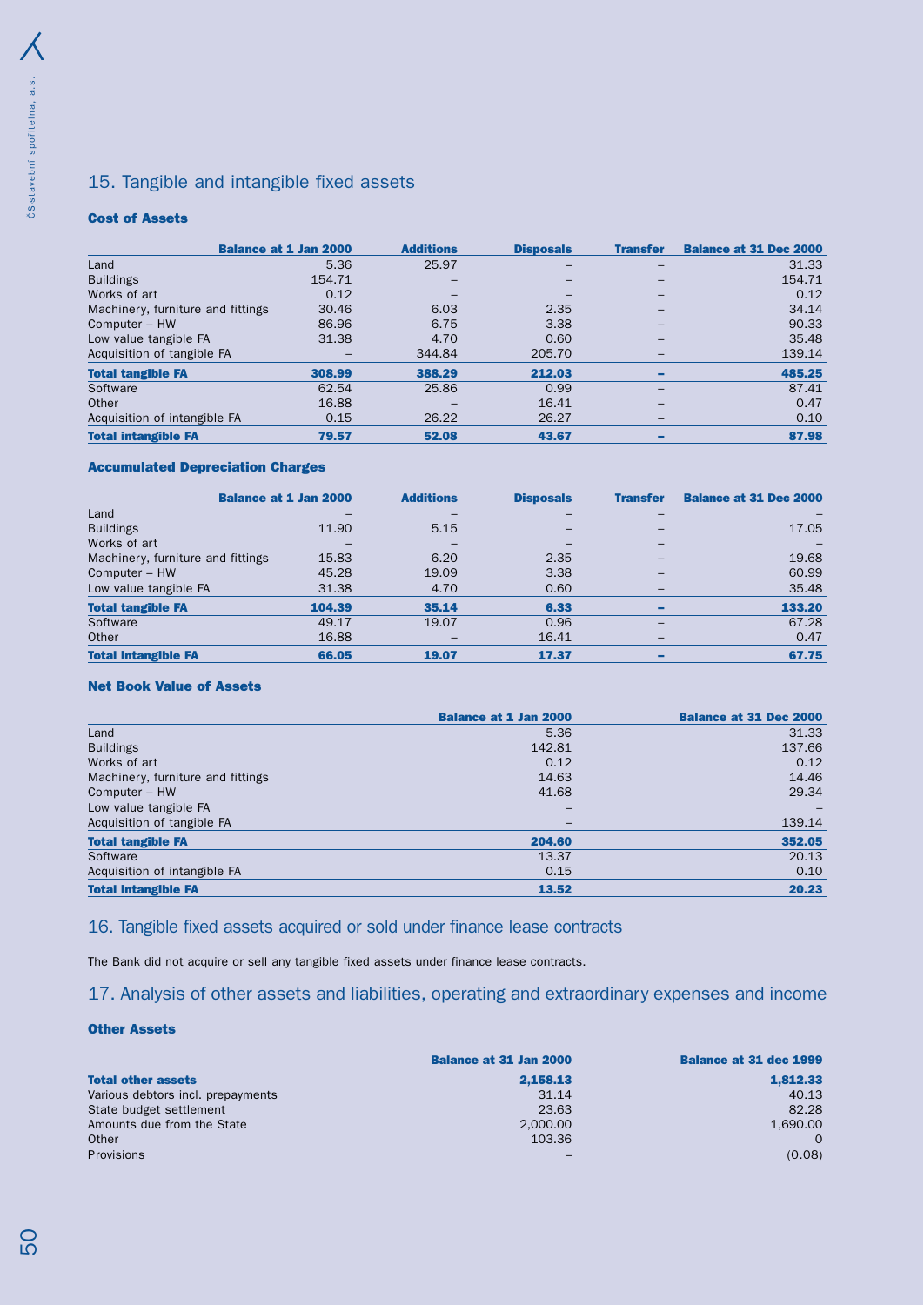## Other Liabilities

|                                         | <b>Balance at 31 Jan 2000</b> | <b>Balance at 31 Dec 1999</b> |
|-----------------------------------------|-------------------------------|-------------------------------|
| <b>Total other liabilities</b>          | 2.134.52                      | 1, 812.07                     |
| Other amounts owed to clients           | 22.51                         | 75.70                         |
| Amounts owed to clients – state support | 2,000.00                      | 1,690.00                      |
| Estimated payables                      | 4.97                          | 10.38                         |
| Various creditors                       | 85.31                         | 9.35                          |
| Amounts owed to the State               |                               |                               |
| Other                                   | 21.73                         | 26.64                         |

#### State Support

The state support is estimated based on a coefficient determined by reference to a long-term profile of the awarded state support under the construction savings program and the amount of deposits made by the clients over a relevant twelve-month period.

## Net Interest Income

The decline in interest rate margin and the associated decrease in net interest income is largely attributable to a long-term decline of interest rates on the financial and capital markets when compared to fixed interest rate for savings deposits placed by clients under the construction savings program.

#### Other Operating Income

|                                      | <b>Balance at 31 Dec 2000</b> | <b>Balance at 31 Dec 1999</b> |
|--------------------------------------|-------------------------------|-------------------------------|
| <b>Total other operating income</b>  | 0.86                          | 0.57                          |
| Proceeds of transfer of other assets | 0.49                          | 0.34                          |
| Other                                | 0.37                          | 0.23                          |

### Extraordinary Income

|                                              | <b>Balance at 31 Dec 2000</b> | <b>Balance at 31 Dec 1999</b> |
|----------------------------------------------|-------------------------------|-------------------------------|
| <b>Total extraordinary income</b>            | 5.91                          | 0.51                          |
| Adjustments to prior year income             | 0.28                          | 0.24                          |
| Damages, payments of sanctions and penalties | 0.16                          | 0.26                          |
| Other                                        | 5.47                          | 0.01                          |

## Other Operating Costs

|                                            | <b>Balance at 31 Dec 2000</b> | <b>Balance at 31 Dec 1999</b> |
|--------------------------------------------|-------------------------------|-------------------------------|
| <b>Total other operating costs</b>         | 20.63                         | 29.23                         |
| Contribution to the Deposit Insurance Fund | 20.16                         | 17.57                         |
| Other                                      | 0.47                          | 11.66                         |

## Extraordinary Costs

|                                  | <b>Balance at 31 Dec 2000</b> | <b>Balance at 31 Dec 1999</b> |
|----------------------------------|-------------------------------|-------------------------------|
| <b>Total extraordinary costs</b> | 12.67                         | 0.45                          |
| Adjustments to prior year costs  | 1.24                          | 0.32                          |
| Damages, sanctions and penalties | 0.05                          | 0.09                          |
| Other                            | 11.38                         | 0.04                          |

## 18. Allocation of net profit

|                                              | <b>Allocation of the 1999 profit</b> | <b>Allocation of the 1998 profit</b> |
|----------------------------------------------|--------------------------------------|--------------------------------------|
| <b>Total profit available for allocation</b> | 363.18                               | 700.15                               |
| Share capital increase                       |                                      | 250.00                               |
| Allocation to the statutory reserve fund     | 10.00                                | 40.00                                |
| Allocation to other reserve fund             | 142.78                               |                                      |
| Allocation to the social fund                | 3.21                                 | 3.42                                 |
| Payments of dividends and royalties          | 200.89                               | 400.78                               |
| Settlement of loss brought forward           |                                      |                                      |
| Profit to be carried forward                 | 6.30                                 | 5.95                                 |

The profit for the year ended 31 December 1999 was allocated as resolved by the General Meeting of Shareholders held on 19 April 2000.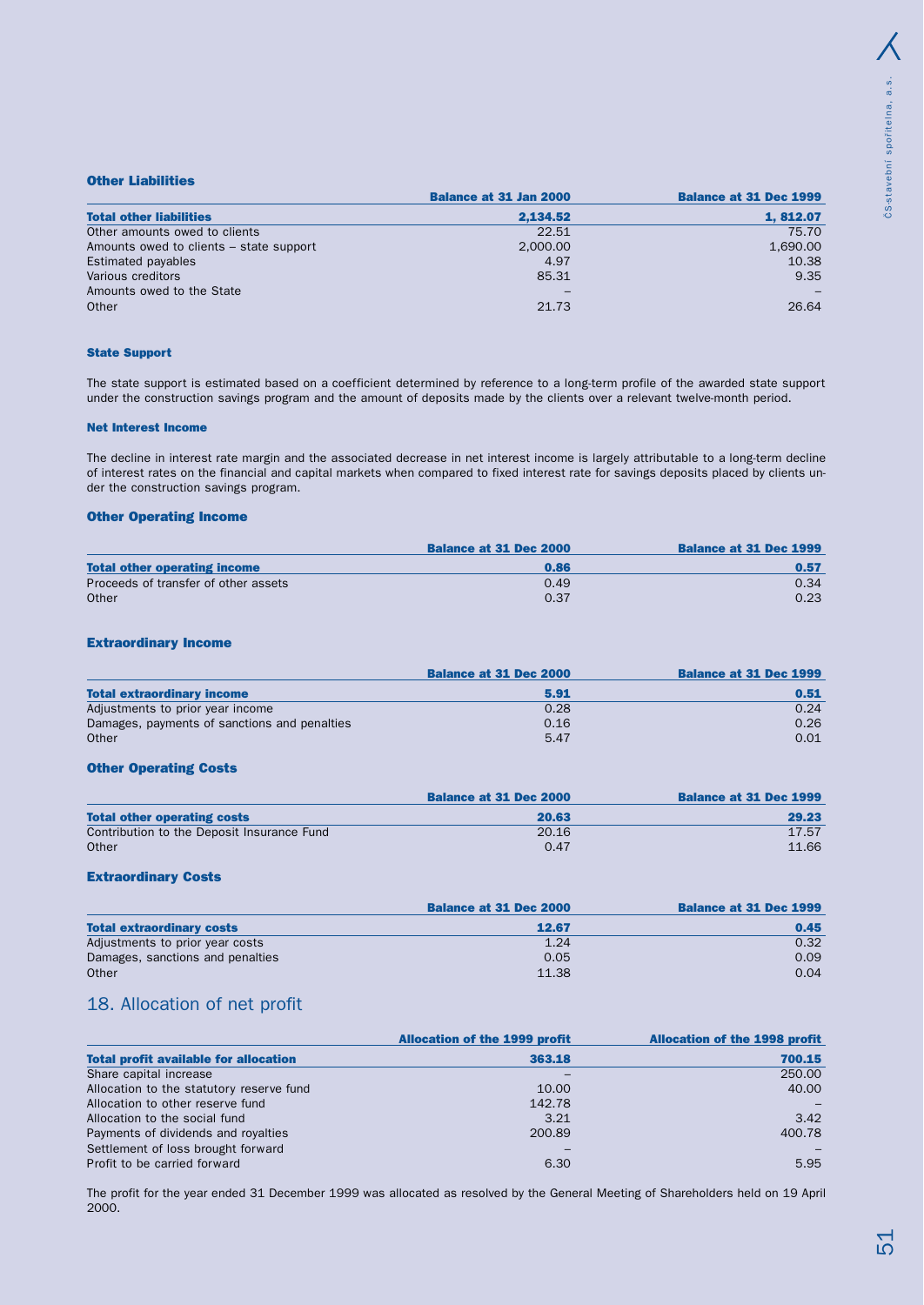# 19. Shareholders equity

|                             | <b>Balance at 31 Dec 2000</b> | <b>Balance at 31 Dec 1999</b> |
|-----------------------------|-------------------------------|-------------------------------|
| Share capital               | 750.00                        | 750.00                        |
| Mandatory reserve funds     | 150.00                        | 140.00                        |
| Retained earnings           | 6.30                          | 7.22                          |
| Current year profit         | 173.27                        | 363.18                        |
| Other funds from profit     | 342.63                        | 191.58                        |
| <b>Shareholders' equity</b> | 1,422.20                      | 1,451.98                      |

## 20. Total assets and liabilities in foreign currencies

The Bank records no assets or liabilities denominated in foreign currencies.

## 21. Outstanding term transactions

The Bank entered into no term transactions during 2000.

## 22. Assets received from clients for administartion and custody

The Bank received no assets from clients for administration and custody as of 31 December 2000.

## 23. General operating costs

## General Operating Costs

|                                       | <b>Balance at 31 Dec 2000</b> | <b>Balance at 31 Dec 1999</b> |
|---------------------------------------|-------------------------------|-------------------------------|
| Staff costs                           | 131.40                        | 105.67                        |
| of which: – wages and salaries        | 95.54                         | 75.77                         |
| - social costs and health insurance   | 35.86                         | 29.91                         |
| Directors' fees                       | 1.32                          | 0.84                          |
| Fees to the Supervisory Board members | 1.80                          | 1.03                          |
| Other general operating costs         | 331.20                        | 355.14                        |
| <b>Total</b>                          | 465.72                        | 462.69                        |

## The average headcount during 2000

|                                         | <b>Balance at 31 Dec 2000</b> | <b>Balance at 31 Dec 1999</b> |
|-----------------------------------------|-------------------------------|-------------------------------|
| Average headcount                       | 290                           | 253                           |
| Number of the Supervisory Board members |                               | 6                             |
| Number of the Directors                 |                               |                               |

## 24. Loans and guarantees provided to the members of statuatory, management and supervisory bodies

The Bank provided no loans or guarantees to the members of statutory, management and supervisory bodies during 2000.

## 25. Off–balance sheet commitments and contingencies

As of 31 December 2000, contingent liabilities from undrawn credit facilities amounted to CZK 213.36 million (1999: CZK 504.55 million).

## 26. Significant events during 2000

Pursuant to Finance Ministry Regulation No. 282/49 900/1999 effective as of 1 January 2000, the Bank has substantially changed its accounting treatment for debt securities. With effect from 1 January 2000, the Bank recognizes the acquisition cost of coupon debt securities as equal to their net cost plus coupon. The acquisition cost of coupon debt securities increases or dec reases over time by the difference between the nominal value and net cost and by the coupon. The Bank has restated interest on deb securities acquired prior to 1999. The revaluation difference of CZK 11.26 million in respect of the acquisition with premium was charged to extraordinary expenses and the revaluation difference of CZK 5.47 million in respect of the acquisition with discount was recognized as extraordinary income.

# 27. Significant events after the balance sheet date

There have been no significant events after the balance sheet date.